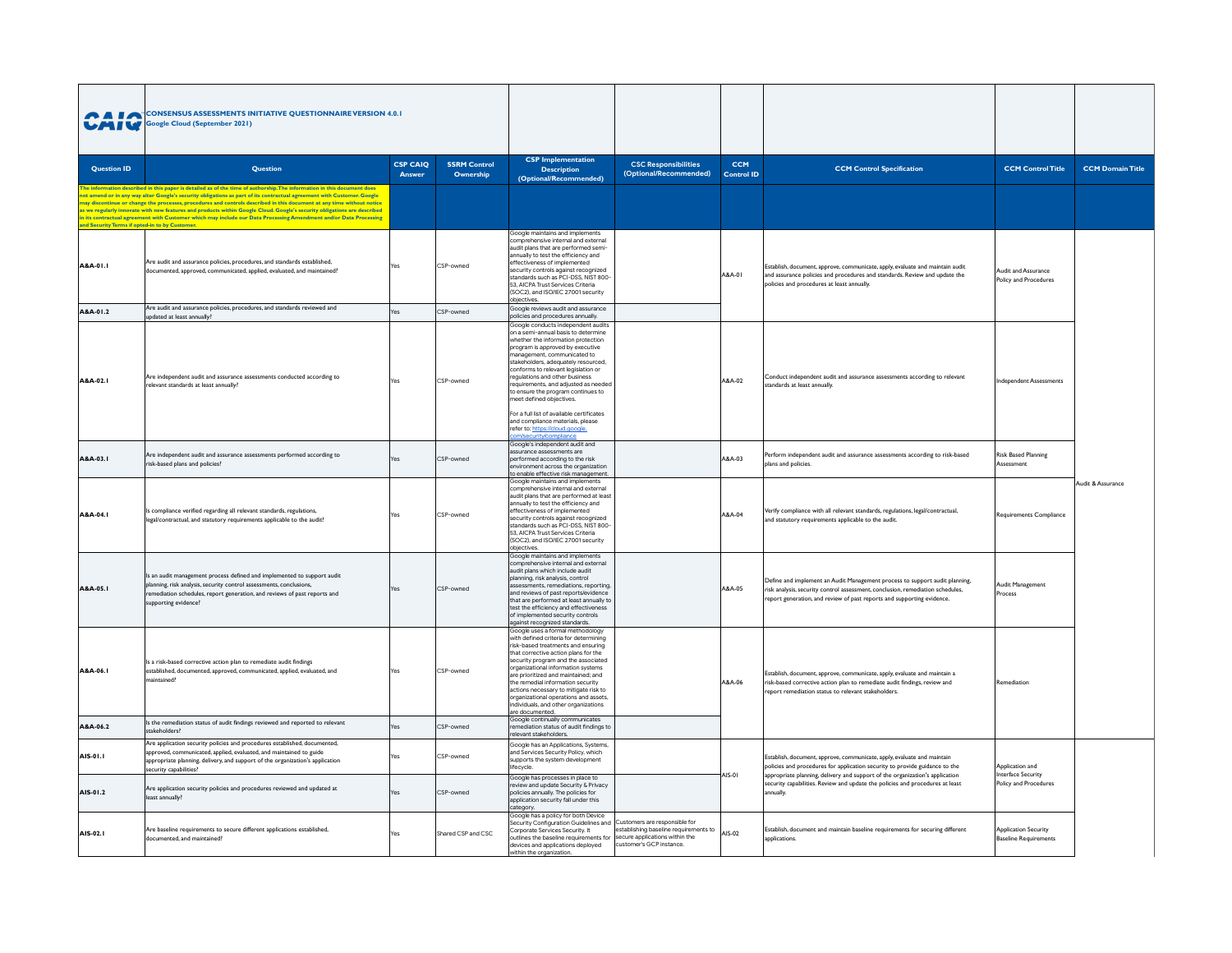|                    | <b>A I A</b> CONSENSUS ASSESSMENTS INITIATIVE QUESTIONNAIRE VERSION 4.0.1<br>Google Cloud (September 2021)<br><b>CSP CAIQ</b><br><b>SSRM Control</b>                                                                  |        |                    |                                                                                                                                                                                                                                                                                                                                                                                                                                                                                                                            |                                                                                                                                                                    |                                 |                                                                                                                                                                                                                                                                                                      |                                                                   |                                    |
|--------------------|-----------------------------------------------------------------------------------------------------------------------------------------------------------------------------------------------------------------------|--------|--------------------|----------------------------------------------------------------------------------------------------------------------------------------------------------------------------------------------------------------------------------------------------------------------------------------------------------------------------------------------------------------------------------------------------------------------------------------------------------------------------------------------------------------------------|--------------------------------------------------------------------------------------------------------------------------------------------------------------------|---------------------------------|------------------------------------------------------------------------------------------------------------------------------------------------------------------------------------------------------------------------------------------------------------------------------------------------------|-------------------------------------------------------------------|------------------------------------|
| <b>Question ID</b> | Question                                                                                                                                                                                                              | Answer | Ownership          | <b>CSP</b> Implementation<br><b>Description</b><br>(Optional/Recommended)                                                                                                                                                                                                                                                                                                                                                                                                                                                  | <b>CSC Responsibilities</b><br>(Optional/Recommended)                                                                                                              | <b>CCM</b><br><b>Control ID</b> | <b>CCM Control Specification</b>                                                                                                                                                                                                                                                                     | <b>CCM Control Title</b>                                          | <b>CCM Domain Title</b>            |
| AIS-03.1           | Are technical and operational metrics defined and implemented according to<br>business objectives, security requirements, and compliance obligations?                                                                 | Yes    | CSP-owned          | Google's security engineering<br>organization ensures effectiveness of<br>the information protection program<br>through program oversight. As part of<br>the program oversight, the<br>organization establishes and<br>communicates Obiective Key Results<br>(OKRs) and updates of Google's<br>security plan. The organization also<br>ensures organizational compliance<br>with the security plan, and evaluates<br>risks through annual risk assessments<br>performed and accepts security risks<br>on behalf of Google. |                                                                                                                                                                    | AIS-03                          | Define and implement technical and operational metrics in alignment with<br>business objectives, security requirements, and compliance obligations.                                                                                                                                                  | <b>Application Security</b><br>Metrics                            |                                    |
| AIS-04.1           | Is an SDLC process defined and implemented for application design,<br>development, deployment, and operation per organizationally designed security<br>requirements <sup>?</sup>                                      | Yes    | CSP-owned          | Google has a policy for security<br>design in applications, systems, and<br>services to ensure that security is<br>accounted for in all stages of the<br>development process. Google uses a<br>continuous build and release process<br>informed by industry practices.                                                                                                                                                                                                                                                     |                                                                                                                                                                    | AIS-04                          | Define and implement a SDLC process for application design, development,<br>deployment, and operation in accordance with security requirements defined by<br>the organization.                                                                                                                       | Secure Application<br>Design and Development                      |                                    |
| AIS-05.1           | Does the testing strategy outline criteria to accept new information systems,<br>upgrades, and new versions while ensuring application security, compliance<br>adherence, and organizational speed of delivery goals? | Yes    | CSP-owned          | Google has quidelines to perform fuzz<br>testing, sandboxing, third-party library<br>monitoring, source code analysis, and<br>vulnerability scanning to detect.<br>mitigate, and resolve security issues<br>as part of the software testing<br>lifecycle.                                                                                                                                                                                                                                                                  |                                                                                                                                                                    | AIS-05                          | Implement a testing strategy, including criteria for acceptance of new<br>information systems, upgrades and new versions, which provides application<br>security assurance and maintains compliance while enabling organizational speed<br>of delivery goals. Automate when applicable and possible. | Automated Application<br><b>Security Testing</b>                  |                                    |
| AIS-05.2           | Is testing automated when applicable and possible?                                                                                                                                                                    | Yes    | CSP-owned          | Google engineering's continuous build<br>system utilizes an automated testing<br>platform which runs tests<br>automatically at every changelist                                                                                                                                                                                                                                                                                                                                                                            |                                                                                                                                                                    |                                 |                                                                                                                                                                                                                                                                                                      |                                                                   | Application & Interface<br>ecurity |
| AIS-06.1           | Are strategies and capabilities established and implemented to deploy<br>application code in a secure, standardized, and compliant manner                                                                             | Yes    | CSP-owned          | Google follows a structured code<br>development and release process that<br>includes considerations for security<br>defects and all code is peer reviewed<br>Google makes purpose built code<br>analysis tools available for engineers<br>to deploy against application code.                                                                                                                                                                                                                                              |                                                                                                                                                                    |                                 |                                                                                                                                                                                                                                                                                                      |                                                                   |                                    |
| AIS-06.2           | Is the deployment and integration of application code automated where<br>possible?                                                                                                                                    | Yes    | CSP-owned          | Google follows a structured code<br>development and release process that<br>includes considerations for security<br>defects and all code is peer reviewed<br>Google makes purpose built code<br>analysis tools available for engineers<br>to deploy against application code<br>and performs continuous post-<br>production monitoring based on real-<br>time threats.                                                                                                                                                     |                                                                                                                                                                    | AIS-06                          | Establish and implement strategies and capabilities for secure, standardized,<br>and compliant application deployment. Automate where possible.                                                                                                                                                      | Automated Secure<br><b>Application Deployment</b>                 |                                    |
| <b>AIS-07.1</b>    | Are application security vulnerabilities remediated following defined<br>rocesses?                                                                                                                                    | Yes    | Shared CSP and CSC | Google has implemented a<br>vulnerability management program to<br>detect and remediate system<br>vulnerabilities. Google also performs<br>periodic application-layer vulnerability Customers are responsible for<br>scans using commercial and<br>proprietary tools.<br>Vulnerability management is also<br>discussed in the security whitepaper<br>ttps://cloud.google.                                                                                                                                                  | remediation of application security<br>vulnerabilities within customer's GCP<br>nstance.                                                                           |                                 |                                                                                                                                                                                                                                                                                                      |                                                                   |                                    |
| AIS-07.2           | Is the remediation of application security vulnerabilities automated when<br>possible:                                                                                                                                | Yes    | Shared CSP and CSC | Google has implemented a<br>vulnerability management program to<br>track and remediate system<br>vulnerabilities in accordance with<br>established benchmarks. Google also<br>performs periodic application-layer<br>vulnerability scans using commercial<br>and proprietary tools. Google has a<br>team dedicated to automated<br>vulnerability management.<br>Vulnerability management is also<br>discussed in the security whitepaper<br>ttps://cloud.google.<br>n <i>i</i> security <i>i</i> overvi                    | Customers are responsible for<br>establishing automated remediation<br>of application security vulnerabilities<br>within customer's GCP instance, when<br>ossible. | AIS-07                          | Define and implement a process to remediate application security<br>vulnerabilities, automating remediation when possible                                                                                                                                                                            | Application<br>Vulnerability<br>Remediation                       |                                    |
| <b>BCR-01.1</b>    | Are business continuity management and operational resilience policies and<br>procedures established, documented, approved, communicated, applied,<br>evaluated, and maintained?                                      | Yes    | CSP-owned          | Google implements a business<br>continuity plan for our Services.<br>reviews and tests it at least annually<br>and ensures it remains current with<br>industry standards. In addition,<br>information about how customers can<br>use our Services in their own business<br>contingency planning is available in<br>our Disaster Recovery Planning Guide<br>https://cloud.google.<br>com/solutions/dr-scenarios-planning-<br>quide                                                                                          |                                                                                                                                                                    | BCR-01                          | Establish, document, approve, communicate, apply, evaluate and maintain<br>business continuity management and operational resilience policies and<br>procedures. Review and update the policies and procedures at least annually.                                                                    | <b>Business Continuity</b><br>Management Policy and<br>Procedures |                                    |
| <b>BCR-01.2</b>    | Are the policies and procedures reviewed and updated at least annually?                                                                                                                                               | Yes    | CSP-owned          | Google's business and systems<br>resilience policy is reviewed annually.                                                                                                                                                                                                                                                                                                                                                                                                                                                   |                                                                                                                                                                    |                                 |                                                                                                                                                                                                                                                                                                      |                                                                   |                                    |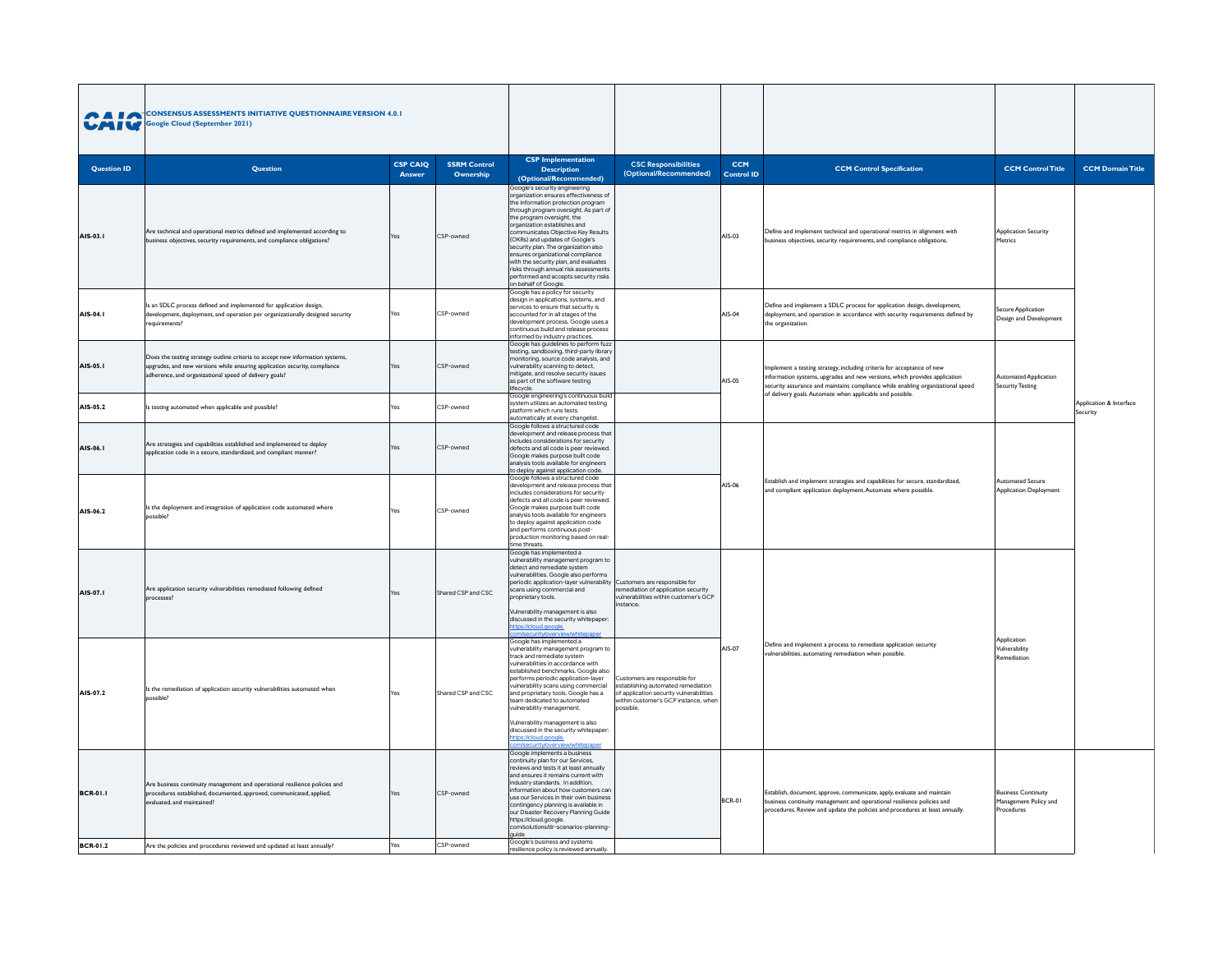| <b>PAIA</b><br>UAIV | <b>CONSENSUS ASSESSMENTS INITIATIVE QUESTIONNAIRE VERSION 4.0.1</b><br><b>Google Cloud (September 2021)</b><br><b>CSP CAIQ</b><br><b>SSRM Control</b>                                   |            |                    |                                                                                                                                                                                                                                                                                                                                                                                                     |                                                                                                                                            |                                 |                                                                                                                                                                                                                                  |                                                |                                                 |
|---------------------|-----------------------------------------------------------------------------------------------------------------------------------------------------------------------------------------|------------|--------------------|-----------------------------------------------------------------------------------------------------------------------------------------------------------------------------------------------------------------------------------------------------------------------------------------------------------------------------------------------------------------------------------------------------|--------------------------------------------------------------------------------------------------------------------------------------------|---------------------------------|----------------------------------------------------------------------------------------------------------------------------------------------------------------------------------------------------------------------------------|------------------------------------------------|-------------------------------------------------|
| <b>Question ID</b>  | Question                                                                                                                                                                                | Answer     | Ownership          | <b>CSP</b> Implementation<br><b>Description</b><br>(Optional/Recommended)                                                                                                                                                                                                                                                                                                                           | <b>CSC Responsibilities</b><br>(Optional/Recommended)                                                                                      | <b>CCM</b><br><b>Control ID</b> | <b>CCM Control Specification</b>                                                                                                                                                                                                 | <b>CCM Control Title</b>                       | <b>CCM Domain Title</b>                         |
| <b>BCR-02.1</b>     | Are criteria for developing business continuity and operational resiliency<br>strategies and capabilities established based on business disruption and risk<br>mpacts?                  |            | CSP-owned          | Google has established criteria for the<br>business continuity plan to identify<br>and take into consideration potential<br>risk areas. likelihood and intensity of<br>business disruptions, and the impact<br>of these disruptions.                                                                                                                                                                |                                                                                                                                            | <b>BCR-02</b>                   | Determine the impact of business disruptions and risks to establish criteria<br>for developing business continuity and operational resilience strategies and<br>capabilities.                                                    | Risk Assessment and<br><b>Impact Analysis</b>  |                                                 |
| <b>BCR-03.1</b>     | Are strategies developed to reduce the impact of, withstand, and recover from<br>usiness disruptions in accordance with risk appetite?                                                  | Yes        | CSP-owned          | Google routinely performs impact<br>analysis for possible disruptions to<br>cloud services and performs post-<br>mortems to understand the root<br>cause, and mitigate future disruption                                                                                                                                                                                                            |                                                                                                                                            | <b>BCR-03</b>                   | Establish strategies to reduce the impact of, withstand, and recover from<br>usiness disruptions within risk appetite.                                                                                                           | <b>Business Continuity</b><br>Strategy         |                                                 |
| <b>BCR-04.1</b>     | Are operational resilience strategies and capability results incorporated to<br>establish, document, approve, communicate, apply, evaluate, and maintain a<br>business continuity plan? | Yes        | CSP-owned          | Google routinely performs impact<br>analysis for possible disruptions to<br>cloud services and performs post-<br>mortems to understand the root<br>cause, and mitigate future disruptions<br>These strategies are incorporated into<br>the organization's business continuity<br>management plans.                                                                                                  |                                                                                                                                            | <b>BCR-04</b>                   | Establish, document, approve, communicate, apply, evaluate and maintain a<br>business continuity plan based on the results of the operational resilience<br>strategies and capabilities.                                         | <b>Business Continuity</b><br>Planning         |                                                 |
| <b>BCR-05.1</b>     | Is relevant documentation developed, identified, and acquired to support<br>business continuity and operational resilience plans?                                                       | Yes        | CSP-owned          | The detailed business continuity and<br>edundancy plans are internal to<br>Google. However, the existence and<br>operating effectiveness of the same,<br>is verified as part of our SOC 2/3 audit<br>reports.                                                                                                                                                                                       |                                                                                                                                            |                                 |                                                                                                                                                                                                                                  |                                                |                                                 |
| <b>BCR-05.2</b>     | s business continuity and operational resilience documentation available to<br>authorized stakeholders?                                                                                 | <b>Yes</b> | CSP-owned          | The detailed business continuity and<br>redundancy plans are internal to<br>Google. However, the existence and<br>operating effectiveness of the same,<br>is verified as part of our SOC 2/3 audit<br>reports.                                                                                                                                                                                      |                                                                                                                                            | <b>BCR-05</b>                   | Develop, identify, and acquire documentation that is relevant to support the<br>business continuity and operational resilience programs. Make the documentation<br>available to authorized stakeholders and review periodically. | Documentation                                  |                                                 |
| <b>BCR-05.3</b>     | s business continuity and operational resilience documentation reviewed<br>periodically!                                                                                                | Yes        | CSP-owned          | Google implements a business<br>continuity plan for our Services,<br>reviews and tests it at least annually<br>and ensures it remains current with<br>industry standards.                                                                                                                                                                                                                           |                                                                                                                                            |                                 |                                                                                                                                                                                                                                  |                                                |                                                 |
| <b>BCR-06.1</b>     | Are the business continuity and operational resilience plans exercised and<br>tested at least annually and when significant changes occur?                                              | Yes        | CSP-owned          | Google performs annual testing of its<br>business continuity plans to simulate<br>disaster scenarios that model<br>catastrophic events that may disrupt<br>Google operations.                                                                                                                                                                                                                       |                                                                                                                                            | <b>BCR-06</b>                   | Exercise and test business continuity and operational resilience plans at least<br>annually or upon significant changes.                                                                                                         | <b>Business Continuity</b><br><b>Exercises</b> |                                                 |
| <b>BCR-07.1</b>     | Do business continuity and resilience procedures establish communication with<br>takeholders and participants?                                                                          | fes        | CSP-owned          | Google has processes during the<br>business continuity procedure to list<br>out teams and key contacts across<br>Google Cloud infrastructure and<br>services to work collaboratively with<br>when identifying potential risks,<br>disruptions, and impact.                                                                                                                                          |                                                                                                                                            | <b>BCR-07</b>                   | Establish communication with stakeholders and participants in the course of<br>business continuity and resilience procedures.                                                                                                    | Communication                                  | <b>Business Continuity</b>                      |
| <b>BCR-08.1</b>     | s cloud data periodically backed up?                                                                                                                                                    | Yes        | Shared CSP and CSC | Google's geographically dispersed<br>storage services provide replication to<br>backup system software and data so<br>that user data is written to at least two<br>other clusters. A combination of<br>synchronous and asynchronous<br>eplication methods are used.<br>Google's highly available solution is<br>discussed in the security whitepaper<br>ttns://cloud.google.<br>n/securitv/overview | Customers are responsible for<br>backups of data stored in their GCP<br>nstance.                                                           |                                 |                                                                                                                                                                                                                                  |                                                | Management and<br><b>Operational Resilience</b> |
| <b>BCR-08.2</b>     | Is the confidentiality, integrity, and availability of backup data ensured?                                                                                                             | Yes        | Shared CSP and CSC | Google's backup data is subject to the<br>same logical and physical security<br>controls as other data to protect the<br>confidentiality, availability, and<br>ntegrity of data.                                                                                                                                                                                                                    | Customers are responsible for<br>ensuring confidentiality, integrity, and<br>availability of backups of data stored<br>their GCP instance. | <b>BCR-08</b>                   | Periodically backup data stored in the cloud. Ensure the confidentiality,<br>integrity and availability of the backup, and verify data restoration from<br>backup for resiliency.                                                | Backup                                         |                                                 |
| <b>BCR-08.3</b>     | Can backups be restored appropriately for resiliency?                                                                                                                                   | Yes        | Shared CSP and CSC | Google's geographically dispersed<br>storage services provide replication to<br>backup system software and data so<br>that user data is written to at least twi<br>other clusters. A combination of<br>synchronous and asynchronous<br>.<br>eplication methods are used.<br>Google's highly available solution is<br>discussed in the security whitepaper<br>ttns://cloud.google                    | Customers are responsible for<br>ensuring backups of data stored in<br>their GCP instance can be restored<br>appropriately for resiliency. |                                 |                                                                                                                                                                                                                                  |                                                |                                                 |
| <b>BCR-09.1</b>     | Is a disaster response plan established, documented, approved, applied,<br>evaluated, and maintained to ensure recovery from natural and man-made<br>lisasters?                         | Yes        | CSP-owned          | Google automatically replicates to<br>and serves data from multiple data<br>centers to provide seamless access to<br>end-users should a datacenter not be<br>available. This ensures recovery from<br>natural and man-made disasters.                                                                                                                                                               |                                                                                                                                            |                                 | Establish, document, approve, communicate, apply, evaluate and maintain a                                                                                                                                                        |                                                |                                                 |
| <b>BCR-09.2</b>     | Is the disaster response plan updated at least annually, and when significant<br>changes occur?                                                                                         | Yes        | CSP-owned          | Google performs annual testing of its<br>business continuity plans to simulate<br>disaster scenarios that model<br>catastrophic events that may disrupt<br>Google operations. As part of this<br>annual testing, playbooks are also<br>tested and refined.                                                                                                                                          |                                                                                                                                            | <b>BCR-09</b>                   | disaster response plan to recover from natural and man-made disasters. Update<br>the plan at least annually or upon significant changes.                                                                                         | Disaster Response Plan                         |                                                 |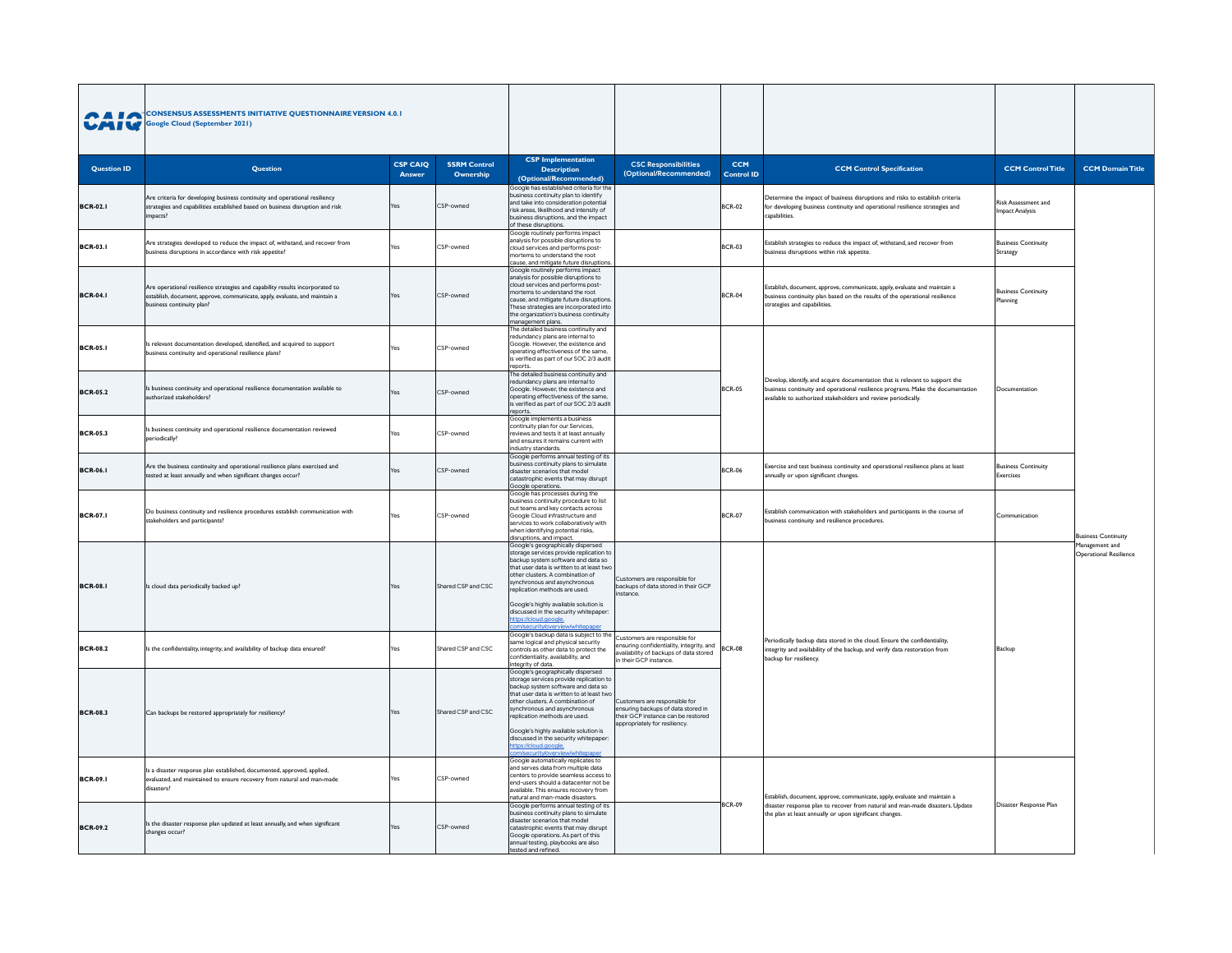|                    | <b>A LO CONSENSUS ASSESSMENTS INITIATIVE QUESTIONNAIRE VERSION 4.0.1</b><br>Google Cloud (September 2021)<br><b>CSP CAIQ</b><br><b>SSRM Control</b><br><b>Ouestion</b>                                                                                                                                                           |        |           |                                                                                                                                                                                                                                                                                                                                                                                                                                                                                                                                                                                                                                          |                                                       |                          |                                                                                                                                                                                                                                                                                                                                                                                                                                |                                            |                                    |
|--------------------|----------------------------------------------------------------------------------------------------------------------------------------------------------------------------------------------------------------------------------------------------------------------------------------------------------------------------------|--------|-----------|------------------------------------------------------------------------------------------------------------------------------------------------------------------------------------------------------------------------------------------------------------------------------------------------------------------------------------------------------------------------------------------------------------------------------------------------------------------------------------------------------------------------------------------------------------------------------------------------------------------------------------------|-------------------------------------------------------|--------------------------|--------------------------------------------------------------------------------------------------------------------------------------------------------------------------------------------------------------------------------------------------------------------------------------------------------------------------------------------------------------------------------------------------------------------------------|--------------------------------------------|------------------------------------|
| <b>Question ID</b> |                                                                                                                                                                                                                                                                                                                                  | Answer | Ownership | <b>CSP</b> Implementation<br><b>Description</b><br>(Optional/Recommended)                                                                                                                                                                                                                                                                                                                                                                                                                                                                                                                                                                | <b>CSC Responsibilities</b><br>(Optional/Recommended) | <b>CCM</b><br>Control ID | <b>CCM Control Specification</b>                                                                                                                                                                                                                                                                                                                                                                                               | <b>CCM Control Title</b>                   | <b>CCM Domain Title</b>            |
| <b>BCR-10.1</b>    | s the disaster response plan exercised annually or when significant changes<br>nccur?                                                                                                                                                                                                                                            | Yes    | CSP-owned | Google performs annual testing of its<br>business continuity plans to simulate<br>disaster scenarios that model<br>catastrophic events that may disrupt<br>Google operations.                                                                                                                                                                                                                                                                                                                                                                                                                                                            |                                                       | <b>BCR-10</b>            | Exercise the disaster response plan annually or upon significant changes,<br>ncluding if possible local emergency authorities.                                                                                                                                                                                                                                                                                                 | Response Plan Exercise                     |                                    |
| <b>BCR-10.2</b>    | Are local emergency authorities included, if possible, in the exercise?                                                                                                                                                                                                                                                          | No     | CSP-owned | Google has an internal security<br>operations team to act as a liaison<br>vith emergency personnel.                                                                                                                                                                                                                                                                                                                                                                                                                                                                                                                                      |                                                       |                          |                                                                                                                                                                                                                                                                                                                                                                                                                                |                                            |                                    |
| <b>BCR-11.1</b>    | s business-critical equipment supplemented with redundant equipment<br>independently located at a reasonable minimum distance in accordance with<br>applicable industry standards?                                                                                                                                               | Yes    | CSP-owned | Google does not rely on any one<br>specific data center for its continued<br>operation and allocates redundant<br>equipment, applications, services and<br>data across multiple data centers.<br>Google's production services are<br>designed with hardware redundancy,<br>multi-homing and automatic failover.<br>This is discussed in Google's security<br>whitepaper:<br>https://cloud.google.<br>com/security/overview/whitepaper<br>Google has established change                                                                                                                                                                   |                                                       | BCR-11                   | Supplement business-critical equipment with redundant equipment independently<br>located at a reasonable minimum distance in accordance with applicable industry<br>standards.                                                                                                                                                                                                                                                 | Equipment Redundancy                       |                                    |
| <b>CCC-01.1</b>    | Are risk management policies and procedures associated with changing<br>organizational assets including applications, systems, infrastructure,<br>onfiguration, etc., established, documented, approved, communicated,<br>applied, evaluated and maintained (regardless of whether asset management is<br>internal or external)? | Yes    | CSP-owned | management policies and procedures<br>which integrate the risk management<br>process with the change managemen<br>process. Google's change<br>management process requires<br>approvals from relevant stakeholders<br>before being released into<br>production. Google maintains policy<br>and procedures to ensure<br>consideration of security, quality and<br>availability throughout the SDLC<br>(Software Development Lifecycle).<br>Every Google Cloud product<br>maintains a well documented release<br>and deployment process. This process<br>is validated for each product during<br>the semi-annual compliance audit<br>cycle. |                                                       | CCC-01                   | Establish, document, approve, communicate, apply, evaluate and maintain<br>policies and procedures for managing the risks associated with applying changes<br>to organization assets, including application, systems, infrastructure,<br>configuration, etc., regardless of whether the assets are managed internally or<br>externally (i.e., outsourced). Review and update the policies and procedures at<br>least annually. | Change Management<br>Policy and Procedures |                                    |
| CCC-01.2           | Are the policies and procedures reviewed and updated at least annually?                                                                                                                                                                                                                                                          | Yes    | CSP-owned | Google has processes in place to<br>review Security & Privacy policies<br>annually. The policies for change<br>management fall under this category                                                                                                                                                                                                                                                                                                                                                                                                                                                                                       |                                                       |                          |                                                                                                                                                                                                                                                                                                                                                                                                                                |                                            |                                    |
| $CCC-02.1$         | s a defined quality change control, approval and testing process (with<br>established baselines, testing, and release standards) followed?                                                                                                                                                                                       | Yes    | CSP-owned | Google maintains policy and<br>procedures to ensure consideration<br>of security, quality and availability<br>throughout the SDLC (Software<br>Development Lifecycle), In addition.<br>Google develops, documents, and<br>maintains a current baseline for all<br>machines and network device<br>hardware<br>System changes are code reviewed<br>by a separate technical resource to<br>evaluate quality and accuracy of<br>changes.                                                                                                                                                                                                     |                                                       | $CCC-02$                 | Follow a defined quality change control, approval and testing process with<br>established baselines, testing, and release standards.                                                                                                                                                                                                                                                                                           | <b>Quality Testing</b>                     |                                    |
| $ ccc-03.1$        | Are risks associated with changing organizational assets (including<br>applications, systems, infrastructure, configuration, etc.) managed,<br>regardless of whether asset management occurs internally or externally (i.e.,<br>outsourced)?                                                                                     | Yes    | CSP-owned | Google's risk management process is<br>integrated with the change<br>management process within the<br>organization.                                                                                                                                                                                                                                                                                                                                                                                                                                                                                                                      |                                                       | $CCC-03$                 | Manage the risks associated with applying changes to organization assets,<br>including application, systems, infrastructure, configuration, etc., regardless<br>of whether the assets are managed internally or externally (i.e., outsourced).                                                                                                                                                                                 | Change Management<br>Technology            |                                    |
| CCC-04.1           | s the unauthorized addition, removal, update, and management of organization<br>assets restricted?                                                                                                                                                                                                                               | Yoc    | CSP-owned | Google has change management<br>policies and procedures in place to<br>restrict unauthorized changes to<br>Google's applications, services, and<br>systems.                                                                                                                                                                                                                                                                                                                                                                                                                                                                              |                                                       | CCC-04                   | Restrict the unauthorized addition, removal, update, and management of<br>organization assets.                                                                                                                                                                                                                                                                                                                                 | Unauthorized Change<br>Protection          | Change Control and                 |
| CCC-05.1           | Are provisions to limit changes that directly impact CSC-owned environments<br>and require tenants to authorize requests explicitly included within the<br>service level agreements (SLAs) between CSPs and CSCs?                                                                                                                | Yes    | CSP-owned | Google provides customers an<br>advance notice for all system changes<br>having an impact on their<br>environment. Audit logs are made to<br>customers for all system changes and<br>support activities performed by GCP<br>teams in the customer environment.<br>Google's agreements regarding<br>modifications are discussed below:<br>ttps://cloud.google.com/terms/<br>Google's agreements regarding<br>changes to subprocessors are<br>discussed below:<br>ttps://cloud.google.com/ter<br>ocessing-term<br>Google develops, documents, and                                                                                          |                                                       | $CCC-05$                 | Include provisions limiting changes directly impacting CSCs owned<br>environments/tenants to explicitly authorized requests within service level<br>agreements between CSPs and CSCs.                                                                                                                                                                                                                                          | <b>Change Agreements</b>                   | Configuration<br><b>lanagement</b> |
| CCC-06.1           | Are change management baselines established for all relevant authorized<br>changes on organizational assets?                                                                                                                                                                                                                     | Yes    | CSP-owned | maintains under configuration control,<br>a current baseline configuration of the<br>information system                                                                                                                                                                                                                                                                                                                                                                                                                                                                                                                                  |                                                       | $CCC-06$                 | Establish change management baselines for all relevant authorized changes on<br>organization assets.                                                                                                                                                                                                                                                                                                                           | Change Management<br><b>Baseline</b>       |                                    |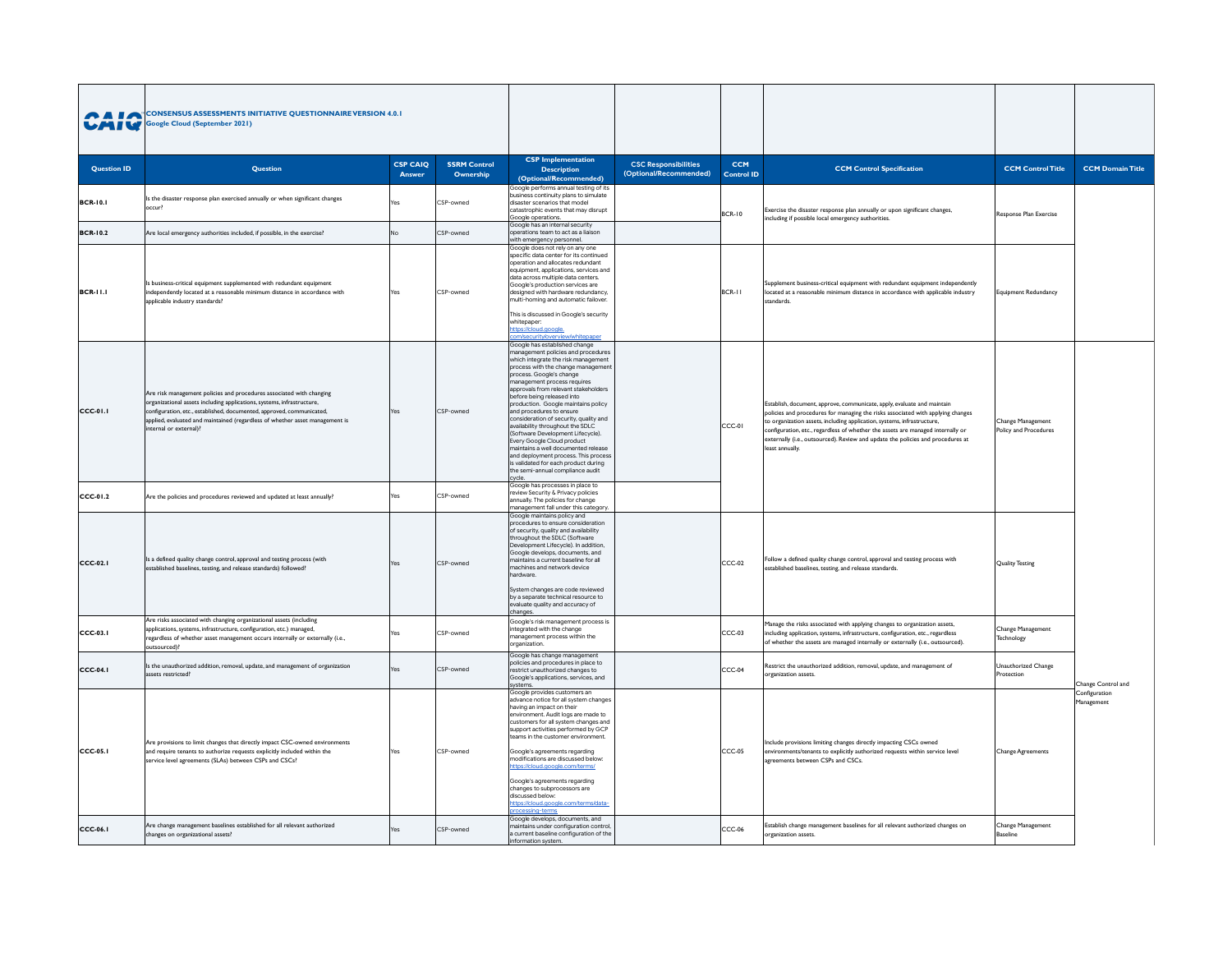|                    | <b>A LA CONSENSUS ASSESSMENTS INITIATIVE QUESTIONNAIRE VERSION 4.0.1</b><br>Google Cloud (September 2021)                                                                                                                 |                           |                                  |                                                                                                                                                                                                                                                                                                                                                                                                                                                                                                                                                                        |                                                                                                                                                                                                   |                                 |                                                                                                                                                                                                                                                  |                                             |                         |
|--------------------|---------------------------------------------------------------------------------------------------------------------------------------------------------------------------------------------------------------------------|---------------------------|----------------------------------|------------------------------------------------------------------------------------------------------------------------------------------------------------------------------------------------------------------------------------------------------------------------------------------------------------------------------------------------------------------------------------------------------------------------------------------------------------------------------------------------------------------------------------------------------------------------|---------------------------------------------------------------------------------------------------------------------------------------------------------------------------------------------------|---------------------------------|--------------------------------------------------------------------------------------------------------------------------------------------------------------------------------------------------------------------------------------------------|---------------------------------------------|-------------------------|
| <b>Question ID</b> | <b>Ouestion</b>                                                                                                                                                                                                           | <b>CSP CAIQ</b><br>Answer | <b>SSRM Control</b><br>Ownership | <b>CSP</b> Implementation<br><b>Description</b><br>(Optional/Recommended)                                                                                                                                                                                                                                                                                                                                                                                                                                                                                              | <b>CSC Responsibilities</b><br>(Optional/Recommended)                                                                                                                                             | <b>CCM</b><br><b>Control ID</b> | <b>CCM Control Specification</b>                                                                                                                                                                                                                 | <b>CCM Control Title</b>                    | <b>CCM Domain Title</b> |
| CCC-07.1           | Are detection measures implemented with proactive notification if changes<br>deviate from established baselines?                                                                                                          | Yes                       | CSP-owned                        | Google maintains configuration<br>management tools to detect and<br>automatically correct deviations from<br>its baseline configuration and collects<br>and secures audit records.                                                                                                                                                                                                                                                                                                                                                                                     |                                                                                                                                                                                                   | CCC-07                          | mplement detection measures with proactive notification in case of changes<br>viating from the established baseline.                                                                                                                             | Detection of Baseline<br>Deviation          |                         |
| CCC-08.1           | Is a procedure implemented to manage exceptions, including emergencies, in<br>the change and configuration process?                                                                                                       | Yes                       | CSP-owned                        | Google's change management<br>policies and procedures include an<br>exception process for relevant use<br>cases which require approvals, and an<br>emergency process to be used by<br>authorized personnel only which<br>require emergency changes and tests<br>to be reviewed in a timely manner.                                                                                                                                                                                                                                                                     |                                                                                                                                                                                                   |                                 | mplement a procedure for the management of exceptions, including emergencies,                                                                                                                                                                    |                                             |                         |
| $CCC-08.2$         | Is the procedure aligned with the requirements of the GRC-04: Policy<br><b>Exception Process?</b>                                                                                                                         | Yes                       | CSP-owned                        | Google has a policy exception<br>process (which also applies to change<br>management exceptions) which aligns<br>business needs with associated level<br>of risk and requires multiple layers of<br>approval. In addition, Google has<br>automated mechanisms to detect<br>deviations from the desired security<br>configuration of its infrastructure.                                                                                                                                                                                                                |                                                                                                                                                                                                   | $CCC-08$                        | in the change and configuration process. Align the procedure with the<br>requirements of GRC-04: Policy Exception Process.                                                                                                                       | <b>Exception Management</b>                 |                         |
| CCC-09.1           | Is a process to proactively roll back changes to a previously known "good<br>state" defined and implemented in case of errors or security concerns?                                                                       | Yes                       | CSP-owned                        | Google has processes in place to roll<br>back changes or manage operational<br>impact in case the changes have an<br>adverse impact on the production<br>environment.                                                                                                                                                                                                                                                                                                                                                                                                  |                                                                                                                                                                                                   | CCC-09                          | Define and implement a process to proactively roll back changes to a previous<br>nown good state in case of errors or security concerns.                                                                                                         | Change Restoration                          |                         |
| <b>CEK-01.1</b>    | Are cryptography, encryption, and key management policies and procedures<br>established, documented, approved, communicated, applied, evaluated, and<br>maintained?                                                       | Yes                       | CSP-owned                        | Google has established policies and<br>procedures that govern the use of<br>cryptographic controls. Google has an<br>established key management process<br>in place to support the organization's<br>use of cryptographic techniques.                                                                                                                                                                                                                                                                                                                                  |                                                                                                                                                                                                   | CEK-01                          | Establish, document, approve, communicate, apply, evaluate and maintain<br>policies and procedures for Cryptography, Encryption and Key Management. Review                                                                                       | Encryption and Key<br>Management Policy and |                         |
| <b>CEK-01.2</b>    | Are cryptography, encryption, and key management policies and procedures<br>eviewed and updated at least annually?                                                                                                        | Yes                       | CSP-owned                        | Google has processes in place to<br>review Security & Privacy policies<br>annually. The policies for<br>cryptography, encryption, and key<br>management fall under this category.                                                                                                                                                                                                                                                                                                                                                                                      |                                                                                                                                                                                                   |                                 | and update the policies and procedures at least annually.                                                                                                                                                                                        | Procedures                                  |                         |
| CEK-02.1           | Are cryptography, encryption, and key management roles and responsibilities<br>defined and implemented?                                                                                                                   | Yes                       | CSP-owned                        | Google has policies in place that<br>outline cryptography, encryption, and<br>key management protocols and<br>specific requirements. Policies on<br>cryptographic guidelines include roles<br>and responsibilities. Google's key<br>management operates as a service for<br>engineering teams to use in their<br>application code.                                                                                                                                                                                                                                     |                                                                                                                                                                                                   | <b>CEK-02</b>                   | Define and implement cryptographic, encryption and key management roles and<br>responsibilities.                                                                                                                                                 | CEK Roles and<br>Responsibilities           |                         |
| CEK-03.1           | Are data at-rest and in-transit cryptographically protected using<br>cryptographic libraries certified to approved standards?                                                                                             | Yes                       | Shared CSP and CSC               | Google uses a combination of open<br>source and proprietary encryption<br>formats and algorithms validated by<br>Google security engineers.<br>Google has security whitepapers on<br>encryption at rest and in transit:<br>https://cloud.google.<br>com/security/encryption-in-transit<br>https://cloud.google.<br>om/security/encryption/default-<br>cryption                                                                                                                                                                                                         | Customers may opt to use the Cloud<br>Key Management Service which<br>allows customers to manage<br>encryptions for their GCP cloud<br>nstance the same way they do in their<br>local environment | CEK-03                          | Provide cryptographic protection to data at-rest and in-transit, using<br>cryptographic libraries certified to approved standards.                                                                                                               | Data Encryption                             |                         |
| CEK-04.1           | Are appropriate data protection encryption algorithms used that consider data<br>classification, associated risks, and encryption technology usability?                                                                   | Yes                       | Shared CSP and CSC               | Google has established policies and<br>procedures that govern the use of<br>cryptographic controls. Google has an Customers may opt to use the Cloud<br>established key management process   Key Management Service which<br>in place to support the organization's allows customers to manage<br>use of cryptographic techniques.<br>Google uses a combination of open<br>source and proprietary encryption<br>formats and algorithms validated by<br>Google security engineers.                                                                                      | encryptions for their GCP cloud<br>instance the same way they do in their<br>local environment.                                                                                                   | <b>CEK-04</b>                   | Use encryption algorithms that are appropriate for data protection, considering<br>the classification of data, associated risks, and usability of the encryption<br>echnology.                                                                   | Encryption Algorithm                        |                         |
| CEK-05.1           | Are standard change management procedures established to review, approve,<br>implement and communicate cryptography, encryption, and key management<br>technology changes that accommodate internal and external sources? | Yes                       | CSP-owned                        | Google has a robust change<br>management process and security<br>policy that is documented and<br>requires approvals from relevant<br>stakeholders before being released<br>into production. Google maintains<br>policy and procedures to ensure<br>consideration of security, quality and<br>availability throughout the SDLC<br>(Software Development Lifecycle).<br>Every Google Cloud product<br>maintains a well documented release<br>and deployment process. This process<br>is validated for each product during<br>the semi-annual compliance audit<br>cycle. |                                                                                                                                                                                                   | <b>CEK-05</b>                   | Establish a standard change management procedure, to accommodate changes from<br>internal and external sources, for review, approval, implementation and<br>communication of cryptographic, encryption and key management technology<br>changes. | <b>Encryption Change</b><br>Management      |                         |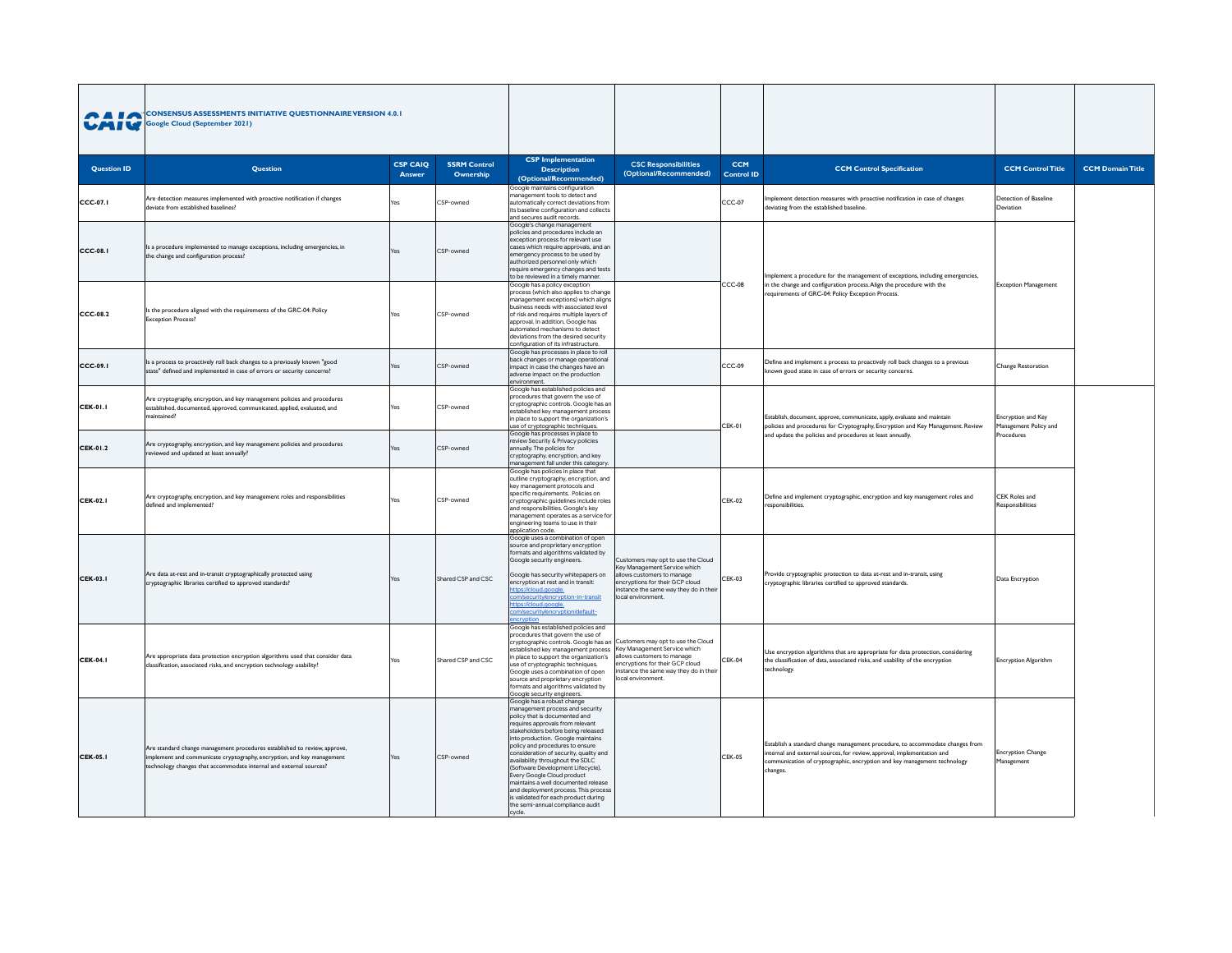| WAIW               | <b>A I A</b> CONSENSUS ASSESSMENTS INITIATIVE QUESTIONNAIRE VERSION 4.0.1<br><b>Google Cloud (September 2021)</b><br><b>CSP CAIQ</b><br><b>SSRM Control</b><br>Question                                                                                                |        |           |                                                                                                                                                                                                                                                                                                                                                                                                                                                                                                                                                                                                              |                                                       |                                 |                                                                                                                                                                                                                                                              |                                                          |                                                        |
|--------------------|------------------------------------------------------------------------------------------------------------------------------------------------------------------------------------------------------------------------------------------------------------------------|--------|-----------|--------------------------------------------------------------------------------------------------------------------------------------------------------------------------------------------------------------------------------------------------------------------------------------------------------------------------------------------------------------------------------------------------------------------------------------------------------------------------------------------------------------------------------------------------------------------------------------------------------------|-------------------------------------------------------|---------------------------------|--------------------------------------------------------------------------------------------------------------------------------------------------------------------------------------------------------------------------------------------------------------|----------------------------------------------------------|--------------------------------------------------------|
| <b>Question ID</b> |                                                                                                                                                                                                                                                                        | Answer | Ownership | <b>CSP</b> Implementation<br><b>Description</b><br>(Optional/Recommended)                                                                                                                                                                                                                                                                                                                                                                                                                                                                                                                                    | <b>CSC Responsibilities</b><br>(Optional/Recommended) | <b>CCM</b><br><b>Control ID</b> | <b>CCM Control Specification</b>                                                                                                                                                                                                                             | <b>CCM Control Title</b>                                 | <b>CCM Domain Title</b>                                |
| CEK-06.1           | Are changes to cryptography-, encryption- and key management-related systems,<br>policies, and procedures, managed and adopted in a manner that fully accounts<br>for downstream effects of proposed changes, including residual risk, cost,<br>and benefits analysis? | Yes    | CSP-owned | Google has processes in which the<br>encryption system and policy are<br>centrally managed. The changes to<br>policy are reviewed by the<br>compliance/security team. Any<br>changes or updates to the system are<br>reviewed by different stakeholders<br>and considered backward compatible<br>when updated. The change is rolled<br>out step by step to allow different<br>stakeholders to adapt the changes.                                                                                                                                                                                             |                                                       | <b>CEK-06</b>                   | Manage and adopt changes to cryptography-, encryption-, and key<br>management-related systems (including policies and procedures) that fully<br>account for downstream effects of proposed changes, including residual risk,<br>cost, and benefits analysis. | <b>Encryption Change Cost</b><br><b>Benefit Analysis</b> |                                                        |
| CEK-07.1           | s a cryptography, encryption, and key management risk program established<br>and maintained that includes risk assessment, risk treatment, risk context,<br>nonitoring, and feedback provisions?                                                                       | Yes    | CSP-owned | Google performs a risk assessment<br>for its offerings and the supporting<br>infrastructure in which assets are<br>identified and threats, vulnerabilities.<br>impact, and likelihood are assessed.                                                                                                                                                                                                                                                                                                                                                                                                          |                                                       | <b>CEK-07</b>                   | stablish and maintain an encryption and key management risk program that<br>includes provisions for risk assessment, risk treatment, risk context.<br>monitoring, and feedback.                                                                              | <b>Encryption Risk</b><br>Management                     |                                                        |
| CEK-08.1           | Are CSPs providing CSCs with the capacity to manage their own data encryption<br>keys?                                                                                                                                                                                 | Yes    | CSP-owned | Google provides capabilities to<br>encrypt data by tenant for a subset of<br>products. Customers can manage<br>their own encryption keys on Google<br>Cloud using Cloud Key Management<br>Services.<br>https://cloud.google.<br>m/security/encryption-at-rest                                                                                                                                                                                                                                                                                                                                                |                                                       | <b>CEK-08</b>                   | CSPs must provide the capability for CSCs to manage their own data encryption                                                                                                                                                                                | CSC Key Management<br>Capability                         |                                                        |
| CEK-09.1           | Are encryption and key management systems, policies, and processes audited<br>with a frequency proportional to the system's risk exposure, and after any<br>security event                                                                                             | Yes    | CSP-owned | Google uses a proprietary Key<br>Management Service to manage the<br>distribution, generation and rotation<br>of cryptographic keys. In addition,<br>Google's cryptography policy includes<br>guidance on the rotation of keys at<br>regular intervals automatically. This<br>policy also includes requirements on<br>key rotation in case of compromise o<br>other security issues.<br>The existence and operating<br>effectiveness of Google's encryption<br>and key management, is verified as<br>part of our SOC 2 audit report.                                                                         |                                                       | CEK-09                          | Audit encryption and key management systems, policies, and processes with a<br>frequency that is proportional to the risk exposure of the system with audit                                                                                                  | Encryption and Key                                       |                                                        |
| CEK-09.2           | Are encryption and key management systems, policies, and processes audited<br>(preferably continuously but at least annually)?                                                                                                                                         | Yes    | CSP-owned | Google uses a proprietary Key<br>Management Service to manage the<br>distribution, generation and rotation<br>of cryptographic keys. In addition,<br>Google's cryptography policy includes<br>guidance on the rotation of keys at<br>regular intervals automatically. This<br>policy also includes requirements on<br>key rotation in case of compromise of<br>other security issues.<br>The existence and operating<br>effectiveness of Google's encryption<br>and key management, is verified as                                                                                                           |                                                       |                                 | occurring preferably continuously but at least annually and after any security<br>$event(s)$ .                                                                                                                                                               | Management Audit                                         |                                                        |
| CEK-10.1           | Are cryptographic keys generated using industry-accepted and approved<br>cryptographic libraries that specify algorithm strength and random number<br>enerator specifications?                                                                                         | Yes    | CSP-owned | part of our SOC 2 audit report.<br>Google follows formal practices for<br>key generation, distribution, storage,<br>access and destruction that are<br>informed by industry best practices<br>and NIST SP 800-57 -<br>Recommendation for Key<br>Management. Google uses a<br>combination of open source and<br>proprietary code to develop its<br>encryption solutions.<br>The libraries and algorithms used are<br>discussed in the security whitepapers<br>below:<br>https://cloud.google.<br>com/security/encryption-in-transit<br>https://cloud.google.<br>com/security/encryption/default-<br>ncrvotion |                                                       | <b>CEK-10</b>                   | Generate Cryptographic keys using industry accepted cryptographic libraries<br>specifying the algorithm strength and the random number generator used.                                                                                                       | Key Generation                                           | Cryptography,<br>Encryption & Key<br><b>Management</b> |
| <b>CEK-11.1</b>    | Are private keys provisioned for a unique purpose managed, and is<br>cryptography secret?                                                                                                                                                                              | Yes    | CSP-owned | Google uses a proprietary Key<br>Management Service for storage of<br>cryptographic keys and secrets.<br>Google also maintains guidelines on<br>key/secret storage.<br>The existence and operating<br>effectiveness of Google's encryption<br>and key management, is verified as<br>part of our SOC 2 audit report.                                                                                                                                                                                                                                                                                          |                                                       | CEK-II                          | Manage cryptographic secret and private keys that are provisioned for a unique<br>purpose.                                                                                                                                                                   | Key Purpose                                              |                                                        |
| CEK-12.1           | Are cryptographic keys rotated based on a cryptoperiod calculated while<br>considering information disclosure risks and legal and regulatory<br>equirements?                                                                                                           | Yes    | CSP-owned | Google uses a proprietary system to<br>periodically generate and rotate an<br>encryption key used to protect user<br>data at rest on average at least every<br>90 days.                                                                                                                                                                                                                                                                                                                                                                                                                                      |                                                       | <b>CEK-12</b>                   | Rotate cryptographic keys in accordance with the calculated cryptoperiod, which<br>includes provisions for considering the risk of information disclosure and<br>legal and regulatory requirements.                                                          | <b>Key Rotation</b>                                      |                                                        |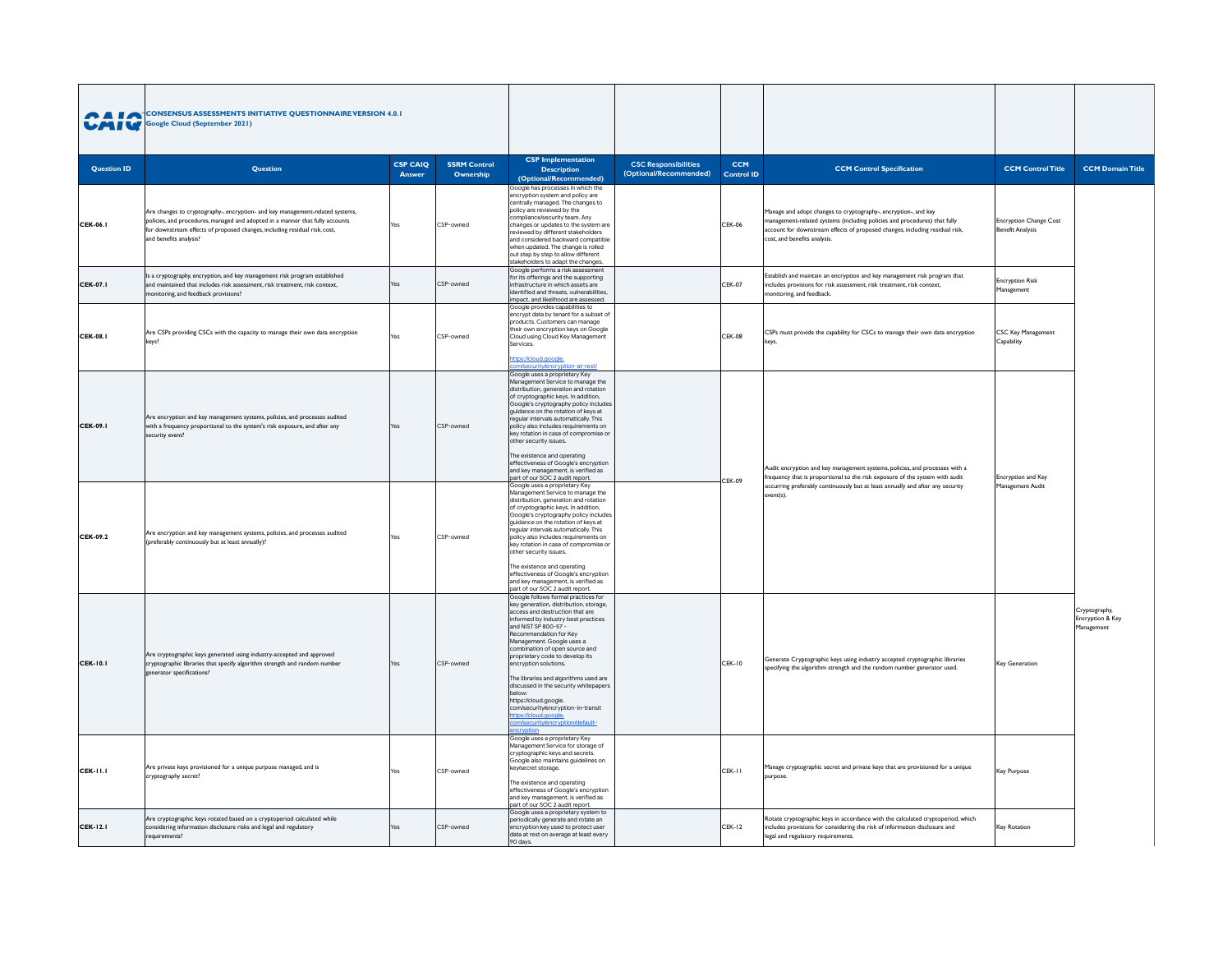| UAIV               | <b>CONSENSUS ASSESSMENTS INITIATIVE QUESTIONNAIRE VERSION 4.0.1</b><br><b>Google Cloud (September 2021)</b><br><b>CSP CAIO</b><br><b>SSRM Control</b>                                                                                                                                                                             |               |           |                                                                                                                                                                                                                                                                                                                                                                                                                       |                                                       |                                 |                                                                                                                                                                                                                                                                                                                                      |                             |                         |
|--------------------|-----------------------------------------------------------------------------------------------------------------------------------------------------------------------------------------------------------------------------------------------------------------------------------------------------------------------------------|---------------|-----------|-----------------------------------------------------------------------------------------------------------------------------------------------------------------------------------------------------------------------------------------------------------------------------------------------------------------------------------------------------------------------------------------------------------------------|-------------------------------------------------------|---------------------------------|--------------------------------------------------------------------------------------------------------------------------------------------------------------------------------------------------------------------------------------------------------------------------------------------------------------------------------------|-----------------------------|-------------------------|
| <b>Question ID</b> | Question                                                                                                                                                                                                                                                                                                                          | <b>Answer</b> | Ownership | <b>CSP</b> Implementation<br><b>Description</b><br>(Optional/Recommended)                                                                                                                                                                                                                                                                                                                                             | <b>CSC Responsibilities</b><br>(Optional/Recommended) | <b>CCM</b><br><b>Control ID</b> | <b>CCM Control Specification</b>                                                                                                                                                                                                                                                                                                     | <b>CCM Control Title</b>    | <b>CCM Domain Title</b> |
| CEK-13.1           | Are cryptographic keys revoked and removed before the end of the established<br>cryptoperiod (when a key is compromised, or an entity is no longer part of<br>the organization) per defined, implemented, and evaluated processes,<br>rocedures, and technical measures to include legal and regulatory<br>equirement provisions? | Yes           | CSP-owned | Google uses a proprietary Key<br>Management Service to manage key<br>revocation. Key revocation, including<br>in emergency situations, is a built in<br>component to the rotation<br>mechanism.                                                                                                                                                                                                                       |                                                       | <b>CEK-13</b>                   | Define, implement and evaluate processes, procedures and technical measures to<br>revoke and remove cryptographic keys prior to the end of its established<br>cryptoperiod, when a key is compromised, or an entity is no longer part of the<br>organization, which include provisions for legal and regulatory requirements.        | Key Revocation              |                         |
| CEK-14.1           | Are processes, procedures and technical measures to destroy unneeded keys<br>defined, implemented and evaluated to address key destruction outside secure<br>environments, revocation of keys stored in hardware security modules (HSMs),<br>and include applicable legal and regulatory requirement provisions?                  | Yes           | CSP-owned | Google uses a proprietary Key<br>Management Service to manage the<br>distribution, generation and rotation<br>of cryptographic keys. In addition,<br>Google's cryptography policy includes<br>quidance on the rotation of keys at<br>regular intervals automatically.<br>The existence and operating<br>effectiveness of Google's encryption<br>and key management, is verified as<br>part of our SOC 2 audit report. |                                                       | CEK-14                          | Define, implement and evaluate processes, procedures and technical measures to<br>destroy keys stored outside a secure environment and revoke keys stored in<br>Hardware Security Modules (HSMs) when they are no longer needed, which include<br>provisions for legal and regulatory requirements.                                  | <b>Key Destruction</b>      |                         |
| CEK-15.1           | Are processes, procedures, and technical measures to create keys in a<br>ore-activated state (i.e., when they have been generated but not authorized<br>for use) being defined, implemented, and evaluated to include legal and<br>regulatory requirement provisions?                                                             | Yes           | CSP-owned | Google uses a proprietary Key<br>Management Service to manage the<br>distribution, generation and rotation<br>of cryptographic keys. In addition,<br>Google's cryptography policy includes<br>guidance on the rotation of keys at<br>regular intervals automatically.<br>The existence and operating<br>effectiveness of Google's encryption<br>and key management, is verified as<br>part of our SOC 2 audit report. |                                                       | <b>CEK-15</b>                   | Define, implement and evaluate processes, procedures and technical measures to<br>create keys in a pre-activated state when they have been generated but not<br>authorized for use, which include provisions for legal and regulatory<br>requirements.                                                                               | Key Activation              |                         |
| CEK-16.1           | Are processes, procedures, and technical measures to monitor, review and<br>approve key transitions (e.g., from any state to/from suspension) being<br>defined, implemented, and evaluated to include legal and regulatory<br>equirement provisions?                                                                              | Yes           | CSP-owned | Google uses a proprietary Key<br>Management Service to manage the<br>distribution, generation and rotation<br>of cryptographic keys. In addition,<br>Google's cryptography policy includes<br>guidance on the rotation of keys at<br>regular intervals automatically.<br>The existence and operating<br>effectiveness of Google's encryption<br>and key management, is verified as<br>part of our SOC 2 audit report. |                                                       | <b>CEK-16</b>                   | Define, implement and evaluate processes, procedures and technical measures to<br>monitor, review and approve key transitions from any state to/from suspension.<br>which include provisions for legal and regulatory requirements.                                                                                                  | <b>Key Suspension</b>       |                         |
| <b>CEK-17.1</b>    | Are processes, procedures, and technical measures to deactivate keys (at the<br>time of their expiration date) being defined, implemented, and evaluated to<br>include legal and regulatory requirement provisions?                                                                                                               | Yes           | CSP-owned | Google uses a proprietary Key<br>Management Service to manage the<br>distribution, generation and rotation<br>of cryptographic keys. In addition,<br>Google's cryptography policy includes<br>quidance on the rotation of keys at<br>regular intervals automatically.<br>The existence and operating<br>effectiveness of Google's encryption<br>and key management, is verified as<br>part of our SOC 2 audit report. |                                                       | $CFK-17$                        | Define, implement and evaluate processes, procedures and technical measures to<br>deactivate keys at the time of their expiration date, which include provisions<br>for legal and regulatory requirements.                                                                                                                           | Key Deactivation            |                         |
| <b>CEK-18.1</b>    | Are processes, procedures, and technical measures to manage archived keys in<br>a secure repository (requiring least privilege access) being defined,<br>implemented, and evaluated to include legal and regulatory requirement<br>provisions?                                                                                    | Yes           | CSP-owned | Google has technical mechanisms in<br>which its proprietary Key<br>Management System has a built in<br>feature to keep inactive keys for<br>archival purposes.<br>The existence and operating<br>effectiveness of Google's encryption<br>and key management, is verified as<br>part of our SOC 2 audit report.                                                                                                        |                                                       | <b>CEK-18</b>                   | Define, implement and evaluate processes, procedures and technical measures to<br>manage archived keys in a secure repository requiring least privilege access,<br>which include provisions for legal and regulatory requirements.                                                                                                   | Key Archival                |                         |
| CEK-19.1           | Are processes, procedures, and technical measures to encrypt information in<br>specific scenarios (e.g., only in controlled circumstances and thereafter<br>only for data decryption and never for encryption) being defined,<br>implemented, and evaluated to include legal and regulatory requirement<br>rovisions?             | Yes           | CSP-owned | Google has policies in place for<br>scenarios in which data must be<br>encrypted, along with additional legal<br>compliance, or security requirements                                                                                                                                                                                                                                                                 |                                                       | <b>CEK-19</b>                   | Define, implement and evaluate processes, procedures and technical measures to<br>use compromised keys to encrypt information only in controlled circumstance,<br>and thereafter exclusively for decrypting data and never for encrypting data,<br>which include provisions for legal and regulatory requirements.                   | Key Compromise              |                         |
| CEK-20.1           | Are processes, procedures, and technical measures to assess operational<br>ontinuity risks (versus the risk of losing control of keying material and<br>exposing protected data) being defined, implemented, and evaluated to include<br>legal and regulatory requirement provisions?                                             | Yes           | CSP-owned | Google performs a risk assessment<br>for its offerings and the supporting<br>infrastructure in which assets are<br>identified and threats, vulnerabilities,<br>impact, and likelihood are assessed.                                                                                                                                                                                                                   |                                                       | <b>CEK-20</b>                   | Define, implement and evaluate processes, procedures and technical measures to<br>assess the risk to operational continuity versus the risk of the keying<br>material and the information it protects being exposed if control of the keying<br>material is lost, which include provisions for legal and regulatory<br>requirements. | Key Recovery                |                         |
| CEK-21.1           | Are key management system processes, procedures, and technical measures being<br>defined, implemented, and evaluated to track and report all cryptographic<br>materials and status changes that include legal and regulatory requirements<br>provisions?                                                                          | Yes           | CSP-owned | Google has an established key<br>management process in place to<br>support the organization's use of<br>crvptographic techniques, Google<br>uses a proprietary Key Management<br>Service to manage the distribution.<br>generation and rotation of<br>cryptographic keys. Only authorized<br>Google services and users are allowed<br>access to a key. Auditing is enabled.                                           |                                                       | $CFK-21$                        | Define, implement and evaluate processes, procedures and technical measures in<br>order for the key management system to track and report all cryptographic<br>materials and changes in status, which include provisions for legal and<br>regulatory requirements.                                                                   | Key Inventory<br>Management |                         |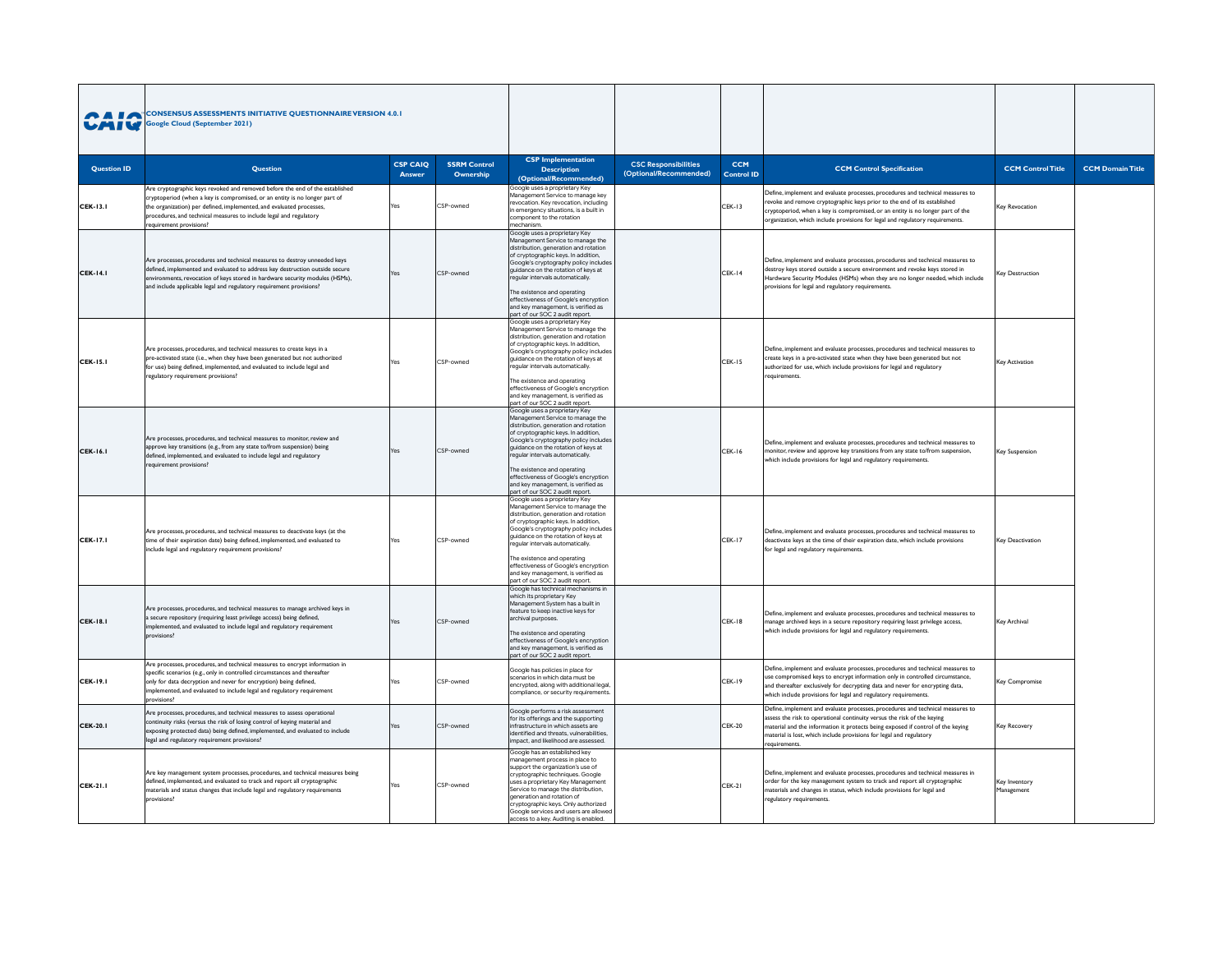| UAIV               | <b>CONSENSUS ASSESSMENTS INITIATIVE QUESTIONNAIRE VERSION 4.0.1</b><br>Google Cloud (September 2021)<br><b>CSP CAIO</b><br><b>SSRM Control</b><br><b>Ouestion</b>                                                                     |        |           |                                                                                                                                                                                                                                                                                                                                                                                                                                                                             |                                                       |                                 |                                                                                                                                                                                                                                                                                                                                                                                                    |                                                                |                         |
|--------------------|---------------------------------------------------------------------------------------------------------------------------------------------------------------------------------------------------------------------------------------|--------|-----------|-----------------------------------------------------------------------------------------------------------------------------------------------------------------------------------------------------------------------------------------------------------------------------------------------------------------------------------------------------------------------------------------------------------------------------------------------------------------------------|-------------------------------------------------------|---------------------------------|----------------------------------------------------------------------------------------------------------------------------------------------------------------------------------------------------------------------------------------------------------------------------------------------------------------------------------------------------------------------------------------------------|----------------------------------------------------------------|-------------------------|
| <b>Question ID</b> |                                                                                                                                                                                                                                       | Answer | Ownership | <b>CSP</b> Implementation<br><b>Description</b><br>(Optional/Recommended)                                                                                                                                                                                                                                                                                                                                                                                                   | <b>CSC Responsibilities</b><br>(Optional/Recommended) | <b>CCM</b><br><b>Control ID</b> | <b>CCM Control Specification</b>                                                                                                                                                                                                                                                                                                                                                                   | <b>CCM Control Title</b>                                       | <b>CCM Domain Title</b> |
| <b>DCS-01.1</b>    | Are policies and procedures for the secure disposal of equipment used outside<br>the organization's premises established, documented, approved, communicated,<br>enforced, and maintained?                                            | Yes    | CSP-owned | Google has strict policies and<br>procedures to govern the<br>nanagement of the equipment<br>lifecycle within its production data<br>centers. Any disk that did, at any<br>point in its lifecycle, contain custome<br>data is subject to a series of data<br>destruction processes before leaving<br>Google's premises, and would need to<br>e authorized by appropriate<br>operations manager before release.<br>For more information, please see:<br>ttps://cloud.google  |                                                       | <b>DCS-01</b>                   | Establish, document, approve, communicate, apply, evaluate and maintain<br>policies and procedures for the secure disposal of equipment used outside the<br>organization's premises. If the equipment is not physically destroyed a data<br>destruction procedure that renders recovery of information impossible must be                                                                          | Off-Site Equipment<br>Disposal Policy and<br>Procedures        |                         |
| <b>DCS-01.2</b>    | Is a data destruction procedure applied that renders information recovery<br>nformation impossible if equipment is not physically destroyed?                                                                                          | Yes    | CSP-owned | Google describes its logical deletion<br>nethods in the security whitepaper<br>below. Overwriting or cryptographic<br>erasure are the 2 methods used for<br>rendering information unreadable.<br>depending on the product.<br>ttps://cloud.google.<br>m/security/deletio                                                                                                                                                                                                    |                                                       |                                 | applied. Review and update the policies and procedures at least annually.                                                                                                                                                                                                                                                                                                                          |                                                                |                         |
| <b>DCS-01.3</b>    | Are policies and procedures for the secure disposal of equipment used outside<br>the organization's premises reviewed and updated at least annually?                                                                                  | Yes    | CSP-owned | Google has data destruction<br>quidelines and a media erase policy<br>which are both reviewed and updated<br>at least annually.                                                                                                                                                                                                                                                                                                                                             |                                                       |                                 |                                                                                                                                                                                                                                                                                                                                                                                                    |                                                                |                         |
| <b>DCS-02.1</b>    | Are policies and procedures for the relocation or transfer of hardware,<br>software, or data/information to an offsite or alternate location<br>established, documented, approved, communicated, implemented, enforced,<br>aintained? | Yes    | CSP-owned | Google has strict policies and<br>procedures for the offsite storage of<br>ncrypted backup tapes and<br>decommissioned hardware. Software<br>and other data is not relocated or<br>transferred offsite.                                                                                                                                                                                                                                                                     |                                                       |                                 |                                                                                                                                                                                                                                                                                                                                                                                                    |                                                                |                         |
| <b>DCS-02.2</b>    | Does a relocation or transfer request require written or cryptographically<br>verifiable authorization?                                                                                                                               | Yes    | CSP-owned | Google has strict policies and<br>procedures for the offsite storage of<br>encrypted backup tapes and<br>decommissioned hardware. Software<br>and other data is not relocated or<br>transferred offsite. Any disk that did.<br>at any point in its lifecycle, contain<br>customer data is subject to a series of<br>data destruction processes before<br>leaving Google's premises, and would<br>need to be authorized by appropriate<br>operations manager before release. |                                                       | DCS-02                          | Establish, document, approve, communicate, apply, evaluate and maintain<br>policies and procedures for the relocation or transfer of hardware, software,<br>or data/information to an offsite or alternate location. The relocation or<br>transfer request requires the written or cryptographically verifiable<br>authorization. Review and update the policies and procedures at least annually. | Off-Site Transfer<br>Authorization Policy<br>and Procedures    |                         |
| <b>DCS-02.3</b>    | Are policies and procedures for the relocation or transfer of hardware.<br>software, or data/information to an offsite or alternate location reviewed<br>and undated at least annually?                                               | Yes    | CSP-owned | Google has guidelines on shipping<br>tapes offsite which are reviewed and<br>pdated at least annually.                                                                                                                                                                                                                                                                                                                                                                      |                                                       |                                 |                                                                                                                                                                                                                                                                                                                                                                                                    |                                                                |                         |
| <b>DCS-03.1</b>    | Are policies and procedures for maintaining a safe and secure working<br>environment (in offices, rooms, and facilities) established, documented,<br>approved, communicated, enforced, and maintained?                                | Yes    | CSP-owned | Google maintains a physical security<br>policy that describes the<br>requirements for maintaining a safe<br>and secure work environment.                                                                                                                                                                                                                                                                                                                                    |                                                       |                                 | Establish, document, approve, communicate, apply, evaluate and maintain<br>policies and procedures for maintaining a safe and secure working environment                                                                                                                                                                                                                                           | Secure Area Policy and                                         |                         |
| <b>DCS-03.2</b>    | Are policies and procedures for maintaining safe, secure working environments<br>(e.g., offices, rooms) reviewed and updated at least annually?                                                                                       | Yes    | CSP-owned | Google has processes in place to<br>eview Security & Privacy policies<br>annually. The policies specific to safe<br>and secure workspaces within the<br>data center fall under this category.                                                                                                                                                                                                                                                                               |                                                       | DCS-03                          | n offices, rooms, and facilities. Review and update the policies and<br>procedures at least annually.                                                                                                                                                                                                                                                                                              | Procedures                                                     |                         |
| <b>DCS-04.1</b>    | Are policies and procedures for the secure transportation of physical media<br>established, documented, approved, communicated, enforced, evaluated, and<br>naintained?                                                               | Yes    | CSP-owned | Google has policies and procedures in<br>place for the data security of tapes<br>which discusses off site<br>transportation. Requirements for<br>encrypting data are outlined, in<br>addition to quidelines on the use of a<br>case during transport.                                                                                                                                                                                                                       |                                                       | <b>DCS-04</b>                   | Establish, document, approve, communicate, apply, evaluate and maintain<br>policies and procedures for the secure transportation of physical media. Review<br>and update the policies and procedures at least annually                                                                                                                                                                             | Secure Media<br><b>Transportation Policy</b><br>and Procedures |                         |
| <b>DCS-04.2</b>    | Are policies and procedures for the secure transportation of physical media<br>eviewed and updated at least annually?                                                                                                                 |        | CSP-owned | Google has a data security of tapes<br>policy which is reviewed and updated<br>at least annually.                                                                                                                                                                                                                                                                                                                                                                           |                                                       |                                 |                                                                                                                                                                                                                                                                                                                                                                                                    |                                                                |                         |
| <b>DCS-05.1</b>    | Is the classification and documentation of physical and logical assets based<br>on the organizational business risk?                                                                                                                  | Yes    | CSP-owned | Google considers all digital media<br>contains the highest classification of<br>data and must be destroved<br>according to the data destruction<br>guidelines for the highest<br>lassification.                                                                                                                                                                                                                                                                             |                                                       | <b>DCS-05</b>                   | Classify and document the physical, and logical assets (e.g., applications)<br>based on the organizational business risk.                                                                                                                                                                                                                                                                          | Assets Classification                                          |                         |
| <b>DCS-06.1</b>    | Are all relevant physical and logical assets at all CSP sites cataloged and<br>tracked within a secured system                                                                                                                        | Yes    | CSP-owned | Google maintains asset inventories<br>and assigns ownership for managing<br>its critical resources.                                                                                                                                                                                                                                                                                                                                                                         |                                                       | <b>DCS-06</b>                   | Catalogue and track all relevant physical and logical assets located at all of<br>the CSP's sites within a secured system                                                                                                                                                                                                                                                                          | Assets Cataloguing and<br>Tracking                             |                         |
| <b>DCS-07.1</b>    | Are physical security perimeters implemented to safeguard personnel, data,<br>and information systems?                                                                                                                                | Yes    | CSP-owned | Google implemented a combination<br>of CCTV cameras. ID cards, retina<br>scans, mantraps, and gate<br>checkpoints which are used to<br>monitor ingress and egress at the<br>various physical security zones in a<br>Data Center.                                                                                                                                                                                                                                            |                                                       | DCS-07                          | Implement physical security perimeters to safeguard personnel, data, and<br>information systems. Establish physical security perimeters between the                                                                                                                                                                                                                                                | <b>Controlled Access</b>                                       |                         |
| <b>DCS-07.2</b>    | Are physical security perimeters established between administrative and<br>siness areas, data storage, and processing facilities?                                                                                                     | Yes    | CSP-owned | Google implemented a combination<br>of CCTV cameras. ID cards, retina<br>scans, mantraps, and gate<br>checkpoints which are used to<br>nonitor ingress and egress at the<br>arious physical security zones in a<br>Data Center                                                                                                                                                                                                                                              |                                                       |                                 | administrative and business areas and the data storage and processing<br>facilities areas.                                                                                                                                                                                                                                                                                                         | Points                                                         |                         |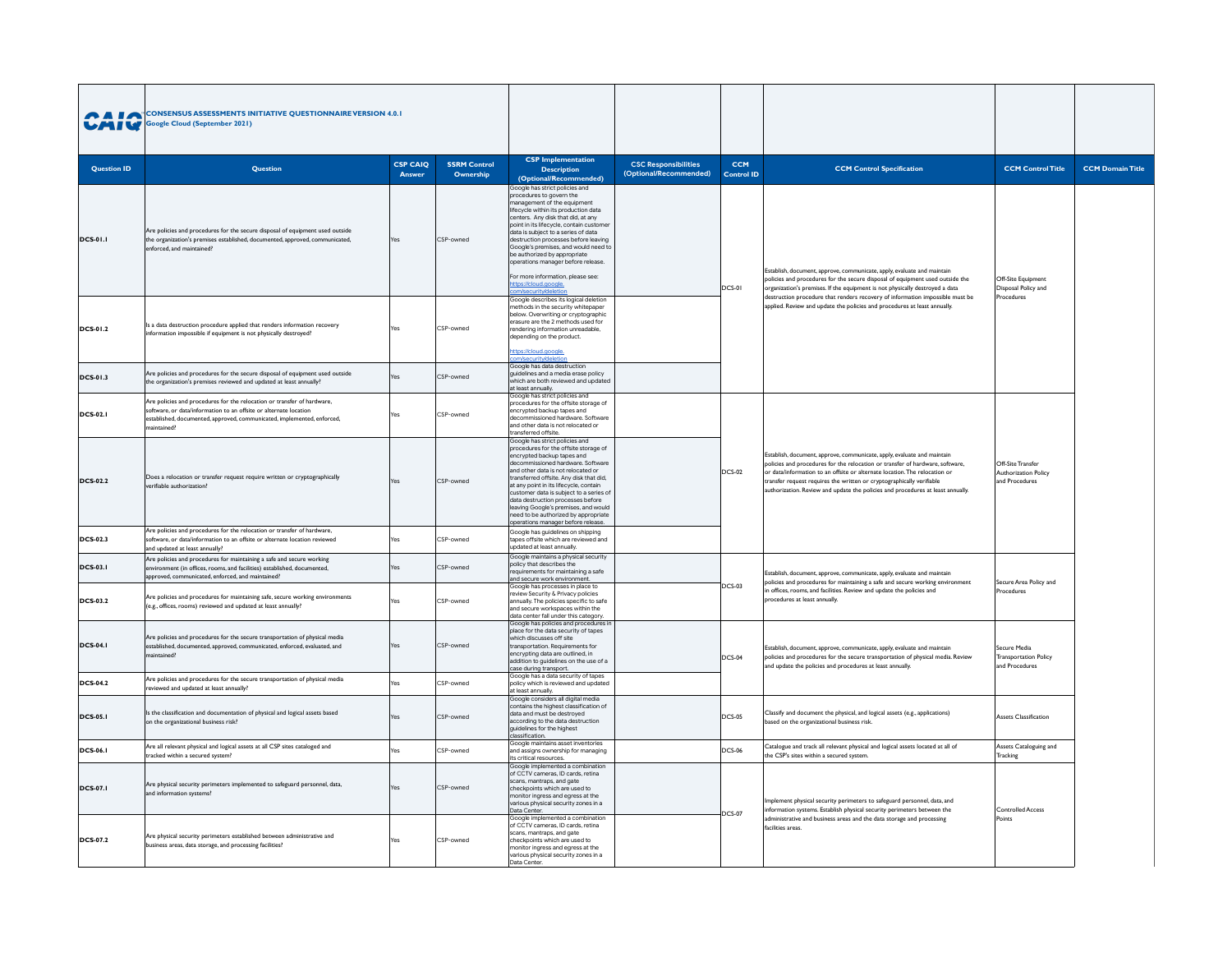| <b>UAIV</b>        | <b>A A</b> CONSENSUS ASSESSMENTS INITIATIVE QUESTIONNAIRE VERSION 4.0.1<br><b>Google Cloud (September 2021)</b><br><b>CSP CAIQ</b><br><b>SSRM Control</b>                                                                                                      |        |           |                                                                                                                                                                                                                                                                                                                                                                                                                                                                                                                                                                                                                                                                                                                                                                                                                                                                                                                                                                                                                                                                                                                                                                                                                                            |                                                       |                                 |                                                                                                                                                                                                                                                                               |                                                 |                         |
|--------------------|----------------------------------------------------------------------------------------------------------------------------------------------------------------------------------------------------------------------------------------------------------------|--------|-----------|--------------------------------------------------------------------------------------------------------------------------------------------------------------------------------------------------------------------------------------------------------------------------------------------------------------------------------------------------------------------------------------------------------------------------------------------------------------------------------------------------------------------------------------------------------------------------------------------------------------------------------------------------------------------------------------------------------------------------------------------------------------------------------------------------------------------------------------------------------------------------------------------------------------------------------------------------------------------------------------------------------------------------------------------------------------------------------------------------------------------------------------------------------------------------------------------------------------------------------------------|-------------------------------------------------------|---------------------------------|-------------------------------------------------------------------------------------------------------------------------------------------------------------------------------------------------------------------------------------------------------------------------------|-------------------------------------------------|-------------------------|
| <b>Question ID</b> | Question                                                                                                                                                                                                                                                       | Answer | Ownership | <b>CSP</b> Implementation<br><b>Description</b><br>(Optional/Recommended)                                                                                                                                                                                                                                                                                                                                                                                                                                                                                                                                                                                                                                                                                                                                                                                                                                                                                                                                                                                                                                                                                                                                                                  | <b>CSC Responsibilities</b><br>(Optional/Recommended) | <b>CCM</b><br><b>Control ID</b> | <b>CCM Control Specification</b>                                                                                                                                                                                                                                              | <b>CCM Control Title</b>                        | <b>CCM Domain Title</b> |
| <b>DCS-08.1</b>    | s equipment identification used as a method for connection authentication?                                                                                                                                                                                     | Yes    | CSP-owned | Google uses certificates and ACLs to<br>achieve authentication integrity.                                                                                                                                                                                                                                                                                                                                                                                                                                                                                                                                                                                                                                                                                                                                                                                                                                                                                                                                                                                                                                                                                                                                                                  |                                                       | DCS-08                          | Use equipment identification as a method for connection authentication.                                                                                                                                                                                                       | Equipment<br>Identification                     |                         |
| <b>DCS-09.1</b>    | Are solely authorized personnel able to access secure areas, with all ingress<br>and egress areas restricted, documented, and monitored by physical access<br>control mechanisms?                                                                              | Yes    | CSP-owned | Google Data centers maintain secure<br>external perimeter protections. All<br>data centers employ electronic card<br>key access control system that are<br>linked to a system alarm. Only<br>authorized employees, contractors,<br>and visitors are allowed entry to the<br>data centers. Only authorized<br>employees and contractors are<br>permitted to request (which is<br>followed by proper approval process)<br>electronic card key access to these<br>facilities. Access to perimeter doors.<br>shipping and receiving, and other<br>critical areas is logged, including<br>unauthorized activity. Failed access<br>attempts are logged by the access<br>control system and investigated as<br>appropriate. Authorized access<br>throughout the business operations<br>and data centers is restricted based<br>on an individual's job responsibilities.<br>The fire doors at the data centers are<br>alarmed and can only be opened from<br>the inside. CCTV cameras are in<br>operation both inside and outside the<br>data centers. Security operations<br>personnel manage the CCTV<br>monitoring, recording and control<br>equipment. Cameras record on site<br>via digital video recorders 24 hours a<br>day, 7 days a week. |                                                       | DCS-09                          | Allow only authorized personnel access to secure areas, with all ingress and<br>egress points restricted, documented, and monitored by physical access control<br>nechanisms. Retain access control records on a periodic basis as deemed<br>appropriate by the organization. | Secure Area<br>Authorization                    | Datacenter Security     |
| <b>DCS-09.2</b>    | Are access control records retained periodically, as deemed appropriate by<br>the organization?                                                                                                                                                                | Yes    | CSP-owned | Google logs all physical access of its<br>data center employees and retains<br>them according to Google's retention<br>policy.                                                                                                                                                                                                                                                                                                                                                                                                                                                                                                                                                                                                                                                                                                                                                                                                                                                                                                                                                                                                                                                                                                             |                                                       |                                 |                                                                                                                                                                                                                                                                               |                                                 |                         |
| <b>DCS-10.1</b>    | Are external perimeter datacenter surveillance systems and surveillance<br>systems at all ingress and egress points implemented, maintained, and<br>operated?                                                                                                  | Yes    | CSP-owned | Google Data centers maintain secure<br>external perimeter protections. CCTV<br>cameras are in operation both inside<br>and outside the data centers. The<br>positioning of the cameras has been<br>designed to help cover strategic areas<br>including, among others, the<br>perimeter, doors to the data center<br>building, and shipping/receiving.<br>Security operations personnel<br>manage the CCTV monitoring,<br>recording and control equipment.<br>Cameras record on site via digital<br>video recorders 24 hours a day, 7 days<br>a week                                                                                                                                                                                                                                                                                                                                                                                                                                                                                                                                                                                                                                                                                        |                                                       | <b>DCS-10</b>                   | Implement, maintain, and operate datacenter surveillance systems at the<br>external perimeter and at all the ingress and egress points to detect<br>unauthorized ingress and egress attempts.                                                                                 | Surveillance System                             |                         |
| <b>DCS-11.1</b>    | Are datacenter personnel trained to respond to unauthorized access or egress<br>attempts?                                                                                                                                                                      | Yes    | CSP-owned | Google's data center security training<br>program contains training to respond<br>to unauthorized access and disruptive<br>person as well as an alarm training on<br>how to respond to alarm alerts.                                                                                                                                                                                                                                                                                                                                                                                                                                                                                                                                                                                                                                                                                                                                                                                                                                                                                                                                                                                                                                       |                                                       | DCS-II                          | Train datacenter personnel to respond to unauthorized ingress or egress<br>attempts.                                                                                                                                                                                          | Unauthorized Access<br><b>Response Training</b> |                         |
| <b>DCS-12.1</b>    | Are processes, procedures, and technical measures defined, implemented, and<br>evaluated to ensure risk-based protection of power and telecommunication<br>cables from interception, interference, or damage threats at all facilities,<br>offices, and rooms? | Yes    | CSP-owned | Google's data centers rely or<br>hardware redundancy which includes<br>oower supplies and cables.<br>Google's security whitepaper explains<br>the redundancy of our data centers in<br>more detail:<br>ttps://cloud.google<br><mark>m/security/overview/whitepape</mark>                                                                                                                                                                                                                                                                                                                                                                                                                                                                                                                                                                                                                                                                                                                                                                                                                                                                                                                                                                   |                                                       | <b>DCS-12</b>                   | Define, implement and evaluate processes, procedures and technical measures<br>that ensure a risk-based protection of power and telecommunication cables from<br>a threat of interception, interference or damage at all facilities, offices and<br>ooms.                     | Cabling Security                                |                         |
| <b>DCS-13.1</b>    | Are data center environmental control systems designed to monitor, maintain,<br>and test that on-site temperature and humidity conditions fall within<br>accepted industry standards effectively implemented and maintained?                                   | Yes    | CSP-owned | Google has mechanisms in place to<br>monitor and maintain data center<br>temperatures and humidity through<br>the use of smart temperature controls<br>and "free-cooling" techniques like<br>using outside air or reused water for<br>cooling. Cooling systems maintain a<br>constant operating temperature for<br>servers and other hardware.<br>Processes are tested as part of annual<br>disaster recovery testing.<br>Google's security whitepaper explains<br>the environmental impact of our data<br>centers in more detail:<br>ttps://cloud.google                                                                                                                                                                                                                                                                                                                                                                                                                                                                                                                                                                                                                                                                                  |                                                       | DCS-13                          | Implement and maintain data center environmental control systems that monitor,<br>maintain and test for continual effectiveness the temperature and humidity<br>conditions within accepted industry standards.                                                                | <b>Environmental Systems</b>                    |                         |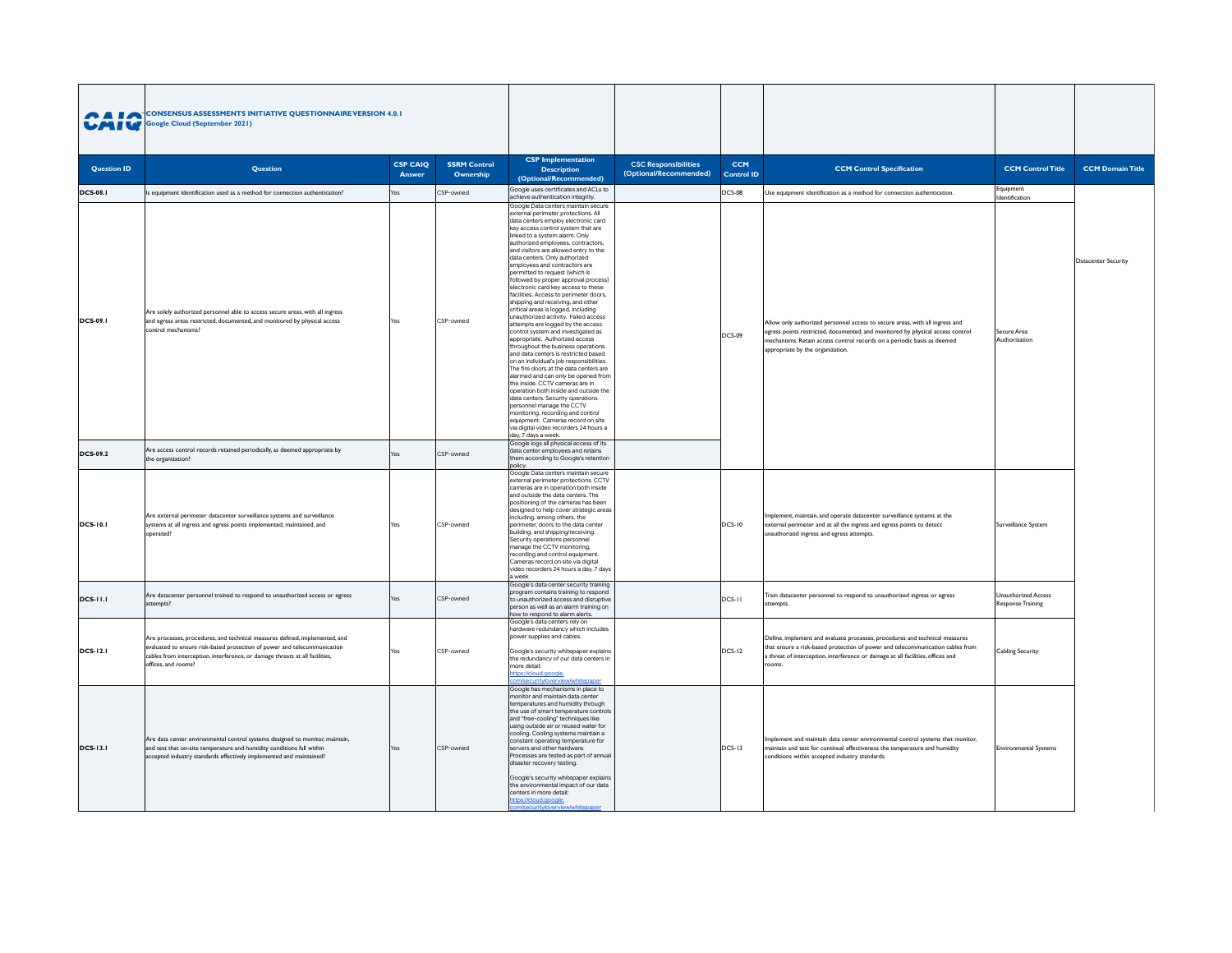| WHIV               | <b>CONSENSUS ASSESSMENTS INITIATIVE QUESTIONNAIRE VERSION 4.0.1</b><br><b>Google Cloud (September 2021)</b><br><b>CSP CAIQ</b><br><b>SSRM Control</b><br>Question                                                                                                                      |        |           |                                                                                                                                                                                                                                                                                                                                                                                                                                                                                                                                                                |                                                       |                                 |                                                                                                                                                                                                                                               |                          |                         |
|--------------------|----------------------------------------------------------------------------------------------------------------------------------------------------------------------------------------------------------------------------------------------------------------------------------------|--------|-----------|----------------------------------------------------------------------------------------------------------------------------------------------------------------------------------------------------------------------------------------------------------------------------------------------------------------------------------------------------------------------------------------------------------------------------------------------------------------------------------------------------------------------------------------------------------------|-------------------------------------------------------|---------------------------------|-----------------------------------------------------------------------------------------------------------------------------------------------------------------------------------------------------------------------------------------------|--------------------------|-------------------------|
| <b>Question ID</b> |                                                                                                                                                                                                                                                                                        | Answer | Ownership | <b>CSP</b> Implementation<br><b>Description</b><br>(Optional/Recommended)                                                                                                                                                                                                                                                                                                                                                                                                                                                                                      | <b>CSC Responsibilities</b><br>(Optional/Recommended) | <b>CCM</b><br><b>Control ID</b> | <b>CCM Control Specification</b>                                                                                                                                                                                                              | <b>CCM Control Title</b> | <b>CCM Domain Title</b> |
| <b>DCS-14.1</b>    | Are utility services secured, monitored, maintained, and tested at planned<br>intervals for continual effectiveness?                                                                                                                                                                   | Yes    | CSP-owned | Google has mechanisms in place to<br>address utility outages through the<br>implementation of a primary and<br>alternative power source, each with<br>equal power, for every critical<br>component. Diesel engine backup<br>generators can provide enough<br>emergency electrical power to run<br>each data center at full canacity.<br>Processes are tested as part of annual<br>disaster recovery testing.<br>Google's security whitepaper explains<br>the redundancy of our data centers in<br>more detail:<br>ttps://cloud.google.<br>om/security/overview |                                                       | DCS-14                          | Secure, monitor, maintain, and test utilities services for continual<br>effectiveness at planned intervals.                                                                                                                                   | <b>Secure Utilities</b>  |                         |
| <b>DCS-15.1</b>    | s business-critical equipment segregated from locations subject to a high<br>probability of environmental risk events?                                                                                                                                                                 | Yes    | CSP-owned | Google has processes in place during<br>data center design to consider<br>security and environmental factors<br>when determining locations for critica<br>rooms and equipment floor plans<br>within the data center<br>Google carefully selects the locations<br>of its data centers to avoid exposure<br>to high-impact environmental risks to<br>the extent possible.                                                                                                                                                                                        |                                                       | DCS-15                          | Keep business-critical equipment away from locations subject to high<br>probability for environmental risk events.                                                                                                                            | Equipment Location       |                         |
| <b>DSP-01.1</b>    | Are policies and procedures established, documented, approved, communicated,<br>enforced, evaluated, and maintained for the classification, protection, and<br>andling of data throughout its lifecycle according to all applicable laws<br>nd regulations, standards, and risk level? | Yes    | CSP-owned | Google maintains policies and<br>procedures on data classification.<br>protection, and handling throughout<br>its lifecycle according to legal and<br>regulatory requirements.                                                                                                                                                                                                                                                                                                                                                                                 |                                                       | DSP-01                          | Establish, document, approve, communicate, apply, evaluate and maintain<br>policies and procedures for the classification, protection and handling of data<br>throughout its lifecycle, and according to all applicable laws and regulations, | Security and Privacy     |                         |
| <b>DSP-01.2</b>    | Are data security and privacy policies and procedures reviewed and updated at<br>east annually?                                                                                                                                                                                        | Yes    | CSP-owned | Google has processes in place to<br>review Security & Privacy policies<br>annually. The policies specific to data<br>security and privacy fall under this<br>category.                                                                                                                                                                                                                                                                                                                                                                                         |                                                       |                                 | standards, and risk level. Review and update the policies and procedures at<br>least annually.                                                                                                                                                | Policy and Procedures    |                         |
| <b>DSP-02.1</b>    | Are industry-accepted methods applied for secure data disposal from storage<br>media so information is not recoverable by any forensic means?                                                                                                                                          | Yes    | CSP-owned | Google's process for data deletion<br>upon termination is described in our<br>DPST and DPA.<br>https://cloud.google.com/terms/data-<br>processing-terms<br>Google also has a security whitepaper<br>on data deletion and backup deletion:<br>https://cloud.google.<br>m/security/deletion#overview                                                                                                                                                                                                                                                             |                                                       | <b>DSP-02</b>                   | Apply industry accepted methods for the secure disposal of data from storage<br>media such that data is not recoverable by any forensic means.                                                                                                | Secure Disposal          |                         |
| <b>DSP-03.1</b>    | Is a data inventory created and maintained for sensitive and personal<br>information (at a minimum)?                                                                                                                                                                                   | Yes    | CSP-owned | Google maintains a data security<br>policy which requires data to be<br>managed consistent with Google's<br>standards and policies regarding data<br>classification, categorization, and the<br>lifecycle of data through destruction.                                                                                                                                                                                                                                                                                                                         |                                                       | <b>DSP-03</b>                   | Create and maintain a data inventory, at least for any sensitive data and<br>personal data.                                                                                                                                                   | Data Inventory           |                         |
| <b>DSP-04.1</b>    | Is data classified according to type and sensitivity levels?                                                                                                                                                                                                                           | Yes    | CSP-owned | Google has data classification policies<br>in place to describe how data should<br>be classified and handled according<br>to type of data and sensitivity levels to<br>ensure its confidentiality, integrity,<br>and availability.                                                                                                                                                                                                                                                                                                                             |                                                       | <b>DSP-04</b>                   | Classify data according to its type and sensitivity level.                                                                                                                                                                                    | Data Classification      |                         |
| <b>DSP-05.1</b>    | Is data flow documentation created to identify what data is processed and<br>where it is stored and transmitted?                                                                                                                                                                       | Yes    | CSP-owned | Google maintains an internal launch<br>system to document, review, and<br>approve launches, and this process<br>requires teams to submit design<br>documents including data flow in<br>order for Google to meet the data<br>commitments to its customers.<br>Google's respective product teams<br>create and maintain data flow<br>documentation.                                                                                                                                                                                                              |                                                       | <b>DSP-05</b>                   | Create data flow documentation to identify what data is processed, stored or<br>transmitted where. Review data flow documentation at defined intervals, at<br>least annually, and after any change.                                           | Data Flow Documentation  |                         |
| <b>DSP-05.2</b>    | s data flow documentation reviewed at defined intervals, at least annually,<br>and after any change?                                                                                                                                                                                   | Yes    | CSP-owned | Google has processes for product<br>teams to review data flow<br>documentation at least annually.                                                                                                                                                                                                                                                                                                                                                                                                                                                              |                                                       |                                 |                                                                                                                                                                                                                                               |                          |                         |
| <b>DSP-06.1</b>    | Is the ownership and stewardship of all relevant personal and sensitive data<br>documented?                                                                                                                                                                                            | Yes    | CSP-owned | Google's data security policy requires<br>data to have an owner, defined as the<br>person or group responsible for<br>managing and protecting the data.                                                                                                                                                                                                                                                                                                                                                                                                        |                                                       |                                 | Document ownership and stewardship of all relevant documented personal and                                                                                                                                                                    | Data Ownership and       |                         |
| <b>DSP-06.2</b>    | Is data ownership and stewardship documentation reviewed at least annually?                                                                                                                                                                                                            | Yes    | CSP-owned | Google has processes in place to<br>review Security & Privacy policies<br>annually. The policies specific to data<br>ownership and stewardship fall under<br>this category.                                                                                                                                                                                                                                                                                                                                                                                    |                                                       | <b>DSP-06</b>                   | sensitive data. Perform review at least annually.                                                                                                                                                                                             | Stewardship              |                         |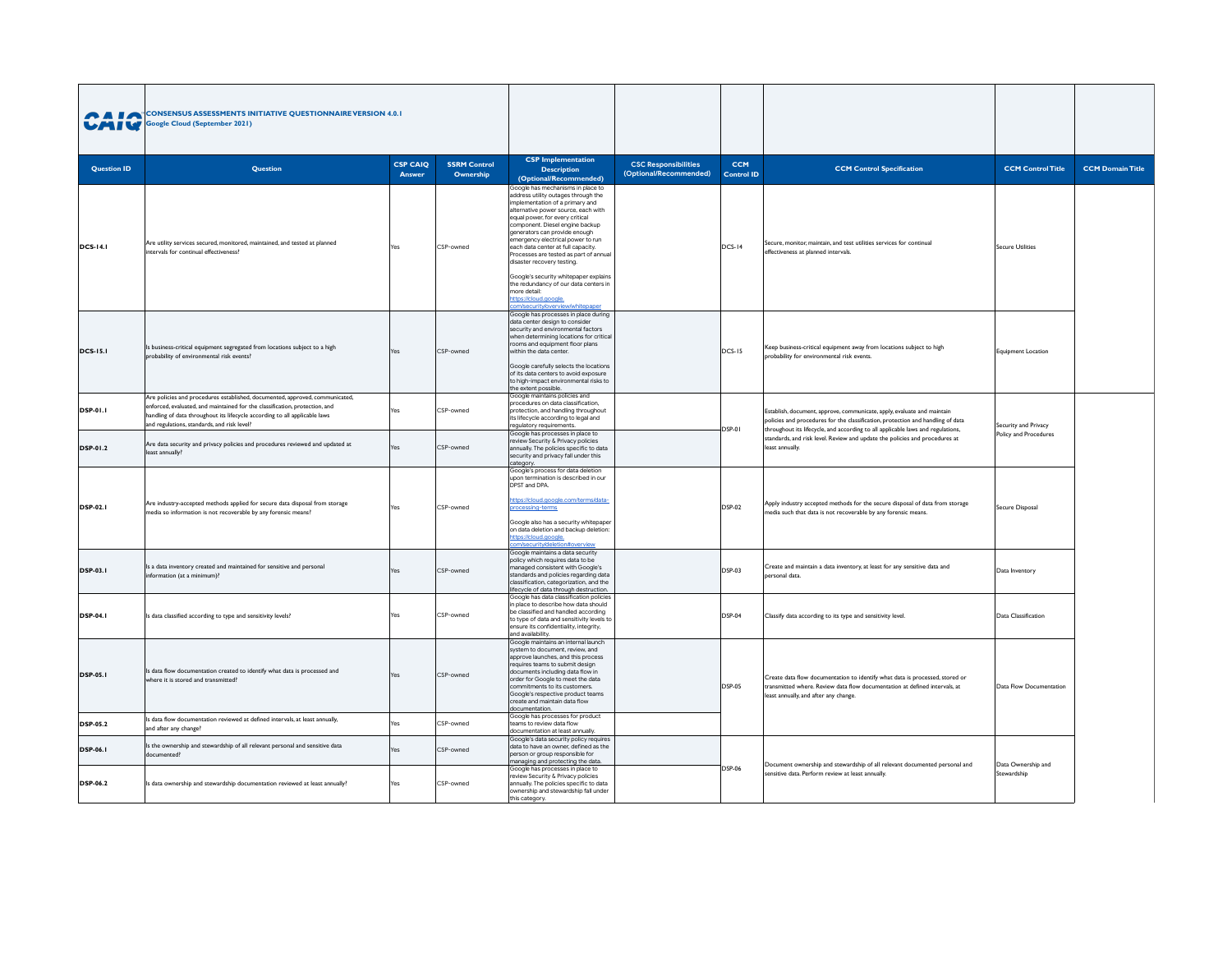|                    | <b>A I A CONSENSUS ASSESSMENTS INITIATIVE QUESTIONNAIRE VERSION 4.0.1</b><br>Google Cloud (September 2021)<br><b>CSP CAIQ</b><br><b>SSRM Control</b>                                                                                                                        |            |           |                                                                                                                                                                                                                                                                                                                                                                                                |                                                       |                          |                                                                                                                                                                                                                                                                        |                                                                  |                                                             |
|--------------------|-----------------------------------------------------------------------------------------------------------------------------------------------------------------------------------------------------------------------------------------------------------------------------|------------|-----------|------------------------------------------------------------------------------------------------------------------------------------------------------------------------------------------------------------------------------------------------------------------------------------------------------------------------------------------------------------------------------------------------|-------------------------------------------------------|--------------------------|------------------------------------------------------------------------------------------------------------------------------------------------------------------------------------------------------------------------------------------------------------------------|------------------------------------------------------------------|-------------------------------------------------------------|
| <b>Question ID</b> | Question                                                                                                                                                                                                                                                                    | Answer     | Ownership | <b>CSP</b> Implementation<br><b>Description</b><br>(Optional/Recommended)                                                                                                                                                                                                                                                                                                                      | <b>CSC Responsibilities</b><br>(Optional/Recommended) | <b>CCM</b><br>Control ID | <b>CCM Control Specification</b>                                                                                                                                                                                                                                       | <b>CCM Control Title</b>                                         | <b>CCM Domain Title</b>                                     |
| <b>DSP-07.1</b>    | Are systems, products, and business practices based on security principles by<br>design and per industry best practices?                                                                                                                                                    | Yes        | CSP-owned | Google has processes in place to<br>ensure security is taken into account<br>in all stages of the development<br>lifecycle, including design. The<br>security team is engaged to perform<br>security reviews.<br>Google also has a whitepaper on<br>security design:<br>ttps://cloud.google<br>m/security/infrastri                                                                            |                                                       | <b>DSP-07</b>            | Develop systems, products, and business practices based upon a principle of<br>security by design and industry best practices.                                                                                                                                         | Data Protection by<br>Design and Default                         |                                                             |
| <b>DSP-08.1</b>    | Are systems, products, and business practices based on privacy principles by<br>design and according to industry best practices?                                                                                                                                            | Yes        | CSP-owned | Google has processes in place to<br>follow a privacy by design approach<br>which includes awareness, training<br>and education, privacy consulting and<br>review, and development patterns<br>that apply privacy protections.                                                                                                                                                                  |                                                       |                          |                                                                                                                                                                                                                                                                        |                                                                  |                                                             |
| <b>DSP-08.2</b>    | Are systems' privacy settings configured by default and according to all<br>applicable laws and regulations?                                                                                                                                                                | <b>res</b> | CSP-owned | Google has processes in place to<br>follow a privacy by design approach<br>which includes privacy consulting and<br>review and development patterns that<br>apply privacy protections for all<br>launches. Privacy settings'<br>configuration by default according to<br>applicable laws and regulations are<br>taken into account during the privacy<br>review in the privacy launch process. |                                                       | <b>DSP-08</b>            | Develop systems, products, and business practices based upon a principle of<br>privacy by design and industry best practices. Ensure that systems' privacy<br>settings are configured by default, according to all applicable laws and<br>regulations.                 | Data Privacy by Design<br>and Default                            |                                                             |
| DSP-09.1           | s a data protection impact assessment (DPIA) conducted when processing<br>personal data and evaluating the origin, nature, particularity, and severity<br>of risks according to any applicable laws, regulations and industry best<br>practices?                            | Yes        | CSP-owned | Google has processes to perform<br>Data Protection Impact Assessments<br>to meet the GDPR's requirements<br>around Privacy by Design and Privacy<br>by Default. All DPIA needs to be<br>approved by the security and privacy<br>team.                                                                                                                                                          |                                                       | <b>DSP-09</b>            | Conduct a Data Protection Impact Assessment (DPIA) to evaluate the origin,<br>nature, particularity and severity of the risks upon the processing of personal<br>data, according to any applicable laws, regulations and industry best<br>practices.                   | Data Protection Impact<br>Assessment                             |                                                             |
| <b>DSP-10.1</b>    | Are processes, procedures, and technical measures defined, implemented, and<br>evaluated to ensure any transfer of personal or sensitive data is protected<br>from unauthorized access and only processed within scope (as permitted by<br>espective laws and regulations)? | Yes        | CSP-owned | Google details its security measures<br>to protect against unauthorized<br>personal or sensitive data access, and<br>also details its data transfer<br>agreements as permitted by<br>respective laws and regulations in the<br>Data Processing and Security Terms.<br>ttps://cloud.google.com/terms/data-                                                                                      |                                                       | DSP-10                   | Define, implement and evaluate processes, procedures and technical measures<br>that ensure any transfer of personal or sensitive data is protected from<br>unauthorized access and only processed within scope as permitted by the<br>respective laws and regulations. | Sensitive Data Transfer                                          |                                                             |
| <b>DSP-11.1</b>    | Are processes, procedures, and technical measures defined, implemented, and<br>evaluated to enable data subiects to request access to, modify, or delete<br>personal data (per applicable laws and regulations)?                                                            | Yes        | CSP-owned | ocessing-terr<br>Google details its agreements to<br>enable data subjects to fulfill requests<br>per applicable laws and regulations in<br>the Data Processing and Security<br>https://cloud.google.com/terms/data-<br>rocessing-terms                                                                                                                                                         |                                                       | DSP-11                   | Define and implement, processes, procedures and technical measures to enable<br>data subjects to request access to, modification, or deletion of their personal<br>data, according to any applicable laws and regulations.                                             | Personal Data Access,<br>Reversal, Rectification<br>and Deletion | Data Security and<br>Privacy Lifecycle<br><b>Janagement</b> |
| <b>DSP-12.1</b>    | Are processes, procedures, and technical measures defined, implemented, and<br>evaluated to ensure personal data is processed (per applicable laws and<br>regulations and for the purposes declared to the data subject)?                                                   | Yes        | CSP-owned | Google details its agreements to<br>ensure personal data is processed per<br>applicable laws and regulations and<br>for the purposes declared to the data<br>subject in the Data Processing and<br>Security Terms.<br>https://cloud.google.com/terms/data-<br>processing-terms                                                                                                                 |                                                       | <b>DSP-12</b>            | Define, implement and evaluate processes, procedures and technical measures to<br>ensure that personal data is processed according to any applicable laws and<br>regulations and for the purposes declared to the data subject.                                        | Limitation of Purpose<br>in Personal Data<br>Processing          |                                                             |
| DSP-13.1           | Are processes, procedures, and technical measures defined, implemented, and<br>evaluated for the transfer and sub-processing of personal data within the<br>service supply chain (according to any applicable laws and regulations)?                                        | Yes        | CSP-owned | Google details its agreements for the<br>transfer and subprocessing of<br>personal data within the service<br>supply chain per applicable laws and<br>regulations in the Data Processing and<br>Security Terms.<br>https://cloud.google.com/terms/data<br>rocessina-terms                                                                                                                      |                                                       | <b>DSP-13</b>            | Define, implement and evaluate processes, procedures and technical measures for<br>the transfer and sub-processing of personal data within the service supply<br>chain, according to any applicable laws and regulations.                                              | Personal Data<br>Sub-processing                                  |                                                             |
| <b>DSP-14.1</b>    | Are processes, procedures, and technical measures defined, implemented, and<br>valuated to disclose details to the data owner of any personal or sensitive<br>data access by sub-processors before processing initiation?                                                   | Yes        | CSP-owned | Google details the disclosure of any<br>personal or sensitive data by<br>subprocessors prior to processing<br>initiation through the Data Processing<br>and Security Terms agreed upon by<br>the customer and Google.<br>ttps://cloud.google.com/terms/data-<br>rocessing-terms                                                                                                                |                                                       | <b>DSP-14</b>            | Define, implement and evaluate processes, procedures and technical measures to<br>disclose the details of any personal or sensitive data access by sub-processors<br>to the data owner prior to initiation of that processing.                                         | Disclosure of Data<br>Sub-processors                             |                                                             |
| <b>DSP-15.1</b>    | s authorization from data owners obtained, and the associated risk managed,<br>before replicating or using production data in non-production environments?                                                                                                                  | Yes        | CSP-owned | Google has established procedures<br>which require that production data is<br>not used in non-production systems<br>without sanitization or approval from<br>the privacy working group. Technical<br>controls are in place to help ensure<br>production data remains in the secure<br>boundary of the production network.                                                                      |                                                       | $DSP-15$                 | Obtain authorization from data owners, and manage associated risk before<br>replicating or using production data in non-production environments.                                                                                                                       | Limitation of<br>Production Data Use                             |                                                             |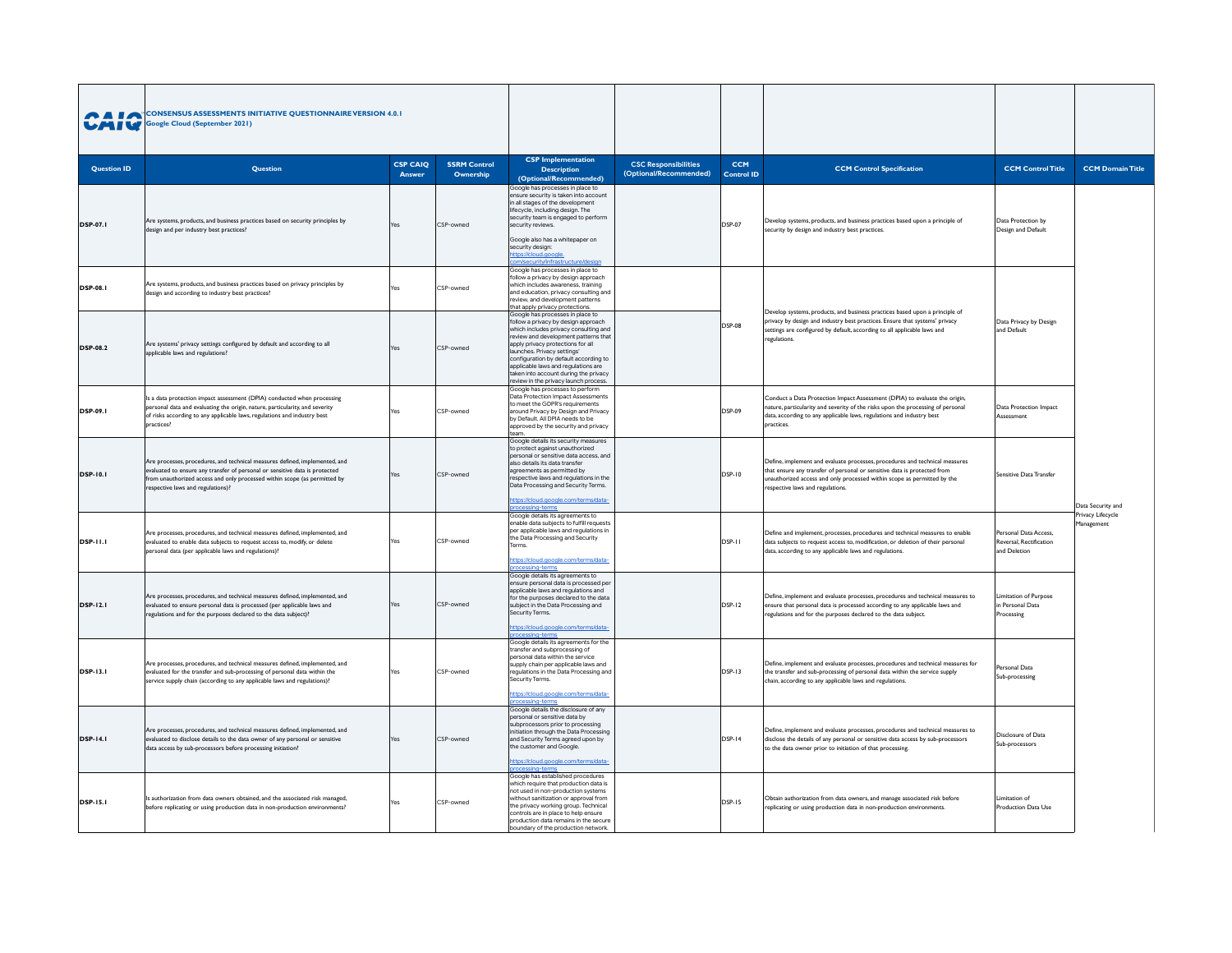|                    | <b>A I A CONSENSUS ASSESSMENTS INITIATIVE QUESTIONNAIRE VERSION 4.0.1</b><br>Google Cloud (September 2021)<br><b>CSP CAIQ</b><br><b>SSRM Control</b>                                                                                                                   |        |           |                                                                                                                                                                                                                                                                                                                                                                                                                                                            |                                                       |                                 |                                                                                                                                                                                                                                                                                                                                                                                                   |                                             |                                    |
|--------------------|------------------------------------------------------------------------------------------------------------------------------------------------------------------------------------------------------------------------------------------------------------------------|--------|-----------|------------------------------------------------------------------------------------------------------------------------------------------------------------------------------------------------------------------------------------------------------------------------------------------------------------------------------------------------------------------------------------------------------------------------------------------------------------|-------------------------------------------------------|---------------------------------|---------------------------------------------------------------------------------------------------------------------------------------------------------------------------------------------------------------------------------------------------------------------------------------------------------------------------------------------------------------------------------------------------|---------------------------------------------|------------------------------------|
| <b>Question ID</b> | Question                                                                                                                                                                                                                                                               | Answer | Ownership | <b>CSP</b> Implementation<br><b>Description</b><br>(Optional/Recommended)                                                                                                                                                                                                                                                                                                                                                                                  | <b>CSC Responsibilities</b><br>(Optional/Recommended) | <b>CCM</b><br><b>Control ID</b> | <b>CCM Control Specification</b>                                                                                                                                                                                                                                                                                                                                                                  | <b>CCM Control Title</b>                    | <b>CCM Domain Title</b>            |
| <b>DSP-16.1</b>    | Do data retention, archiving, and deletion practices follow business<br>requirements, applicable laws, and regulations?                                                                                                                                                | Yes    | CSP-owned | Google details its agreements for<br>data deletion (including retention) and<br>data export per applicable laws and<br>regulations in the Data Processing and<br>Security Terms.<br>https://cloud.google.com/terms/data-<br>processing-terms<br>Google also has a whitepaper on data<br>deletion:<br>https://cloud.google<br>m/security/delet                                                                                                              |                                                       | <b>DSP-16</b>                   | Data retention, archiving and deletion is managed in accordance with business<br>requirements, applicable laws and regulations.                                                                                                                                                                                                                                                                   | Data Retention and<br>Deletion              |                                    |
| DSP-17.1           | Are processes, procedures, and technical measures defined and implemented to<br>protect sensitive data throughout its lifecycle?                                                                                                                                       | Yes    | CSP-owned | Google details the security measures<br>taken in its Data Processing and<br>Security Terms under Appendix 2.<br>https://cloud.google.com/terms/data-<br>processing-terms<br>Google also discusses this in its<br>security whitepaper:<br>ttps://cloud.google<br>m/security/overvie                                                                                                                                                                         |                                                       | <b>DSP-17</b>                   | Define and implement, processes, procedures and technical measures to protect<br>sensitive data throughout it's lifecycle.                                                                                                                                                                                                                                                                        | Sensitive Data<br>Protection                |                                    |
| <b>DSP-18.1</b>    | Does the CSP have in place, and describe to CSCs, the procedure to manage and<br>respond to requests for disclosure of Personal Data by Law Enforcement<br>Authorities according to applicable laws and regulations?                                                   | Yes    | CSP-owned | Google has a policy on how it handles<br>government requests for user<br>information.<br>ttps://policies.google.<br>om/terms/information-requests<br>Google also discusses law<br>enforcement data requests in the<br>security whitepaper:<br>ttps://cloud.google.<br>m/security/overvier                                                                                                                                                                  |                                                       | <b>DSP-18</b>                   | The CSP must have in place, and describe to CSCs the procedure to manage and<br>respond to requests for disclosure of Personal Data by Law Enforcement<br>Authorities according to applicable laws and regulations. The CSP must give<br>special attention to the notification procedure to interested CSCs, unless<br>otherwise prohibited, such as a prohibition under criminal law to preserve | Disclosure Notification                     |                                    |
| <b>DSP-18.2</b>    | Does the CSP give special attention to the notification procedure to<br>interested CSCs, unless otherwise prohibited, such as a prohibition under<br>criminal law to preserve confidentiality of a law enforcement investigation?                                      | Yes    | CSP-owned | Google has a policy on how it handles<br>government requests for user<br>information. This policy includes a<br>section on notifying the user of the<br>request.<br>ttps://policies.google.<br>m/terms/information-rec                                                                                                                                                                                                                                     |                                                       |                                 | confidentiality of a law enforcement investigation.                                                                                                                                                                                                                                                                                                                                               |                                             |                                    |
| DSP-19.1           | Are processes, procedures, and technical measures defined and implemented to<br>specify and document physical data locations, including locales where data is<br>rocessed or backed up?                                                                                | Yes    | CSP-owned | Google's geographically dispersed<br>storage services provide replication to<br>backup system software and data so<br>that user data is written to at least two<br>other clusters. A combination of<br>synchronous and asynchronous<br>eplication methods are used.<br>Google's highly available solution is<br>discussed in the security whitepaper<br>https://cloud.google.<br>com/security/overview/whitepaper<br>Google Cloud locations: https://cloud |                                                       | <b>DSP-19</b>                   | Define and implement, processes, procedures and technical measures to specify<br>and document the physical locations of data, including any locations in which<br>data is processed or backed up.                                                                                                                                                                                                 | Data Location                               |                                    |
| GRC-01.1           | Are information governance program policies and procedures sponsored by<br>organizational leadership established, documented, approved, communicated,<br>applied, evaluated, and maintained?                                                                           | Yes    | CSP-owned | Google maintains an internal ISMS and<br>evidence of its effectiveness is<br>provided via ISO/IEC 27001<br>certification.<br>Google reviews its ISMS                                                                                                                                                                                                                                                                                                       |                                                       | GRC-01                          | Establish, document, approve, communicate, apply, evaluate and maintain<br>policies and procedures for an information governance program, which is<br>sponsored by the leadership of the organization. Review and update the policies                                                                                                                                                             | Governance Program<br>Policy and Procedures |                                    |
| GRC-01.2           | Are the policies and procedures reviewed and updated at least annually?                                                                                                                                                                                                | Yes    | CSP-owned | documentation annually as part of its<br>required due diligence.                                                                                                                                                                                                                                                                                                                                                                                           |                                                       |                                 | and procedures at least annually.                                                                                                                                                                                                                                                                                                                                                                 |                                             |                                    |
| GRC-02.1           | Is there an established formal, documented, and leadership-sponsored<br>enterprise risk management (ERM) program that includes policies and<br>procedures for identification, evaluation, ownership, treatment, and<br>acceptance of cloud security and privacy risks? | Yes    | CSP-owned | Google has documented its risk<br>management procedures as part of its<br>ISMS that underlies our ISO/IEC 27001<br>certification                                                                                                                                                                                                                                                                                                                           |                                                       | GRC-02                          | Establish a formal, documented, and leadership-sponsored Enterprise Risk<br>Management (ERM) program that includes policies and procedures for<br>identification, evaluation, ownership, treatment, and acceptance of cloud<br>security and privacy risks.                                                                                                                                        | Risk Management Program                     |                                    |
| GRC-03.1           | Are all relevant organizational policies and associated procedures reviewed<br>at least annually, or when a substantial organizational change occurs?                                                                                                                  | Yes    | CSP-owned | Google reviews its ISMS<br>documentation annually as part of its<br>required due diligence. Google also<br>reviews its security and privacy<br>policies annually.                                                                                                                                                                                                                                                                                          |                                                       | GRC-03                          | Review all relevant organizational policies and associated procedures at least<br>annually or when a substantial change occurs within the organization.                                                                                                                                                                                                                                           | Organizational Policy<br>eviews             |                                    |
| GRC-04.1           | Is an approved exception process mandated by the governance program<br>established and followed whenever a deviation from an established policy<br>occurs?                                                                                                             | Yes    | CSP-owned | Google has a policy exception<br>process which aligns business needs<br>with associated level of risk and<br>requires multiple lavers of approval, In<br>addition. Google has automated<br>mechanisms to detect deviations<br>from the desired security<br>configuration of its infrastructure.                                                                                                                                                            |                                                       | GRC-04                          | Establish and follow an approved exception process as mandated by the<br>governance program whenever a deviation from an established policy occurs.                                                                                                                                                                                                                                               | <b>Policy Exception</b><br>Process          |                                    |
| GRC-05.1           | Has an information security program (including programs of all relevant CCM<br>lomains) been developed and implemented?                                                                                                                                                |        | CSP-owned | Google provides comprehensive<br>external documentation and<br>whitepapers detailing our security<br>infrastructure and operational model<br>Google also maintains an internal<br>ISMS and evidence of its<br>effectiveness is provided via ISO/IEC<br>27001 certification.                                                                                                                                                                                |                                                       | GRC-05                          | Develop and implement an Information Security Program, which includes programs<br>for all the relevant domains of the CCM.                                                                                                                                                                                                                                                                        | <b>Information Security</b><br>Program      | Governance, Risk and<br>Compliance |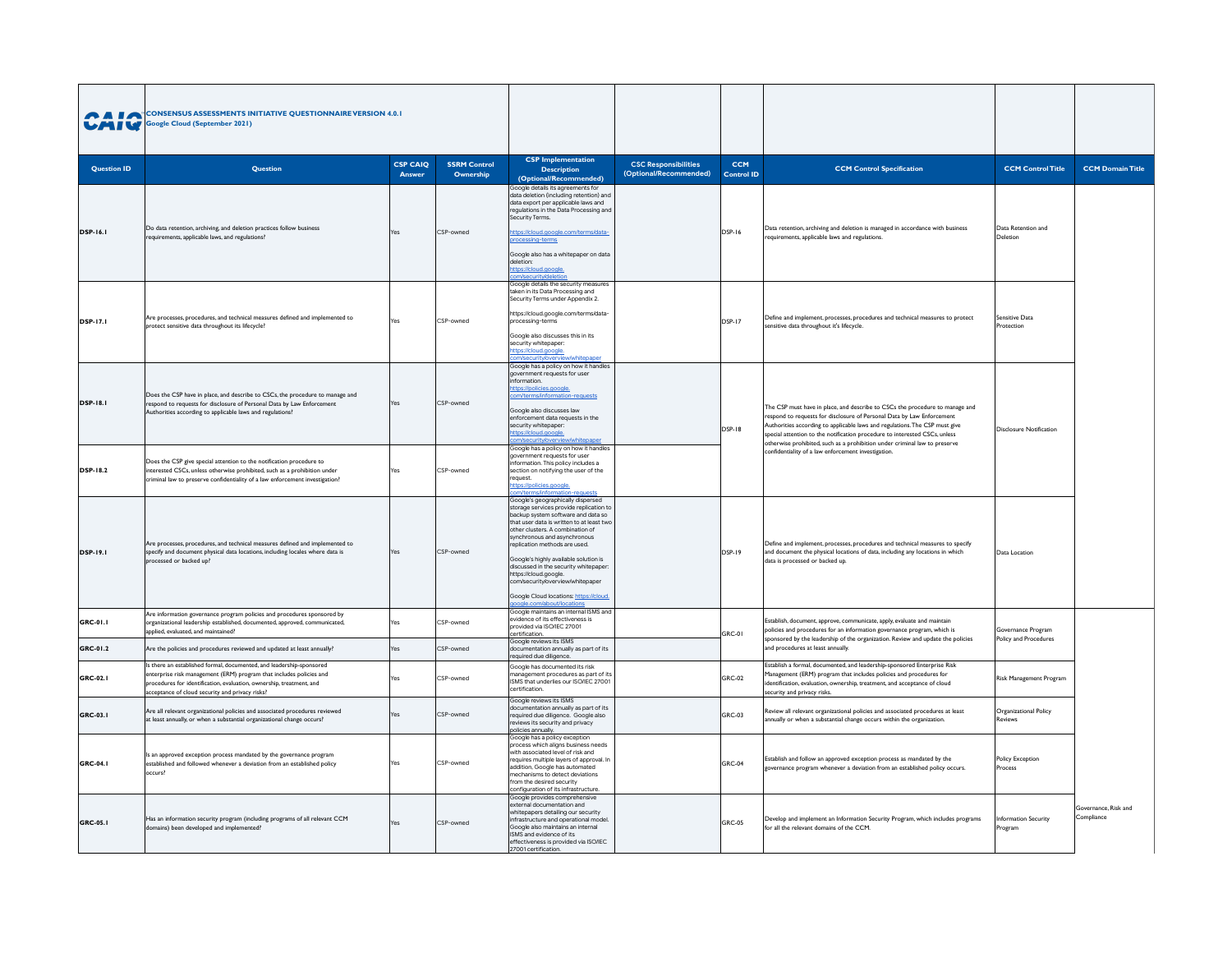|                    | <b>A LA CONSENSUS ASSESSMENTS INITIATIVE QUESTIONNAIRE VERSION 4.0.1</b><br>Google Cloud (September 2021)<br><b>CSP CAIQ</b><br><b>SSRM Control</b><br>Question                                                                                         |        |           |                                                                                                                                                                                                                                                                                                                                                                                               |                                                       |                                 |                                                                                                                                                                                                                                                                                                                                                                                                                                                                                                           |                                                      |                         |
|--------------------|---------------------------------------------------------------------------------------------------------------------------------------------------------------------------------------------------------------------------------------------------------|--------|-----------|-----------------------------------------------------------------------------------------------------------------------------------------------------------------------------------------------------------------------------------------------------------------------------------------------------------------------------------------------------------------------------------------------|-------------------------------------------------------|---------------------------------|-----------------------------------------------------------------------------------------------------------------------------------------------------------------------------------------------------------------------------------------------------------------------------------------------------------------------------------------------------------------------------------------------------------------------------------------------------------------------------------------------------------|------------------------------------------------------|-------------------------|
| <b>Question ID</b> |                                                                                                                                                                                                                                                         | Answer | Ownership | <b>CSP</b> Implementation<br><b>Description</b><br>(Optional/Recommended)                                                                                                                                                                                                                                                                                                                     | <b>CSC Responsibilities</b><br>(Optional/Recommended) | <b>CCM</b><br><b>Control ID</b> | <b>CCM Control Specification</b>                                                                                                                                                                                                                                                                                                                                                                                                                                                                          | <b>CCM Control Title</b>                             | <b>CCM Domain Title</b> |
| GRC-06.1           | Are roles and responsibilities for planning, implementing, operating,<br>assessing, and improving governance programs defined and documented?                                                                                                           | íes    | CSP-owned | Google maintains a robust and up-to-<br>date Information Security<br>Management System that is audited at<br>least yearly and signed off by busines<br>leadership. As part of the ISO/IEC<br>27001 certified ISMS, roles and<br>responsibilities are documented and<br>authorized by leadership.                                                                                              |                                                       | GRC-06                          | Define and document roles and responsibilities for planning, implementing,<br>operating, assessing, and improving governance programs.                                                                                                                                                                                                                                                                                                                                                                    | Governance<br><b>Responsibility Model</b>            |                         |
| GRC-07.1           | Are all relevant standards, regulations, legal/contractual, and statutory<br>requirements applicable to your organization identified and documented?                                                                                                    |        | CSP-owned | Google maintains a compliance<br>strategic product roadmap where<br>applicable standards, regulations, and<br>requirements are identified. Legal<br>teams are involved in identifying legal<br>and statutory requirements.                                                                                                                                                                    |                                                       | <b>GRC-07</b>                   | dentify and document all relevant standards, regulations, legal/contractual,<br>and statutory requirements, which are applicable to your organization.                                                                                                                                                                                                                                                                                                                                                    | Information System<br>Regulatory Mapping             |                         |
| GRC-08.1           | Is contact established and maintained with cloud-related special interest<br>groups and other relevant entities?                                                                                                                                        |        | CSP-owned | Google maintains contact with the<br>security research community for<br>identifying vulnerabilities.<br>This is explained in the security<br>whitepaper:<br>ttps://cloud.google                                                                                                                                                                                                               |                                                       | GRC-08                          | Establish and maintain contact with cloud-related special interest groups and<br>other relevant entities in line with business context.                                                                                                                                                                                                                                                                                                                                                                   | Special Interest Groups                              |                         |
| <b>HRS-01.1</b>    | Are background verification policies and procedures of all new employees<br>(including but not limited to remote employees, contractors, and third<br>parties) established, documented, approved, communicated, applied, evaluated,<br>and maintained?  |        | CSP-owned | Google performs background checks<br>on new hires and in accordance with<br>applicable local labor law and<br>statutory regulations.<br>Google discusses background checks<br>in its security whitepaper:                                                                                                                                                                                     |                                                       |                                 |                                                                                                                                                                                                                                                                                                                                                                                                                                                                                                           |                                                      |                         |
| HRS-01.2           | Are background verification policies and procedures designed according to<br>local laws, regulations, ethics, and contractual constraints and proportional<br>to the data classification to be accessed, business requirements, and<br>accentable risk? |        | CSP-owned | Google performs background checks<br>on new hires and in accordance with<br>applicable local labor law and<br>statutory regulations. The extent of<br>these background checks is<br>dependent on the desired position<br>and whether it is classified as having<br>access to need to know data.<br>Google discusses background checks<br>in its security whitepaper:<br>https://cloud.google. |                                                       | <b>HRS-01</b>                   | Establish, document, approve, communicate, apply, evaluate and maintain<br>policies and procedures for background verification of all new employees<br>(including but not limited to remote employees, contractors, and third parties)<br>according to local laws, regulations, ethics, and contractual constraints and<br>proportional to the data classification to be accessed, the business<br>requirements, and acceptable risk. Review and update the policies and<br>procedures at least annually. | <b>Background Screening</b><br>Policy and Procedures |                         |
| HRS-01.3           | Are background verification policies and procedures reviewed and updated at<br>least annually?                                                                                                                                                          |        | CSP-owned | Google's background verification<br>documentation is reviewed and<br>updated on a regular basis.                                                                                                                                                                                                                                                                                              |                                                       |                                 |                                                                                                                                                                                                                                                                                                                                                                                                                                                                                                           |                                                      |                         |
| HRS-02.1           | Are policies and procedures for defining allowances and conditions for the<br>acceptable use of organizationally-owned or managed assets established,<br>documented, approved, communicated, applied, evaluated, and maintained?                        |        | CSP-owned | Google has established a Code of<br>Conduct which describes acceptable<br>use expectations of Google's owned<br>and managed assets.                                                                                                                                                                                                                                                           |                                                       | <b>HRS-02</b>                   | Establish, document, approve, communicate, apply, evaluate and maintain<br>policies and procedures for defining allowances and conditions for the                                                                                                                                                                                                                                                                                                                                                         | Acceptable Use of<br>Technology Policy and           |                         |
| <b>HRS-02.2</b>    | Are the policies and procedures for defining allowances and conditions for<br>the acceptable use of organizationally-owned or managed assets reviewed and<br>odated at least annually?                                                                  |        | CSP-owned | Google reviews the Code of Conduct<br>on an annual basis.                                                                                                                                                                                                                                                                                                                                     |                                                       |                                 | acceptable use of organizationally-owned or managed assets. Review and update<br>the policies and procedures at least annually.                                                                                                                                                                                                                                                                                                                                                                           | Procedures                                           |                         |
| HRS-03.1           | Are policies and procedures requiring unattended workspaces to conceal<br>confidential data established, documented, approved, communicated, applied,<br>syaluated, and maintained?                                                                     |        | CSP-owned | Google has established formal<br>security policies that requires all<br>personnel to not leave sensitive<br>materials unattended. In addition.<br>workstations, laptops, and mobile<br>devices are configured such that they<br>lockout after a pre-defined period of<br>time.                                                                                                                |                                                       | <b>HRS-03</b>                   | Establish, document, approve, communicate, apply, evaluate and maintain<br>policies and procedures that require unattended workspaces to not have openly<br>visible confidential data. Review and update the policies and procedures at                                                                                                                                                                                                                                                                   | Clean Desk Policy and<br>Procedures                  |                         |
| <b>HRS-03.2</b>    | Are policies and procedures requiring unattended workspaces to conceal<br>confidential data reviewed and updated at least annually?                                                                                                                     |        | CSP-owned | Google has processes in place to<br>review Security & Privacy policies<br>annually. The policies for concealing<br>confidential data on unattended<br>workspaces fall under this category.                                                                                                                                                                                                    |                                                       |                                 | least annually                                                                                                                                                                                                                                                                                                                                                                                                                                                                                            |                                                      |                         |
| <b>HRS-04.1</b>    | Are policies and procedures to protect information accessed, processed, or<br>stored at remote sites and locations established, documented, approved,<br>communicated, applied, evaluated, and maintained?                                              | Yes    | CSP-owned | Google has policies in place for<br>working remotely security guidelines<br>which detail the required security and<br>privacy practices for protecting<br>Google data while working remotely                                                                                                                                                                                                  |                                                       | <b>HRS-04</b>                   | Establish, document, approve, communicate, apply, evaluate and maintain<br>policies and procedures to protect information accessed, processed or stored at                                                                                                                                                                                                                                                                                                                                                | Remote and Home Working                              |                         |
| <b>HRS-04.2</b>    | Are policies and procedures to protect information accessed, processed, or<br>stored at remote sites and locations reviewed and updated at least annually?                                                                                              |        | CSP-owned | Google has processes in place to<br>review Security & Privacy policies<br>annually. The policies for protecting<br>sensitive information at remote<br>locations fall under this category.                                                                                                                                                                                                     |                                                       |                                 | emote sites and locations. Review and update the policies and procedures at<br>least annually                                                                                                                                                                                                                                                                                                                                                                                                             | Policy and Procedures                                |                         |
| <b>HRS-05.1</b>    | Are return procedures of organizationally-owned assets by terminated<br>mployees established and documented?                                                                                                                                            |        | CSP-owned | Google has a well defined exit process<br>including equipment return<br>procedures for terminated personnel<br>Exit checklists are provided to both<br>personnel and their managers to<br>inform them of their obligations for<br>returning organizationally-owned<br>assets.                                                                                                                 |                                                       | <b>HRS-05</b>                   | Establish and document procedures for the return of organization-owned assets<br>by terminated employees.                                                                                                                                                                                                                                                                                                                                                                                                 | Asset returns                                        |                         |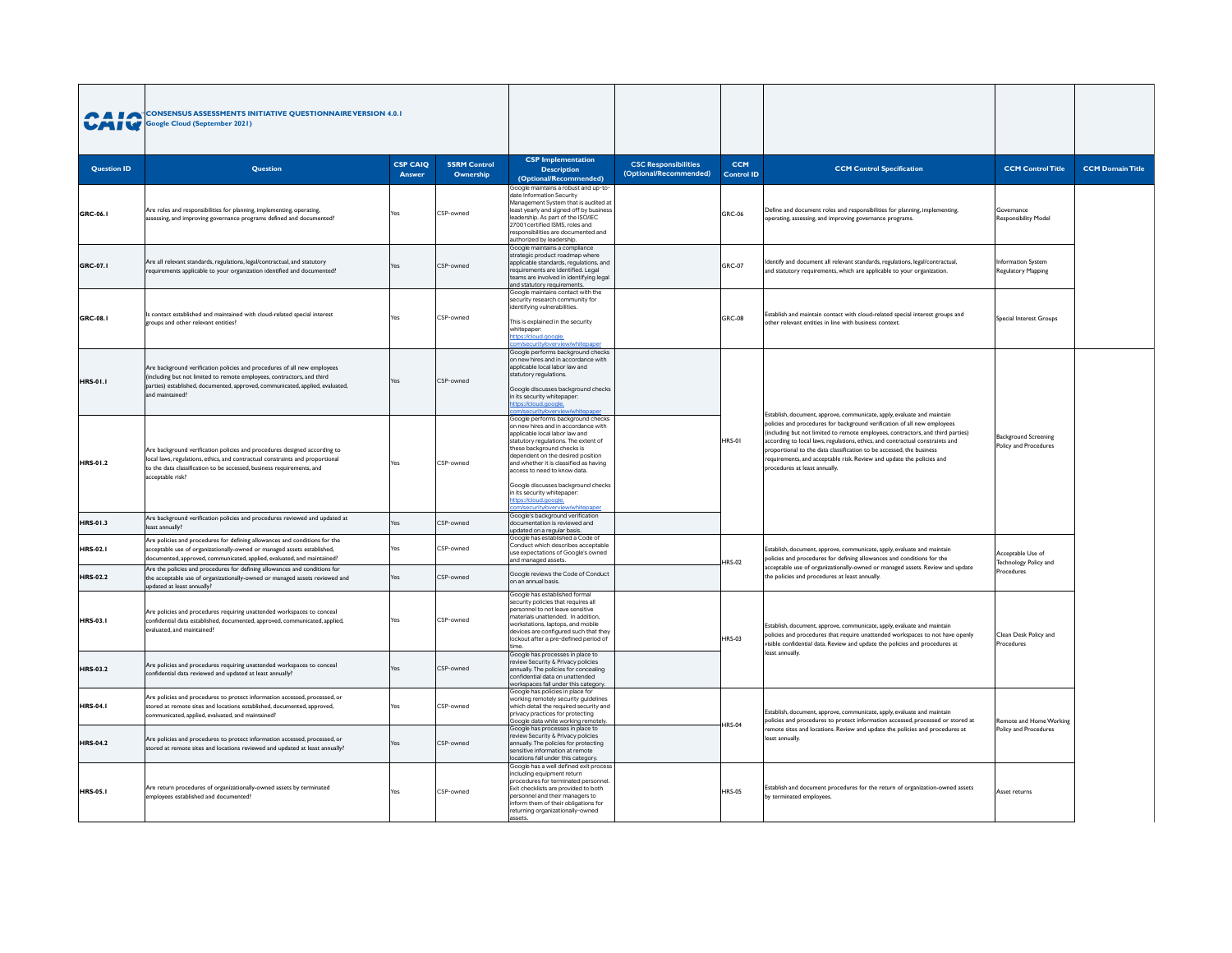|                    | CONSENSUS ASSESSMENTS INITIATIVE QUESTIONNAIRE VERSION 4.0.1<br>Google Cloud (September 2021)                                                                                                           |                           |                                  |                                                                                                                                                                                                                                                                                                                                                                                                                                                              |                                                       |                                 |                                                                                                                                                                                                                |                                         |                         |
|--------------------|---------------------------------------------------------------------------------------------------------------------------------------------------------------------------------------------------------|---------------------------|----------------------------------|--------------------------------------------------------------------------------------------------------------------------------------------------------------------------------------------------------------------------------------------------------------------------------------------------------------------------------------------------------------------------------------------------------------------------------------------------------------|-------------------------------------------------------|---------------------------------|----------------------------------------------------------------------------------------------------------------------------------------------------------------------------------------------------------------|-----------------------------------------|-------------------------|
| <b>Question ID</b> | Question                                                                                                                                                                                                | <b>CSP CAIQ</b><br>Answer | <b>SSRM Control</b><br>Ownership | <b>CSP</b> Implementation<br><b>Description</b><br>(Optional/Recommended)                                                                                                                                                                                                                                                                                                                                                                                    | <b>CSC Responsibilities</b><br>(Optional/Recommended) | <b>CCM</b><br><b>Control ID</b> | <b>CCM Control Specification</b>                                                                                                                                                                               | <b>CCM Control Title</b>                | <b>CCM Domain Title</b> |
| <b>HRS-06.1</b>    | Are procedures outlining the roles and responsibilities concerning changes in<br>employment established, documented, and communicated to all personnel?                                                 | Yes                       | CSP-owned                        | Google maintains personnel and data<br>access policies that govern the<br>administration of access controls<br>including transfers and terminations.<br>Additionally, Google removes access<br>to corporate assets in a timely basis<br>upon submission of a termination<br>request.                                                                                                                                                                         |                                                       | <b>HRS-06</b>                   | Establish, document, and communicate to all personnel the procedures outlining<br>the roles and responsibilities concerning changes in employment.                                                             | <b>Employment Termination</b>           |                         |
| <b>HRS-07.1</b>    | Are employees required to sign an employment agreement before gaining access<br>to organizational information systems, resources, and assets?                                                           |                           | CSP-owned                        | Google employees are required to<br>complete Google's Code of Conduct<br>training which addresses<br>responsibilities and expected behavior<br>with respect to the protection of<br>information. Additionally, Google<br>requires employees to sign the<br>Google Confidentiality and Invention<br>Assignment and Arbitration<br>Agreements prior to their start date.                                                                                       |                                                       | <b>HRS-07</b>                   | Employees sign the employee agreement prior to being granted access to<br>organizational information systems, resources and assets.                                                                            | <b>Employment Agreement</b><br>Process  | Human Resources         |
| <b>HRS-08.1</b>    | Are provisions and/or terms for adherence to established information<br>governance and security policies included within employment agreements?                                                         | Yes                       | CSP-owned                        | Google employees are required to<br>acknowledge the Code of Conduct<br>and complete Google's Code of<br>Conduct training which addresses<br>responsibilities and expected behavior<br>with respect to the protection of<br>information. Additionally, Google<br>requires employees to sign the<br>Google Confidentiality and Invention<br>Assignment and Arbitration<br>Agreements.                                                                          |                                                       | <b>HRS-08</b>                   | The organization includes within the employment agreements provisions and/or<br>terms for adherence to established information governance and security<br>policies.                                            | <b>Employment Agreement</b><br>Content  |                         |
| <b>HRS-09.1</b>    | Are employee roles and responsibilities relating to information assets and<br>security documented and communicated?                                                                                     | Yes                       | CSP-owned                        | Google's Terms of Service outline the<br>responsibilities of Google. In addition,<br>Google maintains internal policies on<br>security requirements for employees<br>with access to corporate services.<br>Google's employees also agree to the<br>Code of Conduct which details<br>commitments to information assets<br>and security.<br>This is further discussed in our<br>security whitepaper:<br>ttps://cloud.google.<br>n/security/overview/whitepaper |                                                       | <b>HRS-09</b>                   | Document and communicate roles and responsibilities of employees, as they<br>relate to information assets and security.                                                                                        | Personnel Roles and<br>Responsibilities |                         |
| <b>HRS-10.1</b>    | Are requirements for non-disclosure/confidentiality agreements reflecting<br>organizational data protection needs and operational details identified,<br>documented, and reviewed at planned intervals? | Yes                       | CSP-owned                        | Google periodically reviews Non-<br>Disclosure Agreement and<br>confidentiality documents. Google<br>personnel are required to execute a<br>confidentiality agreement and must<br>acknowledge receipt of, and<br>compliance with, Google's<br>confidentiality and privacy policies.                                                                                                                                                                          |                                                       | <b>HRS-10</b>                   | Identify, document, and review, at planned intervals, requirements for<br>non-disclosure/confidentiality agreements reflecting the organization's needs<br>for the protection of data and operational details. | Non-Disclosure<br>Agreements            |                         |
| <b>HRS-11.1</b>    | Is a security awareness training program for all employees of the<br>organization established, documented, approved, communicated, applied,<br>evaluated and maintained?                                |                           | CSP-owned                        | Google has established Code of<br>Conduct training and Security and<br>Privacy training which are required by<br>all new hires and employees to be<br>completed on an ongoing basis.<br>This is further discussed in our<br>security whitepaper:<br>ps://cloud.google                                                                                                                                                                                        |                                                       | <b>HRS-11</b>                   | Establish, document, approve, communicate, apply, evaluate and maintain a<br>security awareness training program for all employees of the organization and<br>provide regular training updates.                | <b>Security Awareness</b><br>Training   |                         |
| <b>HRS-11.2</b>    | Are regular security awareness training updates provided?                                                                                                                                               | Yes                       | CSP-owned                        | Google has processes in place for<br>security training content reviews and<br>refreshes annually, during which<br>feedback from learners and partner<br>teams are considered.                                                                                                                                                                                                                                                                                |                                                       |                                 |                                                                                                                                                                                                                |                                         |                         |
| <b>HRS-12.1</b>    | Are all employees granted access to sensitive organizational and personal<br>data provided with appropriate security awareness training?                                                                | Yes                       | CSP-owned                        | Google has established a privacy and<br>information security training program<br>and requires all employees to<br>complete this training upon hire and<br>annually.                                                                                                                                                                                                                                                                                          |                                                       |                                 | Provide all employees with access to sensitive organizational and personal data<br>with appropriate security awareness training and regular updates in                                                         | Personal and Sensitive                  |                         |
| <b>HRS-12.2</b>    | Are all employees granted access to sensitive organizational and personal<br>data provided with regular updates in procedures, processes, and policies<br>relating to their professional function?      | Yes                       | CSP-owned                        | Google requires all employees to<br>retake the security and privacy<br>awareness training on an annual basis<br>The content in these trainings is<br>reviewed and updated accordingly on<br>an annual basis.                                                                                                                                                                                                                                                 |                                                       | <b>HRS-12</b>                   | organizational procedures, processes, and policies relating to their<br>professional function relative to the organization.                                                                                    | Data Awareness and<br>Training          |                         |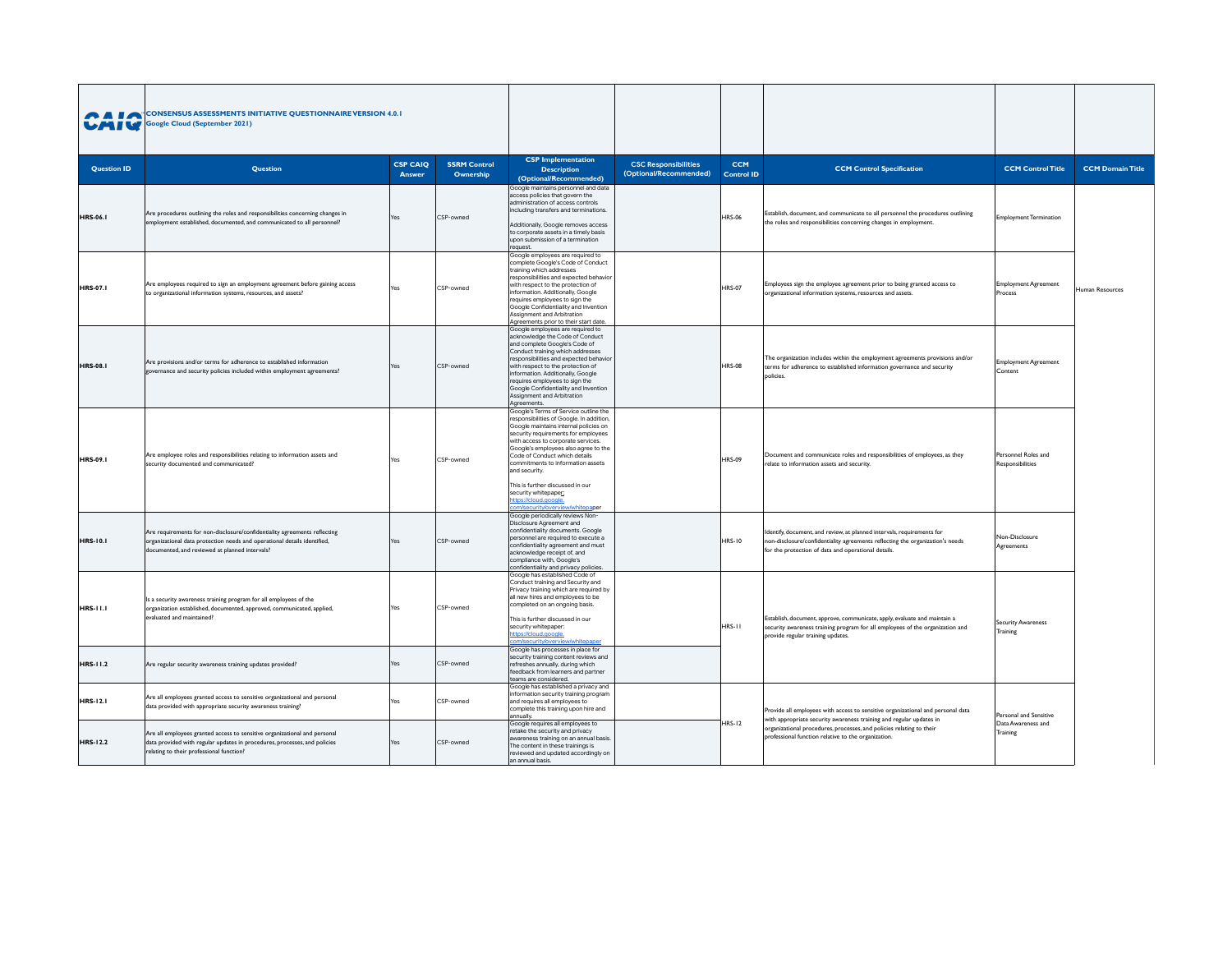|                    | <b>A I A CONSENSUS ASSESSMENTS INITIATIVE QUESTIONNAIRE VERSION 4.0.1</b><br>Google Cloud (September 2021)<br><b>CSP CAIO</b><br><b>SSRM Control</b>                                                                |        |           |                                                                                                                                                                                                                                                                                                                                                                                                                                                                                    |                                                       |                                 |                                                                                                                                                                                                                         |                                                           |                         |
|--------------------|---------------------------------------------------------------------------------------------------------------------------------------------------------------------------------------------------------------------|--------|-----------|------------------------------------------------------------------------------------------------------------------------------------------------------------------------------------------------------------------------------------------------------------------------------------------------------------------------------------------------------------------------------------------------------------------------------------------------------------------------------------|-------------------------------------------------------|---------------------------------|-------------------------------------------------------------------------------------------------------------------------------------------------------------------------------------------------------------------------|-----------------------------------------------------------|-------------------------|
| <b>Question ID</b> | Question                                                                                                                                                                                                            | Answer | Ownership | <b>CSP</b> Implementation<br><b>Description</b><br>(Optional/Recommended)                                                                                                                                                                                                                                                                                                                                                                                                          | <b>CSC Responsibilities</b><br>(Optional/Recommended) | <b>CCM</b><br><b>Control ID</b> | <b>CCM Control Specification</b>                                                                                                                                                                                        | <b>CCM Control Title</b>                                  | <b>CCM Domain Title</b> |
| <b>HRS-13.1</b>    | Are employees notified of their roles and responsibilities to maintain<br>awareness and compliance with established policies, procedures, and<br>applicable legal, statutory, or regulatory compliance obligations? | Yes    | CSP-owned | Google maintains a security<br>awareness program and has<br>developed and documented formal<br>policies and procedures for its<br>personnel. This training is required by<br>all employees upon hire and on an<br>ongoing annual basis. Google<br>employees are required to<br>acknowledge the Code of Conduct<br>and complete Google's Code of<br>Conduct training which addresses<br>responsibilities and expected behavior<br>with respect to the protection of<br>information. |                                                       | <b>HRS-13</b>                   | Make employees aware of their roles and responsibilities for maintaining<br>awareness and compliance with established policies and procedures and<br>applicable legal, statutory, or regulatory compliance obligations. | Compliance User<br>Responsibility                         |                         |
| IAM-01.1           | Are identity and access management policies and procedures established,<br>documented, approved, communicated, implemented, applied, evaluated, and<br>maintained?                                                  | Yes    | CSP-owned | Google has identity and access<br>management policies and procedures<br>in place. Google restricts access<br>based on need-to-know and job<br>function.<br>Google also discusses administrative<br>access in the security whitepaper:<br>ttps://cloud.google.                                                                                                                                                                                                                      |                                                       | IAM-01                          | Establish, document, approve, communicate, implement, apply, evaluate and<br>maintain policies and procedures for identity and access management. Review and<br>update the policies and procedures at least annually.   | dentity and Access<br>Management Policy and<br>Procedures |                         |
| IAM-01.2           | Are identity and access management policies and procedures reviewed and<br>updated at least annually?                                                                                                               | Yes    | CSP-owned | Google has processes in place to<br>review Security & Privacy policies<br>annually. The policies specific to<br>identity and access management fall<br>under this category.                                                                                                                                                                                                                                                                                                        |                                                       |                                 |                                                                                                                                                                                                                         |                                                           |                         |
| <b>IAM-02.1</b>    | Are strong password policies and procedures established, documented,<br>approved, communicated, implemented, applied, evaluated, and maintained?                                                                    | Yes    | CSP-owned | Google maintains a strong password<br>quidelines policy regarding the use<br>and protection of passwords.<br>Passwords have a minimum 8<br>character requirement and must mee<br>the requirements automatically<br>enforced such as dictionary and<br>complexity checks.                                                                                                                                                                                                           |                                                       | IAM-02                          | Establish, document, approve, communicate, implement, apply, evaluate and<br>maintain strong password policies and procedures. Review and update the<br>policies and procedures at least annually.                      | Strong Password Policy<br>and Procedures                  |                         |
| IAM-02.2           | Are strong password policies and procedures reviewed and updated at least<br>nnually?                                                                                                                               | Yes    | CSP-owned | Google has processes in place to<br>review Security & Privacy policies<br>annually. The policies specific to<br>strong password guidelines fall under<br>this category.                                                                                                                                                                                                                                                                                                            |                                                       |                                 |                                                                                                                                                                                                                         |                                                           |                         |
| <b>IAM-03.1</b>    | Is system identity information and levels of access managed, stored, and<br>eviewed?                                                                                                                                | Yes    | CSP-owned | Google maintains a central identity<br>and authorization management<br>system. This system automatically<br>updates group memberships based<br>on continuous syncs with HR data to<br>check for changes in roles.                                                                                                                                                                                                                                                                  |                                                       | IAM-03                          | Manage, store, and review the information of system identities, and level of<br>access.                                                                                                                                 | Identity Inventory                                        |                         |
| IAM-04.1           | Is the separation of duties principle employed when implementing information<br>system access?                                                                                                                      | Yes    | CSP-owned | Google restricts access based on<br>need-to-know and job function, using<br>the concept of separation of duties to<br>match access privileges to defined<br>responsibilities.<br>Google also discusses administrative<br>access in the security whitepaper:<br>ttps://cloud.google.<br>m/security/overvie                                                                                                                                                                          |                                                       | <b>IAM-04</b>                   | Employ the separation of duties principle when implementing information system<br>access.                                                                                                                               | Separation of Duties                                      |                         |
| <b>IAM-05.1</b>    | Is the least privilege principle employed when implementing information<br>system access?                                                                                                                           | Yes    | CSP-owned | Google restricts access based on<br>need-to-know and job function, using<br>the concept of least privilege to<br>match access privileges to defined<br>responsibilities.<br>Google also discusses administrative<br>access in the security whitepaper:                                                                                                                                                                                                                             |                                                       | <b>IAM-05</b>                   | Employ the least privilege principle when implementing information system<br>access.                                                                                                                                    | <b>Least Privilege</b>                                    |                         |
| IAM-06.1           | Is a user access provisioning process defined and implemented which<br>authorizes, records, and communicates data and assets access changes?                                                                        | Yes    | CSP-owned | Google has processes in place which<br>define the stens of user access.<br>provisioning. For Google personnel.<br>authorization is required prior to<br>access being granted, Google<br>maintains automated log collection<br>and analysis tools. All account actions<br>are recorded.                                                                                                                                                                                             |                                                       | <b>IAM-06</b>                   | Define and implement a user access provisioning process which authorizes,<br>records, and communicates access changes to data and assets.                                                                               | <b>User Access</b><br>Provisioning                        |                         |
| IAM-07.I           | Is a process in place to de-provision or modify the access, in a timely<br>manner, of movers / leavers or system identity changes, to effectively adopt<br>and communicate identity and access management policies? | Yes    | CSP-owned | Google monitors its access lists<br>carefully to minimize the potential for<br>unauthorized account use. Google<br>periodically reviews access lists and<br>removes access that is no longer<br>required. This system automatically<br>updates group memberships based<br>on continuous syncs with HR data to<br>check for changes in roles or<br>terminations. All account actions are<br>recorded.                                                                               |                                                       | IAM-07                          | De-provision or respectively modify access of movers / leavers or system<br>identity changes in a timely manner in order to effectively adopt and<br>communicate identity and access management policies.               | User Access Changes and<br>Revocation                     |                         |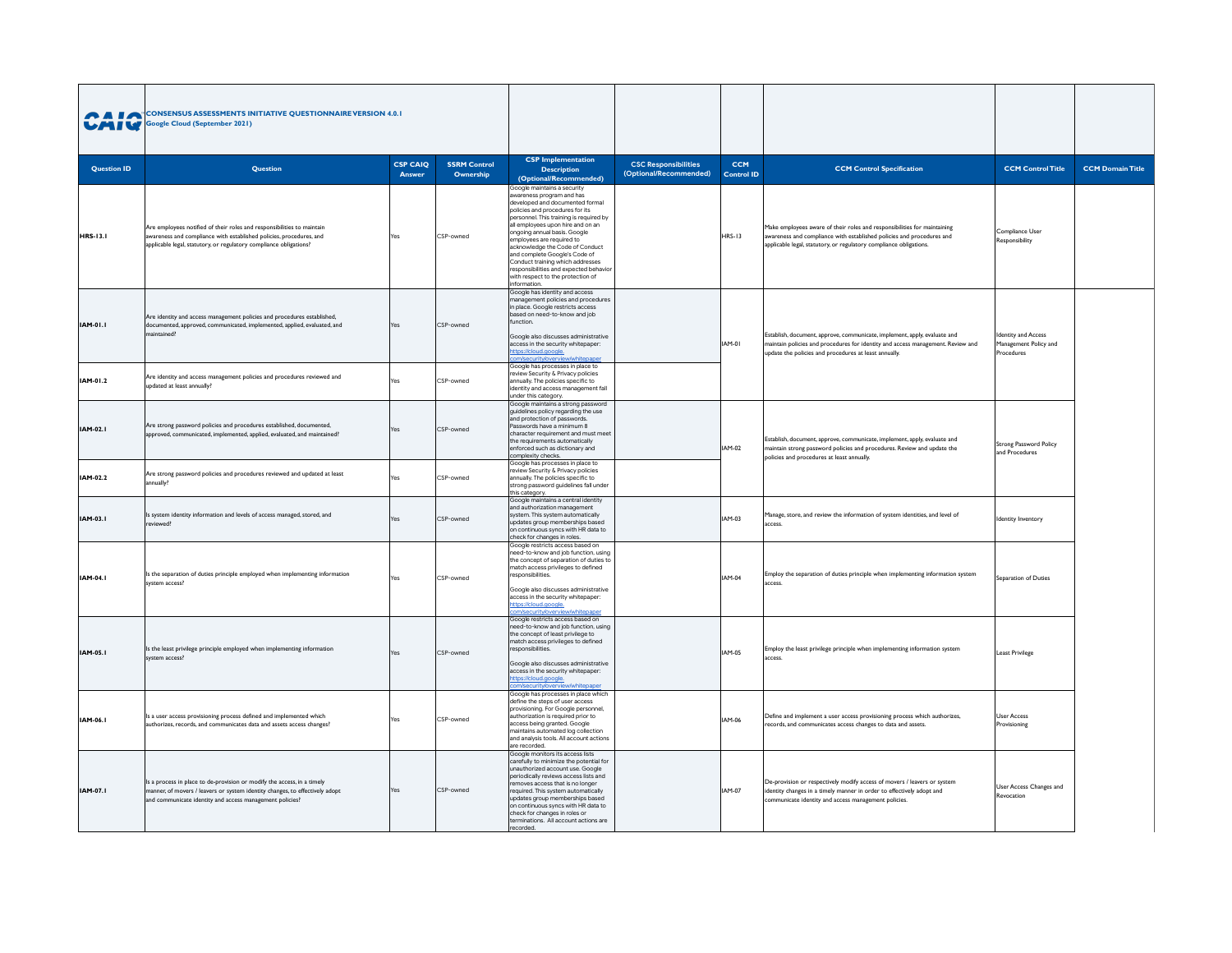|                    | <b>A I A</b> CONSENSUS ASSESSMENTS INITIATIVE QUESTIONNAIRE VERSION 4.0.1<br>Google Cloud (September 2021)<br><b>CSP CAIO</b><br><b>SSRM Control</b>                                                                                                                             |        |           |                                                                                                                                                                                                                                                                                                                                                                                                                                                                            |                                                       |                                 |                                                                                                                                                                                                                                                                                                                                                                         |                                                                      |                              |
|--------------------|----------------------------------------------------------------------------------------------------------------------------------------------------------------------------------------------------------------------------------------------------------------------------------|--------|-----------|----------------------------------------------------------------------------------------------------------------------------------------------------------------------------------------------------------------------------------------------------------------------------------------------------------------------------------------------------------------------------------------------------------------------------------------------------------------------------|-------------------------------------------------------|---------------------------------|-------------------------------------------------------------------------------------------------------------------------------------------------------------------------------------------------------------------------------------------------------------------------------------------------------------------------------------------------------------------------|----------------------------------------------------------------------|------------------------------|
| <b>Question ID</b> | Question                                                                                                                                                                                                                                                                         | Answer | Ownership | <b>CSP</b> Implementation<br><b>Description</b><br>(Optional/Recommended)                                                                                                                                                                                                                                                                                                                                                                                                  | <b>CSC Responsibilities</b><br>(Optional/Recommended) | <b>CCM</b><br><b>Control ID</b> | <b>CCM Control Specification</b>                                                                                                                                                                                                                                                                                                                                        | <b>CCM Control Title</b>                                             | <b>CCM Domain Title</b>      |
| IAM-08.1           | Are reviews and revalidation of user access for least privilege and<br>separation of duties completed with a frequency commensurate with<br>organizational risk tolerance?                                                                                                       | Yes    | CSP-owned | Google requires access reviews at<br>least semi-annually for critical access<br>groups.<br>Google maintains a central identity<br>and authorization management<br>system. This system automatically<br>updates group memberships based<br>on continuous syncs with HR data to<br>check for changes in roles.                                                                                                                                                               |                                                       | IAM-08                          | Review and revalidate user access for least privilege and separation of duties<br>with a frequency that is commensurate with organizational risk tolerance.                                                                                                                                                                                                             | <b>User Access Review</b>                                            |                              |
| IAM-09.1           | Are processes, procedures, and technical measures for the segregation of<br>privileged access roles defined, implemented, and evaluated such that<br>administrative data access, encryption, key management capabilities, and<br>logging capabilities are distinct and separate? |        | CSP-owned | Google maintains a separation of<br>duties matrix to document the<br>organizational roles established withir<br>the organization. Various roles within<br>the matrix are responsible for<br>administrative data access.<br>encryption, key management, and<br>logging. Google employs the principle<br>of least privilege, allowing only<br>authorized access for users necessar<br>to accomplish their job functions.                                                     |                                                       | IAM-09                          | Define, implement and evaluate processes, procedures and technical measures for<br>the segregation of privileged access roles such that administrative access to<br>data, encryption and key management capabilities and logging capabilities are<br>distinct and separated.                                                                                            | Segregation of<br><b>Privileged Access Roles</b>                     | entity & Access<br>anagement |
| IAM-10.1           | Is an access process defined and implemented to ensure privileged access<br>roles and rights are granted for a limited period?                                                                                                                                                   |        | CSP-owned | Google's HR system automatically<br>updates machine ACL systems based<br>on continuous syncs with HR data to<br>check for changes in roles. This<br>ensures accounts with access to<br>production are still valid and<br>appropriate in the HR system. In<br>addition, machine ACL system<br>accounts with access to production<br>and network administrator accounts<br>are reviewed at least semi-annually.                                                              |                                                       | IAM-10                          | Define and implement an access process to ensure privileged access roles and<br>rights are granted for a time limited period, and implement procedures to<br>prevent the culmination of segregated privileged access.                                                                                                                                                   | Management of<br><b>Privileged Access Roles</b>                      |                              |
| IAM-10.2           | Are procedures implemented to prevent the culmination of segregated<br>privileged access?                                                                                                                                                                                        | es     | CSP-owned | Google maintains a separation of<br>duties matrix to document the<br>organizational roles established withir<br>the organization.                                                                                                                                                                                                                                                                                                                                          |                                                       |                                 |                                                                                                                                                                                                                                                                                                                                                                         |                                                                      |                              |
| <b>IAM-11.1</b>    | Are processes and procedures for customers to participate, where applicable,<br>in granting access for agreed, high risk as (defined by the organizational<br>risk assessment) privileged access roles defined, implemented and evaluated?                                       | NА     | CSP-owned | Google restricts access based on<br>need-to-know and job function.                                                                                                                                                                                                                                                                                                                                                                                                         |                                                       | IAM-II                          | Define, implement and evaluate processes and procedures for customers to<br>participate, where applicable, in the granting of access for agreed, high risk<br>(as defined by the organizational risk assessment) privileged access roles.                                                                                                                               | CSCs Approval for<br><b>Agreed Privileged</b><br><b>Access Roles</b> |                              |
| <b>IAM-12.1</b>    | Are processes, procedures, and technical measures to ensure the logging<br>infrastructure is "read-only" for all with write access (including privileged<br>access roles) defined, implemented, and evaluated?                                                                   | Yes    | CSP-owned | Google ensures access to audit<br>management information is restricted<br>from unauthorized access through the<br>use of ACLs within the log repository.<br>Access to logging infrastructure is<br>limited to authorized Google<br>engineers only. Access may vary by<br>levels and must be approved by the<br>resource owner. Log analysts are<br>granted read only access to log data<br>n the repository.                                                               |                                                       |                                 | Define, implement and evaluate processes, procedures and technical measures to<br>ensure the logging infrastructure is read-only for all with write access,                                                                                                                                                                                                             |                                                                      |                              |
| IAM-12.2           | Is the ability to disable the "read-only" configuration of logging<br>infrastructure controlled through a procedure that ensures the segregation of<br>duties and break glass procedures?                                                                                        |        | CSP-owned | Google ensures access to audit<br>management information is restricted<br>from unauthorized access through the<br>use of ACLs within the log repository<br>based on least privilege and<br>separation of duties and logs within<br>the repository are read only. There is a<br>team dedicated to enforcing<br>appropriate access. Changes to the<br>logging infrastructure configuration<br>cannot be made without approval as<br>per our change management<br>procedures. |                                                       | <b>IAM-12</b>                   | including privileged access roles, and that the ability to disable it is<br>controlled through a procedure that ensures the segregation of duties and break<br>glass procedures.                                                                                                                                                                                        | Safeguard Logs<br>Integrity                                          |                              |
| IAM-13.1           | Are processes, procedures, and technical measures that ensure users are<br>identifiable through unique identification (or can associate individuals with<br>user identification usage) defined, implemented, and evaluated?                                                      | íes    | CSP-owned | Google has processes to ensure new<br>Google employees (including vendors<br>contractors, and temporary<br>employees) are assigned a username<br>to uniquely identify an individual.<br>There are automated mechanisms in<br>place during the accounts workflow to<br>verify the uniqueness of the<br>username.                                                                                                                                                            |                                                       | <b>IAM-13</b>                   | Define, implement and evaluate processes, procedures and technical measures<br>that ensure users are identifiable through unique IDs or which can associate<br>individuals to the usage of user IDs.                                                                                                                                                                    | Uniquely Identifiable<br>Users                                       |                              |
| IAM-14.1           | Are processes, procedures, and technical measures for authenticating access<br>to systems, application, and data assets including multifactor authentication<br>for a least-privileged user and sensitive data access defined, implemented,<br>and evaluated?                    | Yes    | CSP-owned | Google has processes in place which<br>require two factor authentication and<br>machine certificates for all<br>employees. In addition, Google<br>provides the capability for domain<br>administrators to enforce Google's 2-<br>step verification. The 2nd factor could<br>be a code generated by Google's<br>Authenticator application or via a<br>supported hardware key.                                                                                               |                                                       | <b>IAM-14</b>                   | Define, implement and evaluate processes, procedures and technical measures for<br>authenticating access to systems, application and data assets, including<br>multifactor authentication for at least privileged user and sensitive data<br>access. Adopt digital certificates or alternatives which achieve an equivalent<br>level of security for system identities. | <b>Strong Authentication</b>                                         |                              |
| IAM-14.2           | Are digital certificates or alternatives that achieve an equivalent security<br>level for system identities adopted?                                                                                                                                                             |        | CSP-owned | Google uses machine certificates to<br>establish device identity                                                                                                                                                                                                                                                                                                                                                                                                           |                                                       |                                 |                                                                                                                                                                                                                                                                                                                                                                         |                                                                      |                              |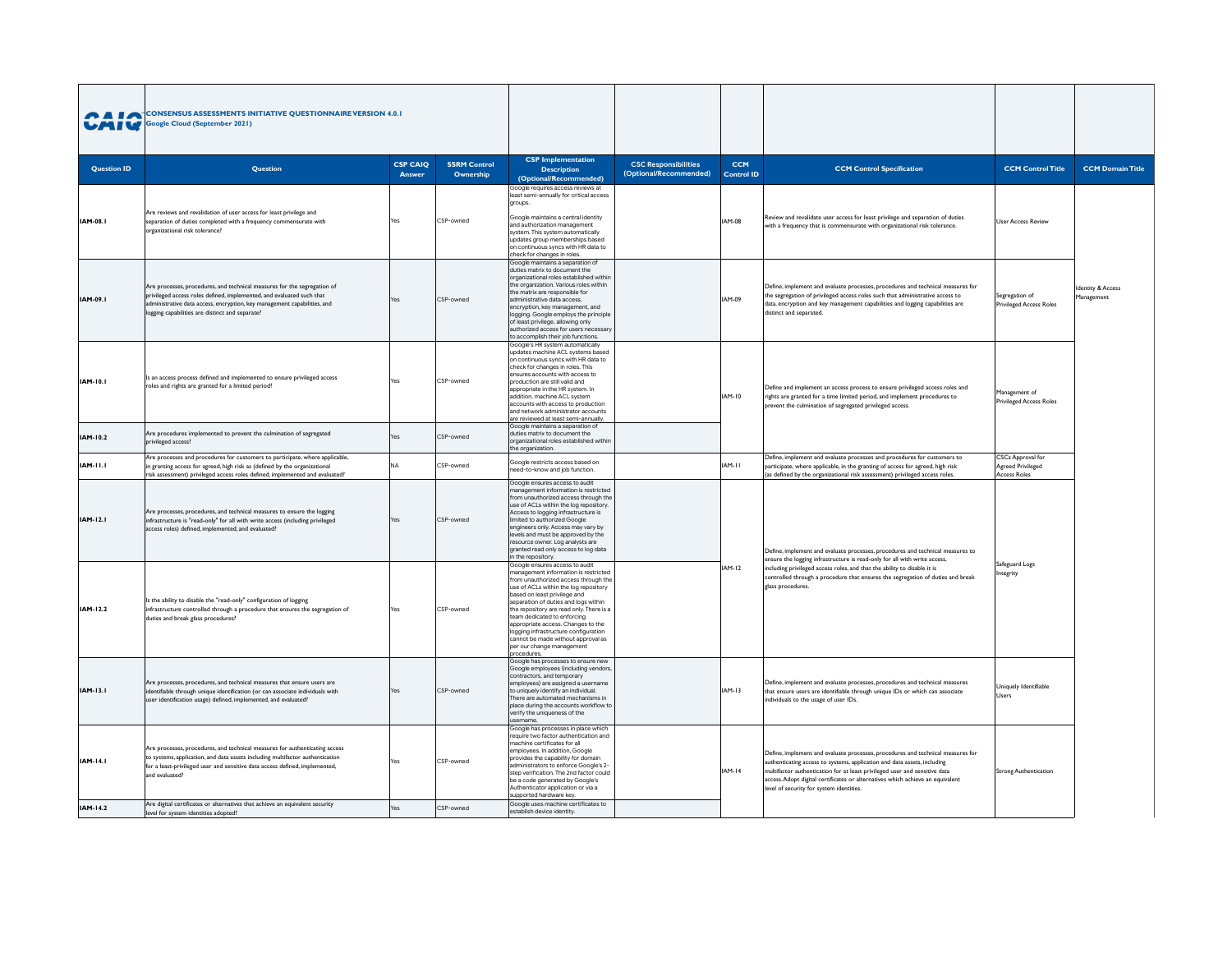|                    | <b>A A</b> CONSENSUS ASSESSMENTS INITIATIVE QUESTIONNAIRE VERSION 4.0.1<br>Google Cloud (September 2021)<br><b>CSP CAIQ</b><br><b>SSRM Control</b><br>Question                                                                                                    |        |           |                                                                                                                                                                                                                                                                                                                                                                     |                                                       |                                 |                                                                                                                                                                                                                                                                                                                 |                                                                        |                         |
|--------------------|-------------------------------------------------------------------------------------------------------------------------------------------------------------------------------------------------------------------------------------------------------------------|--------|-----------|---------------------------------------------------------------------------------------------------------------------------------------------------------------------------------------------------------------------------------------------------------------------------------------------------------------------------------------------------------------------|-------------------------------------------------------|---------------------------------|-----------------------------------------------------------------------------------------------------------------------------------------------------------------------------------------------------------------------------------------------------------------------------------------------------------------|------------------------------------------------------------------------|-------------------------|
| <b>Question ID</b> |                                                                                                                                                                                                                                                                   | Answer | Ownership | <b>CSP</b> Implementation<br><b>Description</b><br>(Optional/Recommended)                                                                                                                                                                                                                                                                                           | <b>CSC Responsibilities</b><br>(Optional/Recommended) | <b>CCM</b><br><b>Control ID</b> | <b>CCM Control Specification</b>                                                                                                                                                                                                                                                                                | <b>CCM Control Title</b>                                               | <b>CCM Domain Title</b> |
| IAM-15.1           | Are processes, procedures, and technical measures for the secure management<br>of passwords defined, implemented, and evaluated?                                                                                                                                  |        | CSP-owned | Google has policies in place defining<br>the secure use of passwords. In<br>addition, passwords are<br>cryptographically protected in<br>storage using a salted hash and<br>passwords are encrypted in<br>ransmission.                                                                                                                                              |                                                       | <b>IAM-15</b>                   | Define, implement and evaluate processes, procedures and technical measures for<br>the secure management of passwords.                                                                                                                                                                                          | Passwords Management                                                   |                         |
| IAM-16.1           | Are processes, procedures, and technical measures to verify access to data<br>and system functions authorized, defined, implemented, and evaluated?                                                                                                               |        | CSP-owned | Google restricts access based on<br>need-to-know and job function in<br>accordance with applicable legal and<br>compliance requirements. Google<br>also has policies on validating and<br>verifying identity for access to Google<br>systems. Google provides (under<br>NDA) customers with a SOC 2 report<br>that includes testing of Google's<br>access controls. |                                                       | IAM-16                          | Define, implement and evaluate processes, procedures and technical measures to<br>verify access to data and system functions is authorized.                                                                                                                                                                     | Authorization<br>Mechanisms                                            |                         |
| <b>IPY-01.1</b>    | Are policies and procedures established, documented, approved, communicated,<br>applied, evaluated, and maintained for communications between application<br>services (e.g., APIs)?                                                                               |        | CSP-owned | Google makes detailed information<br>available on the use and function of its<br>APIs. Terms of Service for APIs are<br>located on their respective pages.                                                                                                                                                                                                          |                                                       |                                 |                                                                                                                                                                                                                                                                                                                 |                                                                        |                         |
| IPY-01.2           | Are policies and procedures established, documented, approved, communicated,<br>applied, evaluated, and maintained for information processing<br>interoperability?                                                                                                |        | CSP-owned | Google provides documentation<br>regarding how customers may port<br>data. Our GDPR resource site<br>provides an entry point for<br>information regarding portability and<br>nteroperability of data. http                                                                                                                                                          |                                                       |                                 |                                                                                                                                                                                                                                                                                                                 |                                                                        |                         |
| IPY-01.3           | Are policies and procedures established, documented, approved, communicated,<br>applied, evaluated, and maintained for application development portability?                                                                                                       |        | CSP-owned | Google provides documentation<br>egarding how customers may port<br>data. Our GDPR resource site<br>provides an entry point for<br>information regarding portability and<br>nteroperability of data. http:                                                                                                                                                          |                                                       | IPY-01                          | Establish, document, approve, communicate, apply, evaluate and maintain<br>policies and procedures for interoperability and portability including<br>requirements for:<br>a. Communications between application interfaces<br>. Information processing interoperability<br>.Application development portability | Interoperability and<br>Portability Policy and<br>Procedures           |                         |
| IPY-01.4           | Are policies and procedures established, documented, approved, communicated,<br>applied, evaluated, and maintained for information/data exchange, usage,<br>portability, integrity, and persistence?                                                              |        | CSP-owned | Google maintains policies for data<br>exchange, usage, portability, integrity,<br>and persistence.<br>https://cloud.google.<br>com/security/gdpr/<br>ps://cloud.go                                                                                                                                                                                                  |                                                       |                                 | d. Information/Data exchange, usage, portability, integrity, and persistence<br>Review and update the policies and procedures at least annually.                                                                                                                                                                |                                                                        | nteroperability &       |
| IPY-01.5           | Are interoperability and portability policies and procedures reviewed and<br>updated at least annually?                                                                                                                                                           |        | CSP-owned | Google has processes in place to<br>review Security & Privacy policies<br>annually. The policies specific to<br>interoperability and portability fall<br>under this category.<br>Customers do not need Google's                                                                                                                                                     |                                                       |                                 |                                                                                                                                                                                                                                                                                                                 |                                                                        | Portability             |
| IPY-02.1           | Are CSCs able to programmatically retrieve their data via an application<br>interface(s) to enable interoperability and portability?                                                                                                                              |        | CSP-owned | assistance to port their data.<br>Customers can export their data from<br>Google Workspace using Google<br>Takeout<br>https://takeout.google.<br>com/settings/takeout<br>Customers can export their Google<br>Cloud Platform data in a number of<br>ndustry standard formats.                                                                                       |                                                       | <b>IPY-02</b>                   | Provide application interface(s) to CSCs so that they programmatically retrieve<br>their data to enable interoperability and portability.                                                                                                                                                                       | Application Interface<br>Availability                                  |                         |
| IPY-03.1           | Are cryptographically secure and standardized network protocols implemented<br>for the management, import, and export of data?                                                                                                                                    |        | CSP-owned | Network traffic is encrypted using<br>ndustry standard protocol                                                                                                                                                                                                                                                                                                     |                                                       | PY-03                           | Implement cryptographically secure and standardized network protocols for the<br>management, import and export of data.                                                                                                                                                                                         | Secure Interoperability<br>and Portability<br>Management               |                         |
| IPY-04.1           | Do agreements include provisions specifying CSC data access upon contract<br>termination, and have the following?<br>a. Data format<br>b. Duration data will be stored<br>c. Scope of the data retained and made available to the CSCs<br>d. Data deletion policy |        | CSP-owned | Google's Data Processing and<br>Security Terms define deletion on<br>termination and data export<br>agreements.<br>ttps://cloud.google.com/terms/data<br><u>rocessing-terms</u>                                                                                                                                                                                     |                                                       | IPY-04                          | Agreements must include provisions specifying CSCs access to data<br>upon contract termination and will include:<br>a. Data format<br>b. Length of time the data will be stored<br>. Scope of the data retained and made available to the CSCs<br>d. Data deletion policy                                       | Data Portability<br>Contractual Obligations                            |                         |
| IVS-01.1           | Are infrastructure and virtualization security policies and procedures<br>established, documented, approved, communicated, applied, evaluated, and<br>maintained?                                                                                                 |        | CSP-owned | Google maintains device<br>configuration policies on security<br>requirements for the configuration<br>and management of devices<br>connecting to corporate services. The<br>policies also apply to infrastructure<br>and virtual instances.                                                                                                                        |                                                       | $IVS-01$                        | Establish, document, approve, communicate, apply, evaluate and maintain<br>policies and procedures for infrastructure and virtualization security. Review<br>and update the policies and procedures at least annually.                                                                                          | Infrastructure and<br>Virtualization Security<br>Policy and Procedures |                         |
| IVS-01.2           | Are infrastructure and virtualization security policies and procedures<br>reviewed and updated at least annually?                                                                                                                                                 |        | CSP-owned | Google has processes in place to<br>review Security & Privacy policies<br>annually. The policies specific to<br>device configuration fall under this<br>category.                                                                                                                                                                                                   |                                                       |                                 |                                                                                                                                                                                                                                                                                                                 |                                                                        |                         |
| IVS-02.1           | Is resource availability, quality, and capacity planned and monitored in a<br>way that delivers required system performance, as determined by the business?                                                                                                       | Yes    | CSP-owned | Google maintains an effective<br>resource economy with internal<br>Service Level Agreements between<br>engineering teams that provide for<br>capacity planning and provisioning<br>lecisions<br>Google's external SLAs are<br>focumented here:                                                                                                                      |                                                       | IVS-02                          | Plan and monitor the availability, quality, and adequate capacity of resources<br>in order to deliver the required system performance as determined by the<br>business.                                                                                                                                         | Capacity and Resource<br>Planning                                      |                         |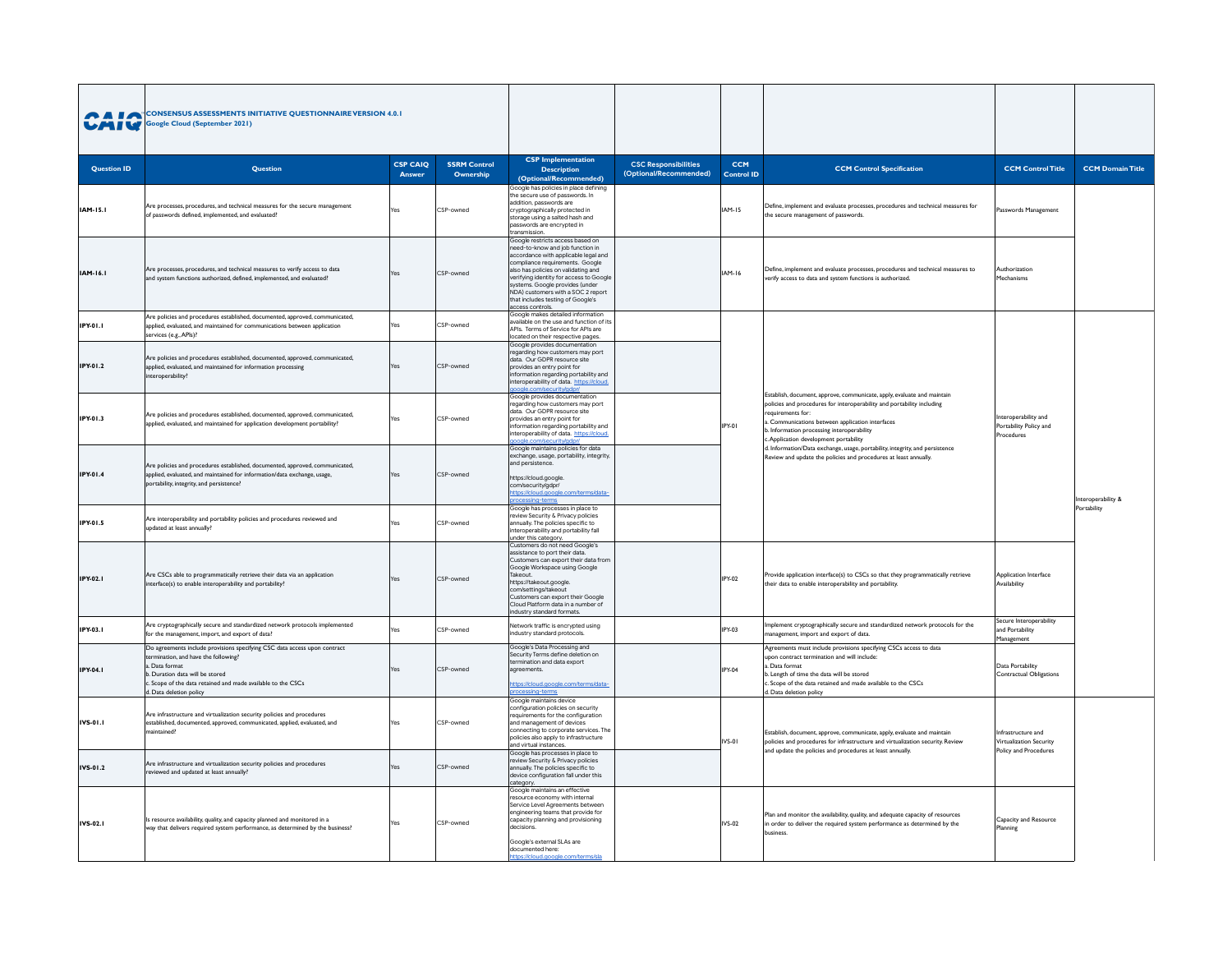| <b>VAIV</b>        | CONSENSUS ASSESSMENTS INITIATIVE QUESTIONNAIRE VERSION 4.0.1<br><b>Google Cloud (September 2021)</b><br><b>CSP CAIQ</b><br><b>SSRM Control</b><br>Question                                                                                           |        |                    |                                                                                                                                                                                                                                                                                                                                                                                                                                                                                                                                                      |                                                                                                                                                                                                                                                                             |                                 |                                                                                                                                                                                                                                                                                                                                   |                                                  |                                             |
|--------------------|------------------------------------------------------------------------------------------------------------------------------------------------------------------------------------------------------------------------------------------------------|--------|--------------------|------------------------------------------------------------------------------------------------------------------------------------------------------------------------------------------------------------------------------------------------------------------------------------------------------------------------------------------------------------------------------------------------------------------------------------------------------------------------------------------------------------------------------------------------------|-----------------------------------------------------------------------------------------------------------------------------------------------------------------------------------------------------------------------------------------------------------------------------|---------------------------------|-----------------------------------------------------------------------------------------------------------------------------------------------------------------------------------------------------------------------------------------------------------------------------------------------------------------------------------|--------------------------------------------------|---------------------------------------------|
| <b>Question ID</b> |                                                                                                                                                                                                                                                      | Answer | Ownership          | <b>CSP</b> Implementation<br><b>Description</b><br>(Optional/Recommended)                                                                                                                                                                                                                                                                                                                                                                                                                                                                            | <b>CSC Responsibilities</b><br>(Optional/Recommended)                                                                                                                                                                                                                       | <b>CCM</b><br><b>Control ID</b> | <b>CCM Control Specification</b>                                                                                                                                                                                                                                                                                                  | <b>CCM Control Title</b>                         | <b>CCM Domain Title</b>                     |
| IVS-03.1           | Are communications between environments monitored?                                                                                                                                                                                                   | Yes    | CSP-owned          | In Google's production environment,<br>traffic is required to flow through<br>defined proxies in order to connect to<br>the external environment. The defined<br>proxies are spread across internal<br>services managed by Google's Traffic<br>team. They have RPC policy limitations<br>enforced and they are limited at the<br>network edge ACLs to permit return<br>of traffic to specific sets of ports and<br>arotocols<br>Google has a security whitepaper<br>which discusses defense in depth:<br>ttps://cloud.google.<br>n/security/overy    |                                                                                                                                                                                                                                                                             |                                 |                                                                                                                                                                                                                                                                                                                                   |                                                  |                                             |
| IVS-03.2           | Are communications between environments encrypted?                                                                                                                                                                                                   | Yes    | CSP-owned          | Google encrypts and authenticates all<br>data in transit at one or more network<br>lavers when data moves outside<br>physical boundaries not controlled by<br>Google or on behalf of Google.<br>Google has a security whitepaper on<br>encryption in transit:<br>ttps://cloud.google.<br>com/security/encryption-in-transit/                                                                                                                                                                                                                         |                                                                                                                                                                                                                                                                             |                                 |                                                                                                                                                                                                                                                                                                                                   |                                                  |                                             |
| IVS-03.3           | Are communications between environments restricted to only authenticated and<br>authorized connections, as justified by the business?                                                                                                                | Yes    | CSP-owned          | In Google's production environment,<br>traffic is required to flow through<br>defined proxies in order to connect to<br>the external environment. The defined<br>proxies are spread across internal<br>services managed by Google's Traffic<br>team. They have RPC policy limitations<br>enforced and they are limited at the<br>network edge ACLs to permit return<br>of traffic to specific sets of ports and<br>protocols.<br>Google has a security whitepaper<br>which discusses defense in depth:<br>ttps://cloud.google.<br>n/security/overvie |                                                                                                                                                                                                                                                                             | IVS-03                          | Monitor, encrypt and restrict communications between environments to only<br>authenticated and authorized connections, as justified by the business. Review<br>these configurations at least annually, and support them by a documented<br>justification of all allowed services, protocols, ports, and compensating<br>controls. | Network Security                                 |                                             |
| IVS-03.4           | Are network configurations reviewed at least annually?                                                                                                                                                                                               | Yes    | CSP-owned          | Google updates the baseline<br>configuration for network devices at<br>east annually or when a significant<br>change occurs.                                                                                                                                                                                                                                                                                                                                                                                                                         |                                                                                                                                                                                                                                                                             |                                 |                                                                                                                                                                                                                                                                                                                                   |                                                  | Infrastructure &<br>Virtualization Security |
| IVS-03.5           | Are network configurations supported by the documented justification of all<br>allowed services, protocols, ports, and compensating controls?                                                                                                        | Yes    | CSP-owned          | n Google's production environment,<br>traffic is required to flow through<br>defined proxies in order to connect to<br>the external environment. The defined<br>proxies are spread across internal<br>services managed by Google's Traffic<br>team. They have RPC policy limitation<br>enforced and they are limited at the<br>network edge ACLs to permit return<br>of traffic to specific sets of ports and<br>protocols.                                                                                                                          |                                                                                                                                                                                                                                                                             |                                 |                                                                                                                                                                                                                                                                                                                                   |                                                  |                                             |
| IVS-04.1           | s every host and guest OS, hypervisor, or infrastructure control plane<br>hardened (according to their respective best practices) and supported by<br>technical controls as part of a security baseline?                                             | Yes    | Shared CSP and CSC | Google builds its own machines and<br>deploys custom operating system<br>images that only permit the necessary<br>ports, protocols, and services.                                                                                                                                                                                                                                                                                                                                                                                                    | Customers are responsible for<br>hardening their GCP instance.                                                                                                                                                                                                              | IVS-04                          | Harden host and guest OS, hypervisor or infrastructure control plane according<br>to their respective best practices, and supported by technical controls, as<br>part of a security baseline.                                                                                                                                     | OS Hardening and Base<br>Controls                |                                             |
| IVS-05.1           | Are production and non-production environments separated?                                                                                                                                                                                            | fes    | CSP-owned          | Google separates its production<br>environment from its corporate<br>environment.                                                                                                                                                                                                                                                                                                                                                                                                                                                                    |                                                                                                                                                                                                                                                                             | IVS-05                          | Separate production and non-production environments.                                                                                                                                                                                                                                                                              | Production and<br>Non-Production<br>Environments |                                             |
| IVS-06.1           | Are applications and infrastructures designed, developed, deployed, and<br>configured such that CSP and CSC (tenant) user access and intra-tenant access<br>is appropriately segmented, segregated, monitored, and restricted from other<br>tenants? | Yes    | CSP-owned          | Customer environments are logically<br>segregated to prevent users and<br>customers from accessing resources<br>not assigned to them. Customer data<br>is logically segregated by domain to<br>allow data to be produced for a single<br>tenant.                                                                                                                                                                                                                                                                                                     |                                                                                                                                                                                                                                                                             | IVS-06                          | Design, develop, deploy and configure applications and infrastructures such<br>that CSP and CSC (tenant) user access and intra-tenant access is appropriately<br>segmented and segregated, monitored and restricted from other tenants.                                                                                           | Segmentation and<br>Segregation                  |                                             |
| IVS-07.1           | Are secure and encrypted communication channels including only up-to-date and<br>approved protocols used when migrating servers, services, applications, or<br>data to cloud environments?                                                           | Yes    | Shared CSP and CSC | Google encrypts and authenticates all<br>data in transit at one or more network<br>lavers when data moves outside<br>physical boundaries not controlled by<br>Google or on behalf of Google.<br>Google has a security whitepaper on<br>encryption in transit: https://cloud.<br>oogle.com/security/encryption-in-                                                                                                                                                                                                                                    | Customers are responsible for using<br>secure and encrypted communication<br>channels including up to date and<br>approved protocols when migrating<br>ervers, services, applications, or data<br>to cloud environments within<br>customer managed systems and<br>networks. | IVS-07                          | Use secure and encrypted communication channels when migrating servers,<br>services, applications, or data to cloud environments. Such channels must<br>include only up-to-date and approved protocols.                                                                                                                           | Migration to Cloud<br><b>Environments</b>        |                                             |
| IVS-08.1           | Are high-risk environments identified and documented?                                                                                                                                                                                                | NA     | Shared CSP and CSC | Vithin Google's production<br>environment, there are high trust<br>environments considered to as<br>privileged access environments and<br>enforced by access controls.                                                                                                                                                                                                                                                                                                                                                                               | Customers are responsible for<br>dentifying and documenting high-risk<br>environments within customer<br>managed instances.                                                                                                                                                 | <b>IVS-08</b>                   | Identify and document high-risk environments.                                                                                                                                                                                                                                                                                     | <b>Vetwork Architecture</b><br>Documentation     |                                             |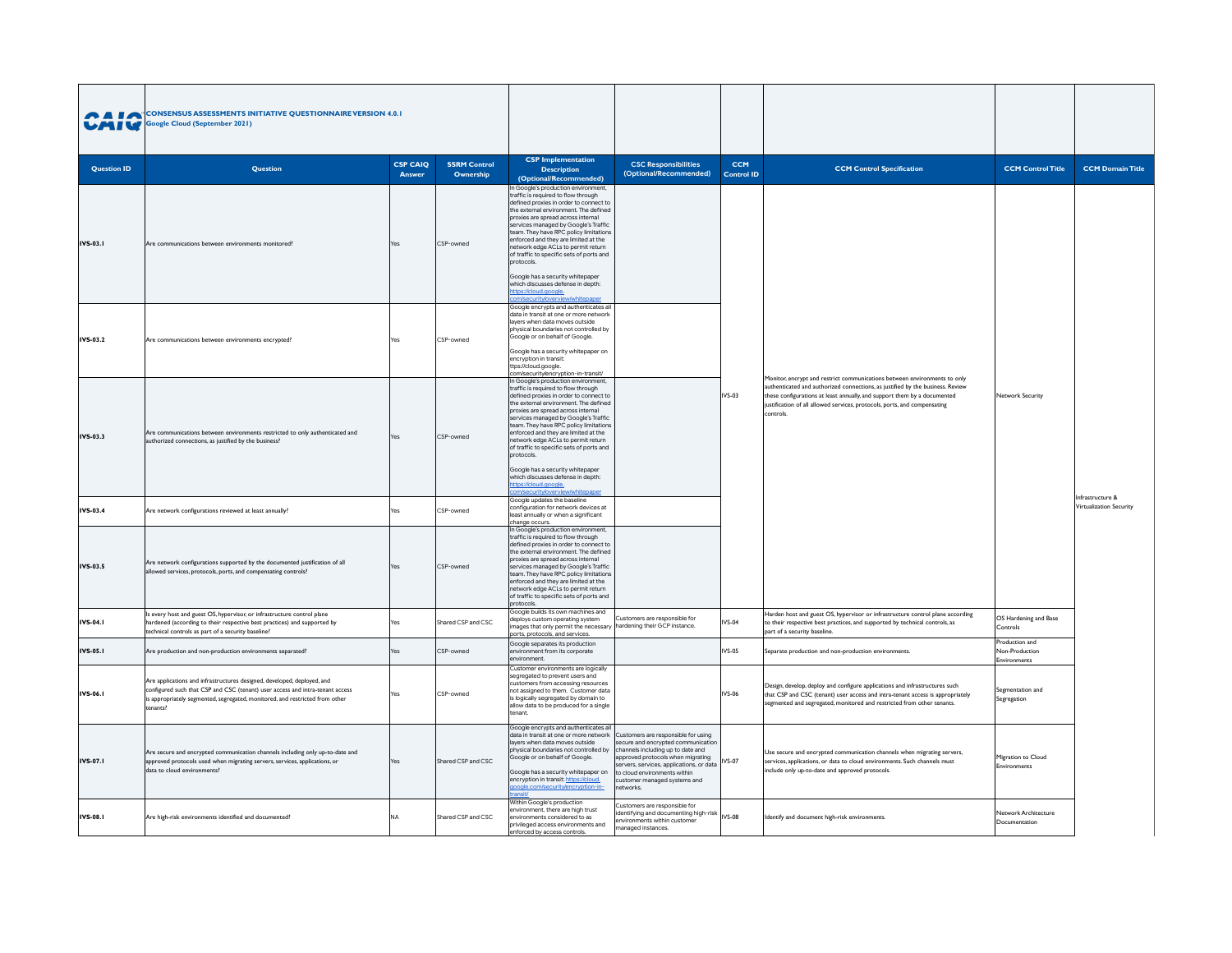|                    | <b>A I A CONSENSUS ASSESSMENTS INITIATIVE QUESTIONNAIRE VERSION 4.0.1</b><br>Google Cloud (September 2021)                                                                    |                                  |                                  |                                                                                                                                                                                                                                                                                                                                                                                                                                                                                                                                                                                                                                                       |                                                                                                                       |                                 |                                                                                                                                                                                                                                      |                                                 |                         |
|--------------------|-------------------------------------------------------------------------------------------------------------------------------------------------------------------------------|----------------------------------|----------------------------------|-------------------------------------------------------------------------------------------------------------------------------------------------------------------------------------------------------------------------------------------------------------------------------------------------------------------------------------------------------------------------------------------------------------------------------------------------------------------------------------------------------------------------------------------------------------------------------------------------------------------------------------------------------|-----------------------------------------------------------------------------------------------------------------------|---------------------------------|--------------------------------------------------------------------------------------------------------------------------------------------------------------------------------------------------------------------------------------|-------------------------------------------------|-------------------------|
| <b>Question ID</b> | Question                                                                                                                                                                      | <b>CSP CAIO</b><br><b>Answer</b> | <b>SSRM Control</b><br>Ownership | <b>CSP</b> Implementation<br><b>Description</b><br>(Optional/Recommended)                                                                                                                                                                                                                                                                                                                                                                                                                                                                                                                                                                             | <b>CSC Responsibilities</b><br>(Optional/Recommended)                                                                 | <b>CCM</b><br><b>Control ID</b> | <b>CCM Control Specification</b>                                                                                                                                                                                                     | <b>CCM Control Title</b>                        | <b>CCM Domain Title</b> |
| IVS-09.1           | Are processes, procedures, and defense-in-depth techniques defined,<br>implemented, and evaluated for protection, detection, and timely response to<br>network-based attacks? | Yes                              | CSP-owned                        | Intrusion detection is intended to<br>provide insight into ongoing attack<br>activities and provide adequate<br>information to respond to incidents.<br>Google's intrusion detection involves:<br>1. Tightly controlling the size and<br>make-up of Google's attack surface<br>through preventative measures;<br>2. Employing intelligent detection<br>controls at data entry points; and<br>3. Employing technologies that<br>automatically remedy certain<br>dangerous situations.<br>Please review https://cloud.google.<br>com/security/infrastructure/design/<br>regarding defense-in-depth<br>techniques deployed across our<br>infrastructure. |                                                                                                                       | IVS-09                          | Define, implement and evaluate processes, procedures and defense-in-depth<br>techniques for protection, detection, and timely response to network-based<br>attacks.                                                                  | Network Defense                                 |                         |
| LOG-01.1           | Are logging and monitoring policies and procedures established, documented,<br>approved, communicated, applied, evaluated, and maintained?                                    | Yes                              | CSP-owned                        | Google has policies and procedures in<br>place for security logging<br>requirements, rules on log data usage,<br>and monitoring alerts.<br>Google also discusses monitoring in<br>the security whitepaper:<br>https://cloud.google.<br>com/security/overview/whitepaper                                                                                                                                                                                                                                                                                                                                                                               |                                                                                                                       | $LOG-01$                        | Establish, document, approve, communicate, apply, evaluate and maintain<br>policies and procedures for logging and monitoring. Review and update the<br>policies and procedures at least annually.                                   | Logging and Monitoring<br>Policy and Procedures |                         |
| LOG-01.2           | Are policies and procedures reviewed and updated at least annually?                                                                                                           | Yes                              | CSP-owned                        | Google has processes in place to<br>review Security & Privacy policies<br>annually. The policies specific to<br>security logging and monitoring<br>processes fall under this category.                                                                                                                                                                                                                                                                                                                                                                                                                                                                |                                                                                                                       |                                 |                                                                                                                                                                                                                                      |                                                 |                         |
| LOG-02.1           | Are processes, procedures, and technical measures defined, implemented, and<br>evaluated to ensure audit log security and retention?                                          | Yes                              | Shared CSP and CSC               | Google maintains an automated log<br>collection and analysis tool to review<br>and analyse log events. Google also<br>maintains policies on log retention and<br>log security requirements.                                                                                                                                                                                                                                                                                                                                                                                                                                                           | Customers are responsible for<br>managing their own audit log security<br>and retention within their GCP<br>instance. | LOG-02                          | Define, implement and evaluate processes, procedures and technical measures to<br>ensure the security and retention of audit logs.                                                                                                   | Audit Logs Protection                           |                         |
| LOG-03.1           | Are security-related events identified and monitored within applications and<br>the underlying infrastructure?                                                                | Yes                              | CSP-owned                        | Google maintains a security<br>monitoring program to detect and<br>report security related events in our<br>infrastructure and applications.<br>Google discusses monitoring in the<br>security whitepaper:<br>ttps://cloud.google                                                                                                                                                                                                                                                                                                                                                                                                                     |                                                                                                                       | $LOG-03$                        | dentify and monitor security-related events within applications and the<br>underlying infrastructure. Define and implement a system to generate alerts to<br>esponsible stakeholders based on such events and corresponding metrics. | Security Monitoring and<br>Alerting             |                         |
| LOG-03.2           | Is a system defined and implemented to generate alerts to responsible<br>stakeholders based on security events and their corresponding metrics?                               | Yes                              | CSP-owned                        | Google uses a proprietary event<br>management tool to identify and alert<br>on unauthorized use of the<br>information system and assets and<br>takes timely appropriate action when<br>unauthorized use is detected.                                                                                                                                                                                                                                                                                                                                                                                                                                  |                                                                                                                       |                                 |                                                                                                                                                                                                                                      |                                                 |                         |
| <b>LOG-04.1</b>    | Is access to audit logs restricted to authorized personnel, and are records<br>maintained to provide unique access accountability?                                            | Yes                              | CSP-owned                        | Google restricts physical and logical<br>access to audit logs to authorized<br>users only through the use of access<br>control lists within the logging system                                                                                                                                                                                                                                                                                                                                                                                                                                                                                        |                                                                                                                       | $LOG-04$                        | Restrict audit logs access to authorized personnel and maintain records that<br>provide unique access accountability.                                                                                                                | Audit Logs Access and<br>Accountability         |                         |
| LOG-05.1           | Are security audit logs monitored to detect activity outside of typical or<br>expected patterns?                                                                              | Yes                              | CSP-owned                        | Google uses a proprietary event<br>management tool to identify and alert<br>on atypical activity and takes timely<br>appropriate action when unauthorized<br>use is detected.                                                                                                                                                                                                                                                                                                                                                                                                                                                                         |                                                                                                                       | $LOG-05$                        | Monitor security audit logs to detect activity outside of typical or expected<br>patterns. Establish and follow a defined process to review and take appropriate                                                                     | Audit Logs Monitoring                           |                         |
| LOG-05.2           | Is a process established and followed to review and take appropriate and<br>timely actions on detected anomalies?                                                             | Yes                              | CSP-owned                        | Google uses a proprietary event<br>management tool to identify and alert<br>on atypical activity and takes timely<br>appropriate action when unauthorized<br>use is detected.                                                                                                                                                                                                                                                                                                                                                                                                                                                                         |                                                                                                                       |                                 | and timely actions on detected anomalies.                                                                                                                                                                                            | and Response                                    |                         |
| LOG-06.1           | Is a reliable time source being used across all relevant information<br>processing systems?                                                                                   | Yes                              | CSP-owned                        | Google uses a synchronized time-<br>service protocol to ensure all systems<br>have a common time reference.<br>Google makes their NTP protocol<br>public as well for use by customers.                                                                                                                                                                                                                                                                                                                                                                                                                                                                |                                                                                                                       | $LOG-06$                        | Use a reliable time source across all relevant information processing systems.                                                                                                                                                       | Clock Synchronization                           |                         |
| LOG-07.1           | Are logging requirements for information meta/data system events established,<br>documented, and implemented?                                                                 | Yes                              | CSP-owned                        | Google has policies and procedures in<br>place for security logging<br>requirements and rules on log data<br>usage. These policies include<br>metadata.                                                                                                                                                                                                                                                                                                                                                                                                                                                                                               |                                                                                                                       |                                 |                                                                                                                                                                                                                                      |                                                 |                         |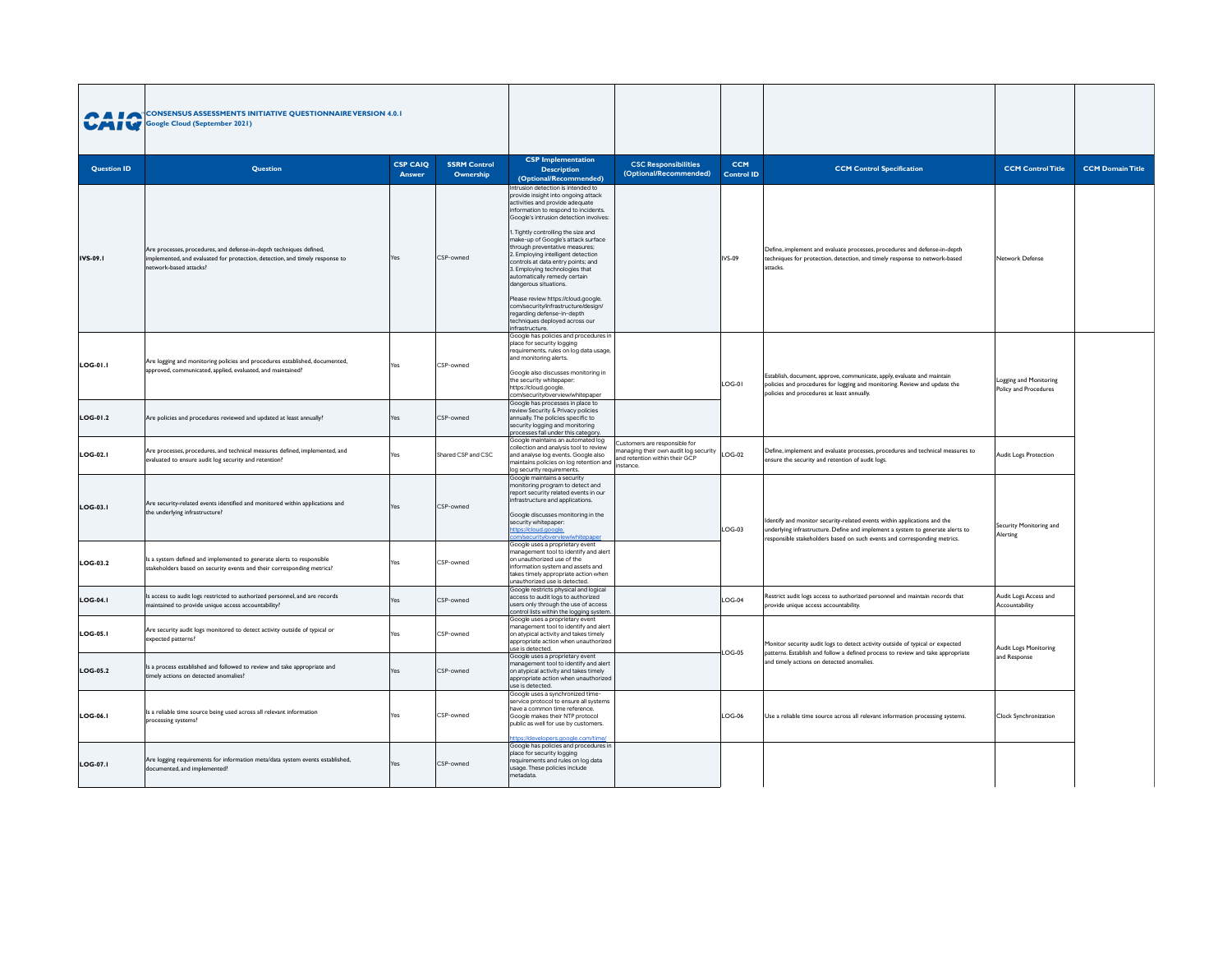|                    | <b>A I A</b> CONSENSUS ASSESSMENTS INITIATIVE QUESTIONNAIRE VERSION 4.0.1<br>Google Cloud (September 2021)<br><b>CSP CAIO</b><br><b>SSRM Control</b>                                      |        |           |                                                                                                                                                                                                                                                                                                                                                                                                                                                            |                                                       |                                 |                                                                                                                                                                                                                                               |                                                          |                         |
|--------------------|-------------------------------------------------------------------------------------------------------------------------------------------------------------------------------------------|--------|-----------|------------------------------------------------------------------------------------------------------------------------------------------------------------------------------------------------------------------------------------------------------------------------------------------------------------------------------------------------------------------------------------------------------------------------------------------------------------|-------------------------------------------------------|---------------------------------|-----------------------------------------------------------------------------------------------------------------------------------------------------------------------------------------------------------------------------------------------|----------------------------------------------------------|-------------------------|
| <b>Question ID</b> | Question                                                                                                                                                                                  | Answer | Ownership | <b>CSP</b> Implementation<br><b>Description</b><br>(Optional/Recommended)                                                                                                                                                                                                                                                                                                                                                                                  | <b>CSC Responsibilities</b><br>(Optional/Recommended) | <b>CCM</b><br><b>Control ID</b> | <b>CCM Control Specification</b>                                                                                                                                                                                                              | <b>CCM Control Title</b>                                 | <b>CCM Domain Title</b> |
| LOG-07.2           | s the scope reviewed and updated at least annually, or whenever there is a<br>change in the threat environment?                                                                           |        | CSP-owned | Google has processes in place to<br>eview Security & Privacy policies<br>annually. The policies specific to<br>security logging processes (which<br>include defining the scope of the<br>policy) fall under this category.<br>Google discusses monitoring in the<br>security whitepaper:<br>ttps://cloud.google                                                                                                                                            |                                                       | $LOG-07$                        | Establish, document and implement which information meta/data system events<br>should be logged. Review and update the scope at least annually or whenever<br>there is a change in the threat environment.                                    | Logging Scope                                            | ogging and Monitoring   |
| <b>LOG-08.1</b>    | Are audit records generated, and do they contain relevant security<br>information?                                                                                                        | Yes    | CSP-owned | Google maintains an automated log<br>collection and analysis tool to review<br>and analyse log events. Google's log<br>requirements policy defines the<br>minimum content required for log<br>records.                                                                                                                                                                                                                                                     |                                                       | $LOG-08$                        | Generate audit records containing relevant security information.                                                                                                                                                                              | Log Records                                              |                         |
| LOG-09.1           | Does the information system protect audit records from unauthorized access,<br>odification and deletion <sup>1</sup>                                                                      |        | CSP-owned | Google restricts physical and logical<br>access to audit logs to authorized<br>users only through the use of access<br>control lists within the logging system<br>Audit information is protected from<br>unauthorized modification and<br>deletion through the use of<br>checksums.                                                                                                                                                                        |                                                       | $LOG-09$                        | The information system protects audit records from unauthorized access,<br>modification, and deletion.                                                                                                                                        | Log Protection                                           |                         |
| LOG-10.1           | Are monitoring and internal reporting capabilities established to report on<br>cryptographic operations, encryption, and key management policies, processes,<br>procedures, and controls? |        | CSP-owned | Google maintains documentation for<br>the use of its internal proprietary key<br>management service. Google also has<br>automated mechanisms in place for<br>monitoring the key management<br>server for modifications.<br>Google also has whitepapers on<br>encryption:<br>Encryption at rest: https://cloud.<br>google.<br>com/security/encryption/default-<br>encryption<br>Encryption in transit: https://cloud.<br>loogle.com/security/encryption-in- |                                                       | LOG-10                          | Establish and maintain a monitoring and internal reporting capability over the<br>operations of cryptographic, encryption and key management policies, processes,<br>procedures, and controls.                                                | <b>Encryption Monitoring</b><br>and Reporting            |                         |
| LOG-11.1           | Are key lifecycle management events logged and monitored to enable auditing<br>and reporting on cryptographic keys' usage?                                                                |        | CSP-owned | Google maintains documentation on<br>its key management process and<br>provides controls to manage<br>encryption keys through their lifecycle<br>and protect against unauthorized use.                                                                                                                                                                                                                                                                     |                                                       | LOG-II                          | Log and monitor key lifecycle management events to enable auditing and<br>reporting on usage of cryptographic keys.                                                                                                                           | Transaction/Activity<br>Logging                          |                         |
| LOG-12.1           | Is physical access logged and monitored using an auditable access control<br>system?                                                                                                      | Yes    | CSP-owned | Google logs all physical access of its<br>data center employees within its<br>access control system. Data centers<br>are monitored 24/7 by video cameras.<br>Google discusses data center physica<br>security in its security whitepaper:<br>ttps://cloud.google                                                                                                                                                                                           |                                                       | $LOG-12$                        | Monitor and log physical access using an auditable access control system.                                                                                                                                                                     | Access Control Logs                                      |                         |
| LOG-13.1           | Are processes and technical measures for reporting monitoring system<br>nomalies and failures defined, implemented, and evaluated?                                                        |        | CSP-owned | Google uses a proprietary event<br>management tool to identify and alert<br>on atypical activity and takes timely<br>appropriate action when unauthorized<br>ise is detected.<br>Google has processes in place to                                                                                                                                                                                                                                          |                                                       | $LOG-13$                        | Define, implement and evaluate processes, procedures and technical measures for<br>the reporting of anomalies and failures of the monitoring system and provide<br>mmediate notification to the accountable party.                            | Failures and Anomalies<br>Reporting                      |                         |
| <b>LOG-13.2</b>    | Are accountable parties immediately notified about anomalies and failures?                                                                                                                | Yes    | CSP-owned | perform alerting to relevant teams in<br>the event manual intervention is<br>required.                                                                                                                                                                                                                                                                                                                                                                     |                                                       |                                 |                                                                                                                                                                                                                                               |                                                          |                         |
| SEF-01.1           | Are policies and procedures for security incident management, e-discovery,<br>and cloud forensics established, documented, approved, communicated, applied,<br>evaluated, and maintained? | Yes    | CSP-owned | Google maintains incident response<br>procedures to help ensure prompt<br>notification and investigation of<br>incidents. This includes the use of<br>forensics in the resolution process.<br>Google also has a data incident<br>response whitepaper:<br>ttps://cloud.google.<br>m/security/incident-respon                                                                                                                                                |                                                       | SEF-01                          | Establish, document, approve, communicate, apply, evaluate and maintain<br>policies and procedures for Security Incident Management, E-Discovery, and<br>Cloud Forensics. Review and update the policies and procedures at least<br>annually. | Security Incident<br>Management Policy and<br>Procedures |                         |
| SEF-01.2           | Are policies and procedures reviewed and updated annually?                                                                                                                                |        | CSP-owned | Google has processes in place to<br>review Security & Privacy policies<br>annually. The policies for incident<br>esponse fall under this category.                                                                                                                                                                                                                                                                                                         |                                                       |                                 |                                                                                                                                                                                                                                               |                                                          |                         |
| <b>SEF-02.1</b>    | Are policies and procedures for timely management of security incidents<br>established, documented, approved, communicated, applied, evaluated, and<br>maintained?                        | Yes    | CSP-owned | Google maintains incident response<br>procedures to help ensure prompt<br>notification and investigation of<br>incidents. These procedures include<br>quidelines on prioritization based on<br>severity.<br>Google also has a data incident<br>response whitepaper:<br>https://cloud.google.<br>com/security/incident-respons                                                                                                                              |                                                       | <b>SEF-02</b>                   | Establish, document, approve, communicate, apply, evaluate and maintain<br>policies and procedures for the timely management of security incidents. Review<br>and update the policies and procedures at least annually.                       | Service Management<br>Policy and Procedures              |                         |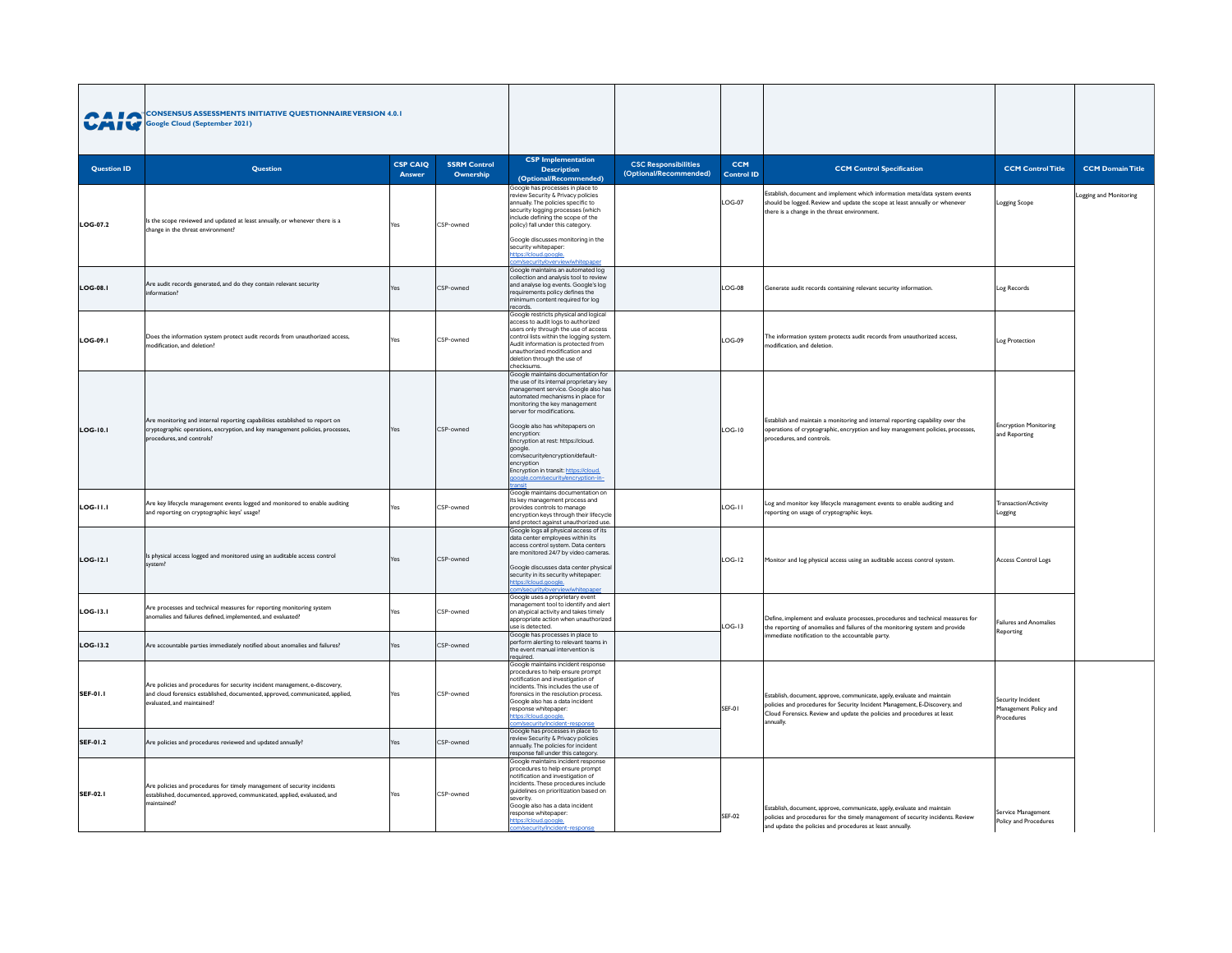|                    | <b>A I A CONSENSUS ASSESSMENTS INITIATIVE QUESTIONNAIRE VERSION 4.0.1</b><br>Google Cloud (September 2021)<br><b>CSP CAIO</b><br><b>SSRM Control</b>                                                                                                            |        |           |                                                                                                                                                                                                                                                                                                                                                                                                     |                                                       |                                 |                                                                                                                                                                                                                                                                                                |                                     |                                                                       |
|--------------------|-----------------------------------------------------------------------------------------------------------------------------------------------------------------------------------------------------------------------------------------------------------------|--------|-----------|-----------------------------------------------------------------------------------------------------------------------------------------------------------------------------------------------------------------------------------------------------------------------------------------------------------------------------------------------------------------------------------------------------|-------------------------------------------------------|---------------------------------|------------------------------------------------------------------------------------------------------------------------------------------------------------------------------------------------------------------------------------------------------------------------------------------------|-------------------------------------|-----------------------------------------------------------------------|
| <b>Question ID</b> | <b>Ouestion</b>                                                                                                                                                                                                                                                 | Answer | Ownership | <b>CSP</b> Implementation<br><b>Description</b><br>(Optional/Recommended)                                                                                                                                                                                                                                                                                                                           | <b>CSC Responsibilities</b><br>(Optional/Recommended) | <b>CCM</b><br><b>Control ID</b> | <b>CCM Control Specification</b>                                                                                                                                                                                                                                                               | <b>CCM Control Title</b>            | <b>CCM Domain Title</b>                                               |
| <b>SEF-02.2</b>    | Are policies and procedures for timely management of security incidents<br>eviewed and updated at least annually?                                                                                                                                               | Yes    | CSP-owned | Google has processes in place to<br>review Security & Privacy policies<br>annually. The policies for incident<br>response (which include prioritization<br>and timely management of incidents)<br>fall under this category.                                                                                                                                                                         |                                                       |                                 |                                                                                                                                                                                                                                                                                                |                                     |                                                                       |
| SEF-03.1           | Is a security incident response plan that includes relevant internal<br>departments, impacted CSCs, and other business-critical relationships (such<br>as supply-chain) established, documented, approved, communicated, applied,<br>evaluated, and maintained? | Yes    | CSP-owned | Google maintains incident response<br>procedures to help ensure prompt<br>notification and investigation of<br>incidents. These procedures include<br>roles and responsibilites along with<br>stakeholders who may be impacted.<br>Google also has a data incident<br>response whitepaper:<br>ttps://cloud.google.<br>m/security/incident-re                                                        |                                                       | <b>SEF-03</b>                   | Establish, document, approve, communicate, apply, evaluate and maintain a<br>security incident response plan, which includes but is not limited to: relevant<br>internal departments, impacted CSCs, and other business critical relationships<br>(such as supply-chain) that may be impacted. | Incident Response Plans             |                                                                       |
| <b>SEF-04.1</b>    | Is the security incident response plan tested and updated for effectiveness,<br>as necessary, at planned intervals or upon significant organizational or<br>environmental changes?                                                                              | Yes    | CSP-owned | Google performs annual testing of its<br>mergency response processes. In<br>addition, the existence and operating<br>effectiveness of the incident<br>response plans, is verified as part of<br>our SOC 2 report.                                                                                                                                                                                   |                                                       | <b>SEF-04</b>                   | Test and update as necessary incident response plans at planned intervals or<br>upon significant organizational or environmental changes for effectiveness.                                                                                                                                    | <b>Incident Response</b><br>Testing | Security Incident<br>Management,<br>E-Discovery, & Cloud<br>Forensics |
| <b>SEF-05.1</b>    | Are information security incident metrics established and monitored?                                                                                                                                                                                            | Yes    | CSP-owned | Google reviews and analyzes security<br>incidents to determine impact, cause,<br>and opportunities for corrective<br>action.                                                                                                                                                                                                                                                                        |                                                       | <b>SEF-05</b>                   | Establish and monitor information security incident metrics.                                                                                                                                                                                                                                   | <b>Incident Response</b><br>Metrics |                                                                       |
| SEF-06.1           | Are processes, procedures, and technical measures supporting business<br>processes to triage security-related events defined, implemented, and<br>evaluated?                                                                                                    | Yes    | CSP-owned | Google maintains processes for the<br>Incident Management team to triage<br>identified risks or security<br>events/incidents.                                                                                                                                                                                                                                                                       |                                                       | <b>SEF-06</b>                   | Define, implement and evaluate processes, procedures and technical measures<br>supporting business processes to triage security-related events.                                                                                                                                                | <b>Event Triage Processes</b>       |                                                                       |
| SEF-07.1           | Are processes, procedures, and technical measures for security breach<br>notifications defined and implemented?                                                                                                                                                 | Yes    | CSP-owned | Google will respect the contractually<br>agreed terms for customers in<br>regards to incident notification.<br>GCP: https://cloud.google.<br>com/terms/data-processing-terms<br>Workspace: https://workspace.google<br>om/terms/dna_terms.html<br>Google also has a data incident<br>response whitepaper:<br>ttps://cloud.google.<br>m/security/incident-response                                   |                                                       | <b>SEF-07</b>                   | Define and implement, processes, procedures and technical measures for security<br>breach notifications. Report security breaches and assumed security breaches                                                                                                                                | Security Breach                     |                                                                       |
| <b>SEF-07.2</b>    | Are security breaches and assumed security breaches reported (including any<br>relevant supply chain breaches) as per applicable SLAs, laws, and<br>regulations?                                                                                                |        | CSP-owned | Google will respect the contractually<br>agreed terms for customers in<br>regards to incident notification.<br>GCP: https://cloud.google.<br>com/terms/data-processing-terms<br>Workspace: https://workspace.google<br>om/terms/dpa_terms.html<br>Google also has a data incident<br>response whitepaper:<br>ttps://cloud.google.<br>m/security/incident-respon                                     |                                                       |                                 | including any relevant supply chain breaches, as per applicable SLAs, laws and<br>regulations.                                                                                                                                                                                                 | Notification                        |                                                                       |
| SEF-08.1           | Are points of contact maintained for applicable regulation authorities,<br>national and local law enforcement, and other legal jurisdictional<br>authorities?                                                                                                   |        | CSP-owned | Google monitors a variety of<br>communication channels for security<br>incidents, and Google's security<br>personnel will react promptly to<br>known incidents.                                                                                                                                                                                                                                     |                                                       | <b>SEF-08</b>                   | Maintain points of contact for applicable regulation authorities, national and<br>local law enforcement, and other legal jurisdictional authorities.                                                                                                                                           | Points of Contact<br>Maintenance    |                                                                       |
| <b>STA-01.1</b>    | Are policies and procedures implementing the shared security responsibility<br>model (SSRM) within the organization established, documented, approved,<br>communicated, applied, evaluated, and maintained?                                                     | Yes    | CSP-owned | Google's policies and procedures<br>establish the CSP's control ownership<br>and responsibilities as it relates to the<br>service offerings.<br>Google provides its customers with<br>information on subprocessors and<br>outlines Google<br>responsibilities/customer<br>responsibilities in the Data Processing<br>and Security Terms<br>https://cloud.google.com/terms/data-<br>processing-terms |                                                       | <b>STA-01</b>                   | Establish, document, approve, communicate, apply, evaluate and maintain<br>policies and procedures for the application of the Shared Security<br>Responsibility Model (SSRM) within the organization. Review and update the<br>policies and procedures at least annually.                      | SSRM Policy and<br>Procedures       |                                                                       |
| STA-01.2           | Are the policies and procedures that apply the SSRM reviewed and updated<br>annually?                                                                                                                                                                           |        | CSP-owned | Google has processes to review<br>policies and procedures related to the<br>CSP's control ownership and<br>responsibilities as it related to the<br>service offerings on an annual basis.                                                                                                                                                                                                           |                                                       |                                 |                                                                                                                                                                                                                                                                                                |                                     |                                                                       |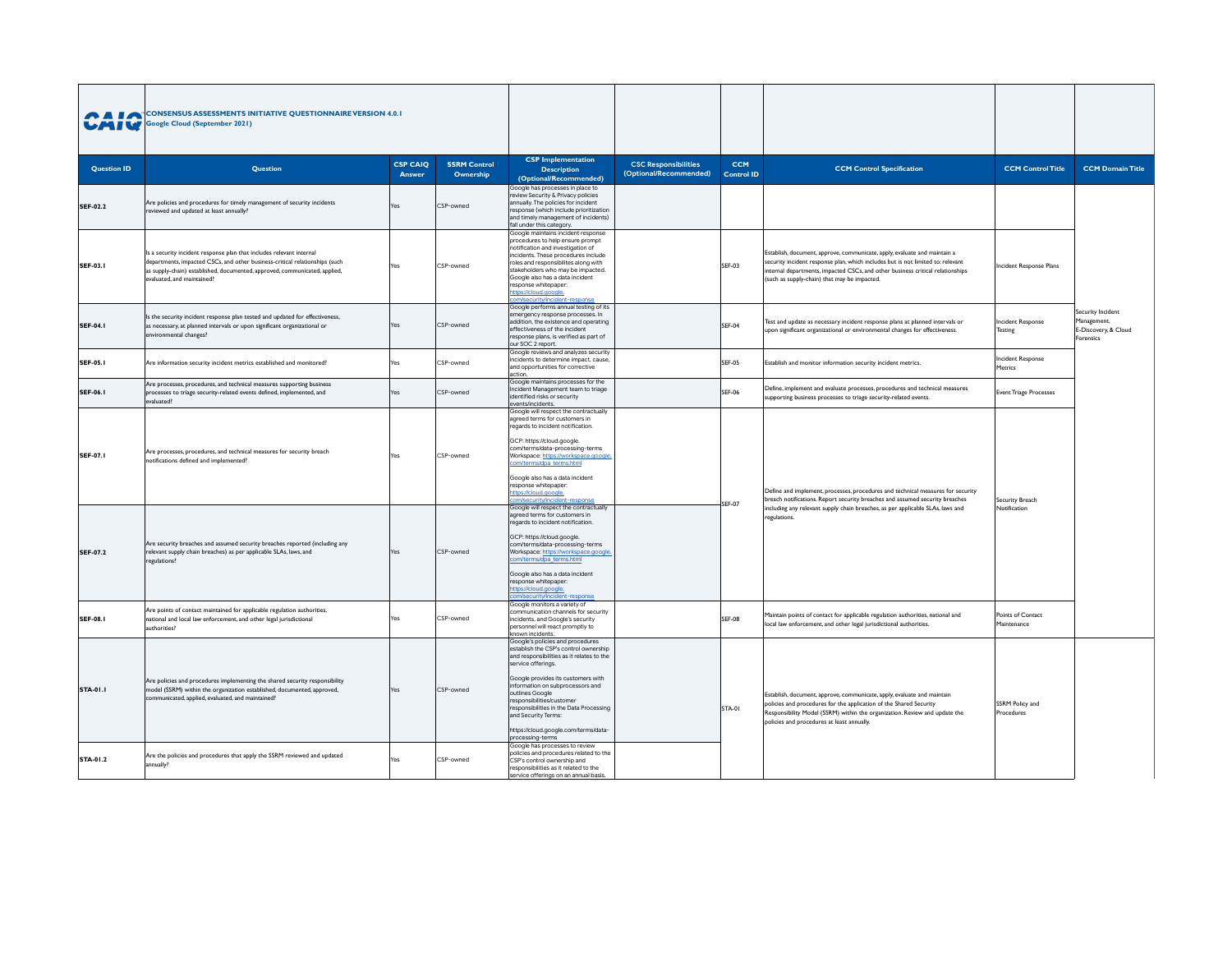| <b>UAIV</b>        | <b>A LO CONSENSUS ASSESSMENTS INITIATIVE QUESTIONNAIRE VERSION 4.0.1</b><br><b>Google Cloud (September 2021)</b><br><b>CSP CAIO</b><br><b>SSRM Control</b>                                                                                                                                                                                                                                                                                                                                                                                                    |        |           |                                                                                                                                                                                                                                                                                                                                                                                                                                                                                                                                                                                                             |                                                       |                                 |                                                                                                                                                                                                                                                                                                                                                                                                                                                                                                                                                            |                                              |                                                  |
|--------------------|---------------------------------------------------------------------------------------------------------------------------------------------------------------------------------------------------------------------------------------------------------------------------------------------------------------------------------------------------------------------------------------------------------------------------------------------------------------------------------------------------------------------------------------------------------------|--------|-----------|-------------------------------------------------------------------------------------------------------------------------------------------------------------------------------------------------------------------------------------------------------------------------------------------------------------------------------------------------------------------------------------------------------------------------------------------------------------------------------------------------------------------------------------------------------------------------------------------------------------|-------------------------------------------------------|---------------------------------|------------------------------------------------------------------------------------------------------------------------------------------------------------------------------------------------------------------------------------------------------------------------------------------------------------------------------------------------------------------------------------------------------------------------------------------------------------------------------------------------------------------------------------------------------------|----------------------------------------------|--------------------------------------------------|
| <b>Question ID</b> | Question                                                                                                                                                                                                                                                                                                                                                                                                                                                                                                                                                      | Answer | Ownership | <b>CSP</b> Implementation<br><b>Description</b><br>(Optional/Recommended)                                                                                                                                                                                                                                                                                                                                                                                                                                                                                                                                   | <b>CSC Responsibilities</b><br>(Optional/Recommended) | <b>CCM</b><br><b>Control ID</b> | <b>CCM Control Specification</b>                                                                                                                                                                                                                                                                                                                                                                                                                                                                                                                           | <b>CCM Control Title</b>                     | <b>CCM Domain Title</b>                          |
| <b>STA-02.1</b>    | Is the SSRM applied, documented, implemented, and managed throughout the<br>supply chain for the cloud service offering?                                                                                                                                                                                                                                                                                                                                                                                                                                      | Yes    | CSP-owned | Google's policies and procedures<br>establish the CSP's control ownership<br>and responsibilities as it relates to the<br>service offerings.<br>Google requires its subprocessors to<br>sign the Subprocessor Data<br>rocessing Agreement which include<br>heir responsibilities to the data.<br>More information on subprocessor<br>security can be found here:<br>ttps://cloud.google.com/t<br>cessing-terms                                                                                                                                                                                              |                                                       | STA-02                          | Apply, document, implement and manage the SSRM throughout the supply chain for<br>the cloud service offering.                                                                                                                                                                                                                                                                                                                                                                                                                                              | SSRM Supply Chain                            |                                                  |
| <b>STA-03.I</b>    | Is the CSC given SSRM guidance detailing information about SSRM applicability<br>throughout the supply chain?                                                                                                                                                                                                                                                                                                                                                                                                                                                 | Yes    | CSP-owned | Google provides its customers with<br>information on subprocessors and<br>outlines Google<br>responsibilities/customer<br>responsibilities in the Data Processing<br>and Security Terms:<br>https://cloud.google.com/terms/data-<br>ncessing-terms<br>Additionally, the public subprocessor<br>listing provides guidance on the<br>functions performed:<br>Google Cloud Platform: https://cloud.<br>poale.com/terms/subprocessors<br>Google Workspace: https:<br>workspace.google.<br>om/intl/en/terms/subpi<br>Google also provides SRM relative to<br>the following frameworks: PCI, HIPAA<br>and FedRamp |                                                       | STA-03                          | Provide SSRM Guidance to the CSC detailing information about the SSRM<br>applicability throughout the supply chain.                                                                                                                                                                                                                                                                                                                                                                                                                                        | SSRM Guidance                                |                                                  |
| STA-04.1           | Is the shared ownership and applicability of all CSA CCM controls delineated<br>according to the SSRM for the cloud service offering?                                                                                                                                                                                                                                                                                                                                                                                                                         | Yes    | CSP-owned | Google's CAIQ v4 includes shared<br>wnership information of all CSA<br>CM controls.<br>Google's CAIQ v4 goes through a                                                                                                                                                                                                                                                                                                                                                                                                                                                                                      |                                                       | <b>STA-04</b>                   | Delineate the shared ownership and applicability of all CSA CCM controls<br>according to the SSRM for the cloud service offering.                                                                                                                                                                                                                                                                                                                                                                                                                          | SSRM Control Ownership                       |                                                  |
| <b>STA-05.1</b>    | Is SSRM documentation for all cloud services the organization uses reviewed<br>and validated?                                                                                                                                                                                                                                                                                                                                                                                                                                                                 | Yes    | CSP-owned | review and validation process by<br>appropriate internal teams before<br>being made available to customers.                                                                                                                                                                                                                                                                                                                                                                                                                                                                                                 |                                                       | <b>STA-05</b>                   | Review and validate SSRM documentation for all cloud services offerings the<br>organization uses.                                                                                                                                                                                                                                                                                                                                                                                                                                                          | <b>SSRM Documentation</b><br>Review          |                                                  |
| <b>STA-06.1</b>    | Are the portions of the SSRM the organization is responsible for implemented,<br>operated, audited, or assessed?                                                                                                                                                                                                                                                                                                                                                                                                                                              | Yes    | CSP-owned | Google undergoes periodic external<br>audits for CSA STAR to test the<br>efficiency and effectiveness of<br>implemented security controls.                                                                                                                                                                                                                                                                                                                                                                                                                                                                  |                                                       | <b>STA-06</b>                   | mplement, operate, and audit or assess the portions of the SSRM which the<br>preanization is responsible for.                                                                                                                                                                                                                                                                                                                                                                                                                                              | SSRM Control<br>Implementation               |                                                  |
| <b>STA-07.1</b>    | Is an inventory of all supply chain relationships developed and maintained?                                                                                                                                                                                                                                                                                                                                                                                                                                                                                   | Yes    | CSP-owned | For Google Cloud, Google maintains<br>public subprocessor lists for review.<br>The lists are updated when<br>subprocessors are added, modified,<br>or removed.<br>Google Cloud Platform: https://cloud.<br>joogle.com/terms/subprocessors<br>Google Workspace: https:<br>workspace.google<br>sors.htm<br>m/intl/en/terms/subr                                                                                                                                                                                                                                                                               |                                                       | <b>STA-07</b>                   | Develop and maintain an inventory of all supply chain relationships.                                                                                                                                                                                                                                                                                                                                                                                                                                                                                       | Supply Chain Inventory                       | Supply Chain<br>Management.<br>Transparency, and |
| <b>STA-08.1</b>    | Are risk factors associated with all organizations within the supply chain<br>periodically reviewed by CSPs?                                                                                                                                                                                                                                                                                                                                                                                                                                                  | Yes    | CSP-owned | For Google Cloud, Google employs a<br>vendor management process that<br>includes contractual requirements<br>and periodic review of vendors to<br>ensure adherence to Google's<br>reauirements.                                                                                                                                                                                                                                                                                                                                                                                                             |                                                       | <b>STA-08</b>                   | CSPs periodically review risk factors associated with all organizations within<br>their supply chain.                                                                                                                                                                                                                                                                                                                                                                                                                                                      | Supply Chain Risk<br>Management              | Accountability                                   |
| <b>STA-09.1</b>    | Do service agreements between CSPs and CSCs (tenants) incorporate at least<br>the following mutually agreed upon provisions and/or terms?<br>· Scope, characteristics, and location of business relationship and services<br>offered<br>· Information security requirements (including SSRM)<br>· Change management process<br>Logging and monitoring capability<br>Incident management and communication procedures<br>Right to audit and third-party assessment<br>· Service termination<br>Interoperability and portability requirements<br>· Data privacy | Yes    | CSP-owned | Google maintains a directory with<br>links to the Terms of Service and<br>policies. This directory contains<br>scope, characteristics, and location of<br>business relationship and services,<br>service termination, change<br>management process, information<br>security requirements (including<br>customer responsibilities), right to<br>audit and third party assessment,<br>incident management and<br>communication procedure, logging<br>and monitoring capability, data<br>export, and data privacy.<br>tps://cloud.google.com/                                                                  |                                                       | STA-09                          | Service agreements between CSPs and CSCs (tenants) must incorporate at least<br>the following mutually-agreed upon provisions and/or terms:<br>Scope, characteristics and location of business relationship and services<br>offered<br>· Information security requirements (including SSRM)<br>· Change management process<br>• Logging and monitoring capability<br>Incident management and communication procedures<br>Right to audit and third party assessment<br>Service termination<br>Interoperability and portability requirements<br>Data privacy | Primary Service and<br>Contractual Agreement |                                                  |
| <b>STA-10.1</b>    | Are supply chain agreements between CSPs and CSCs reviewed at least annually?                                                                                                                                                                                                                                                                                                                                                                                                                                                                                 | NΔ     | CSP-owned | Google does not have supply chain<br>agreements between us and<br>stomars<br>Google Cloud does maintain Service<br>Level Agreements which can be found<br>terer hi<br>e lleloud anoale c                                                                                                                                                                                                                                                                                                                                                                                                                    |                                                       | <b>STA-10</b>                   | Review supply chain agreements between CSPs and CSCs at least annually.                                                                                                                                                                                                                                                                                                                                                                                                                                                                                    | Supply Chain Agreement<br>Review             |                                                  |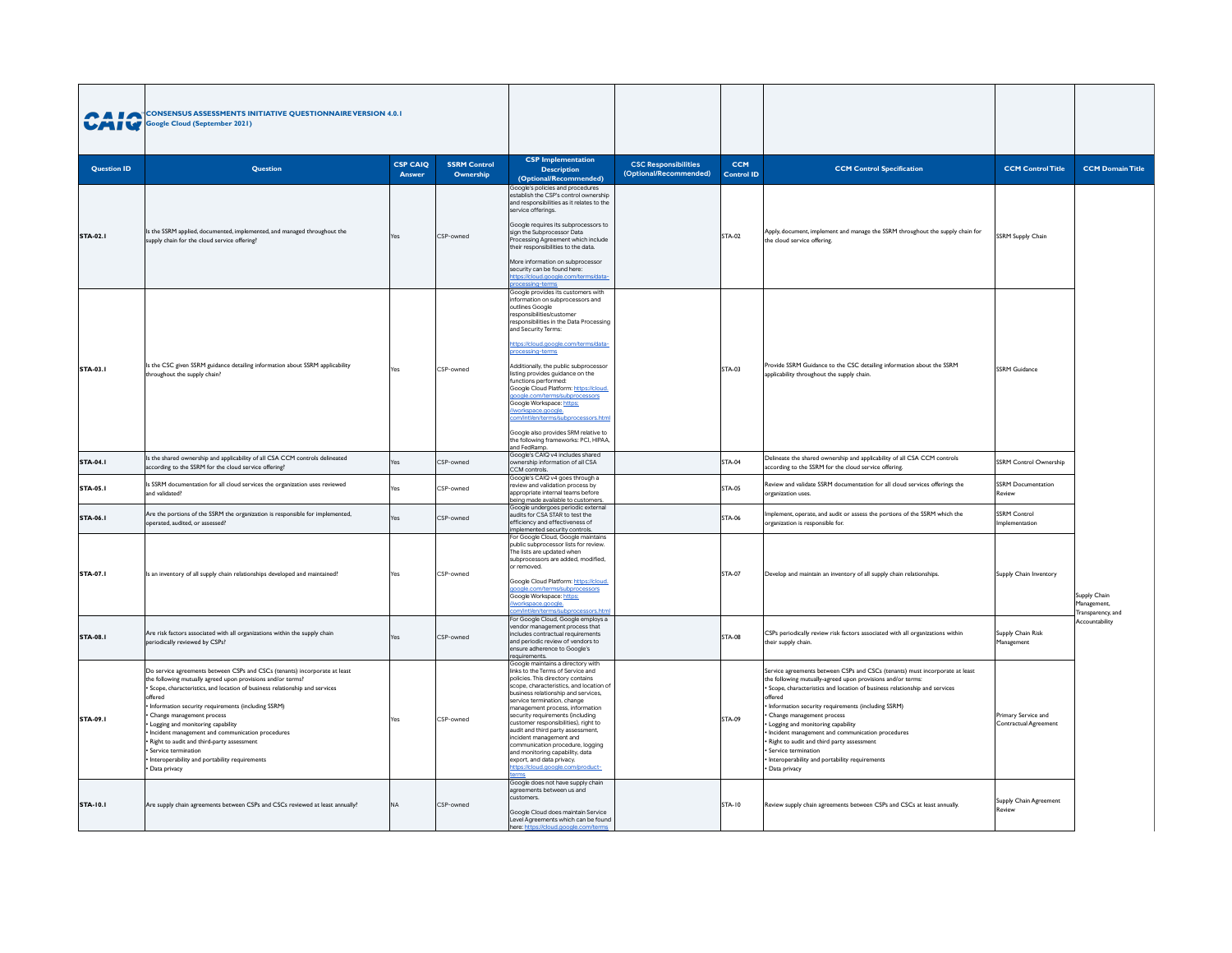| WAIW               | <b>CONSENSUS ASSESSMENTS INITIATIVE QUESTIONNAIRE VERSION 4.0.1</b><br><b>Google Cloud (September 2021)</b><br><b>CSP CAIQ</b><br><b>SSRM Control</b><br>Question                                                                                     |            |           |                                                                                                                                                                                                                                                                                                                                                                                                                                                                                           |                                                       |                                 |                                                                                                                                                                                                                                        |                                                      |                         |
|--------------------|-------------------------------------------------------------------------------------------------------------------------------------------------------------------------------------------------------------------------------------------------------|------------|-----------|-------------------------------------------------------------------------------------------------------------------------------------------------------------------------------------------------------------------------------------------------------------------------------------------------------------------------------------------------------------------------------------------------------------------------------------------------------------------------------------------|-------------------------------------------------------|---------------------------------|----------------------------------------------------------------------------------------------------------------------------------------------------------------------------------------------------------------------------------------|------------------------------------------------------|-------------------------|
| <b>Question ID</b> |                                                                                                                                                                                                                                                       | Answer     | Ownership | <b>CSP</b> Implementation<br><b>Description</b><br>(Optional/Recommended)                                                                                                                                                                                                                                                                                                                                                                                                                 | <b>CSC Responsibilities</b><br>(Optional/Recommended) | <b>CCM</b><br><b>Control ID</b> | <b>CCM Control Specification</b>                                                                                                                                                                                                       | <b>CCM Control Title</b>                             | <b>CCM Domain Title</b> |
| <b>STA-11.1</b>    | s there a process for conducting internal assessments at least annually to<br>onfirm the conformance and effectiveness of standards, policies, procedures,<br>and SLA activities?                                                                     | Yes        | CSP-owned | Google maintains an internal program<br>to assess ongoing conformance with<br>relevant standards, policies,<br>processes, and metrics. Google also<br>maintains and implements<br>comprehensive internal and external<br>audit plans that are performed at least<br>annually to test the efficiency and<br>effectiveness of implemented<br>security controls against recognized<br>standards.                                                                                             |                                                       | STA-11                          | Define and implement a process for conducting internal assessments to confirm<br>conformance and effectiveness of standards, policies, procedures, and service<br>evel agreement activities at least annually.                         | Internal Compliance<br><b>Testing</b>                |                         |
| <b>STA-12.1</b>    | Are policies that require all supply chain CSPs to comply with information<br>security, confidentiality, access control, privacy, audit, personnel policy,<br>and service level requirements and standards implemented?                               |            | CSP-owned | Google has implemented data<br>protection agreements required to be<br>signed by supply chain CSPs to<br>comply with privacy, security, access<br>control, audit, personnel policy, SLA,<br>and confidentiality commitments.<br>Google vendor managers also<br>perform quarterly performance<br>reviews based on the agreements<br>outlined in the vendor's service<br>agreements.                                                                                                        |                                                       | STA-12                          | Implement policies requiring all CSPs throughout the supply chain to comply<br>with information security, confidentiality, access control, privacy, audit,<br>bersonnel policy and service level requirements and standards.           | Supply Chain Service<br>Agreement Compliance         |                         |
| <b>STA-13.1</b>    | Are supply chain partner IT governance policies and procedures reviewed<br>eriodically                                                                                                                                                                | Yes        | CSP-owned | Google maintains an internal program<br>to assess ongoing conformance with<br>relevant policies and procedures.<br>Google reviews and updates vendor IT<br>governance policies and procedures<br>.<br>as needed<br>Google also has its Data Processing<br>and Security Terms for Partners:<br>ttps://cloud.google.com/terms/data<br>ocessing-terms/partne                                                                                                                                 |                                                       | <b>STA-13</b>                   | Periodically review the organization's supply chain partners' IT governance<br>policies and procedures.                                                                                                                                | Supply Chain Governance<br>eview                     |                         |
| <b>STA-14.1</b>    | Is a process to conduct periodic security assessments for all supply chain<br>organizations defined and implemented?                                                                                                                                  | Yes        | CSP-owned | Google has a well defined vendor<br>management policy and process to<br>select and monitor third party<br>providers. Google has a dedicated<br>team to conduct ongoing audits of<br>subprocessors for compliance.<br>Google conducts annual reviews and<br>audits of its subprocessors to validate<br>adherence with Google's security<br>requirements to ensure they provide<br>a level of privacy and security<br>appropriate to their access to data<br>and the scope of the services. |                                                       | <b>STA-14</b>                   | Define and implement a process for conducting security assessments periodically<br>for all organizations within the supply chain.                                                                                                      | Supply Chain Data<br><b>Security Assessment</b>      |                         |
| TVM-01.1           | Are policies and procedures established, documented, approved, communicated,<br>applied, evaluated, and maintained to identify, report, and prioritize the<br>emediation of vulnerabilities to protect systems against vulnerability<br>exploitation? | Yes        | CSP-owned | Google's Vulnerability Priority<br>Guidelines define how security<br>vulnerability remediation timelines and<br>prioritizations are based on level of<br>risk. Google also provides ways to<br>report vulnerabilities at: https://www                                                                                                                                                                                                                                                     |                                                       | TVM-01                          | Establish, document, approve, communicate, apply, evaluate and maintain<br>policies and procedures to identify, report and prioritize the remediation of<br>vulnerabilities, in order to protect systems against vulnerability         | Threat and<br>Vulnerability<br>Management Policy and |                         |
| TVM-01.2           | Are threat and vulnerability management policies and procedures reviewed and<br>indated at least annually?                                                                                                                                            | <b>res</b> | CSP-owned | Google has processes in place to<br>eview Security & Privacy policies<br>annually. The policies specific to<br>vulnerability management fall under<br>this category.                                                                                                                                                                                                                                                                                                                      |                                                       |                                 | exploitation. Review and update the policies and procedures at least annually.                                                                                                                                                         | Procedures                                           |                         |
| TVM-02.1           | Are policies and procedures to protect against malware on managed assets<br>established, documented, approved, communicated, applied, evaluated, and<br>maintained?                                                                                   | Yes        | CSP-owned | Google has policies and processes in<br>place to protect against malware on<br>managed assets.<br>Malware prevention is further<br>discussed in our security whitepaper<br>ttps://cloud.google<br>n/security/overvie                                                                                                                                                                                                                                                                      |                                                       | TVM-02                          | Establish, document, approve, communicate, apply, evaluate and maintain<br>policies and procedures to protect against malware on managed assets. Review<br>and update the policies and procedures at least annually                    | Malware Protection<br>Policy and Procedures          |                         |
| TVM-02.2           | Are asset management and malware protection policies and procedures reviewed<br>and updated at least annually?                                                                                                                                        |            | CSP-owned | Google has processes in place to<br>review Security & Privacy policies<br>annually. The policies specific to asset<br>management and malware protection<br>fall under this category.                                                                                                                                                                                                                                                                                                      |                                                       |                                 |                                                                                                                                                                                                                                        |                                                      |                         |
| TVM-03.1           | Are processes, procedures, and technical measures defined, implemented, and<br>valuated to enable scheduled and emergency responses to vulnerability<br>dentifications (based on the identified risk)?                                                |            | CSP-owned | Google's Vulnerability Priority<br>Guidelines define response times and<br>resolution expectations based on the<br>vulnerability priority, including how<br>high priority vulnerability remediation<br>should be handled.                                                                                                                                                                                                                                                                 |                                                       | TVM-03                          | Define, implement and evaluate processes, procedures and technical measures to<br>enable both scheduled and emergency responses to vulnerability identifications,<br>based on the identified risk.                                     | Vulnerability<br>Remediation Schedule                |                         |
| TVM-04.1           | Are processes, procedures, and technical measures defined, implemented, and<br>valuated to update detection tools, threat signatures, and compromise<br>ndicators weekly (or more frequent) basis?                                                    | Yes        | CSP-owned | Google's threat detection systems are<br>continuously updated, at least weekly<br>based on attack signatures as new<br>signatures are identified.                                                                                                                                                                                                                                                                                                                                         |                                                       | <b>TVM-04</b>                   | Define, implement and evaluate processes, procedures and technical measures to<br>update detection tools, threat signatures, and indicators of compromise on a<br>weekly, or more frequent basis.                                      | <b>Detection Updates</b>                             |                         |
| TVM-05.1           | Are processes, procedures, and technical measures defined, implemented, and<br>evaluated to identify updates for applications that use third-party or<br>open-source libraries (according to the organization's vulnerability<br>management policy)?  | Yes        | CSP-owned | Google has policies in place which<br>define the technical and legal<br>requirements for using third-party or<br>open source libraries. This includes<br>the guidelines around maintaining the<br>libraries with newer versions and<br>applying security patches in a timely                                                                                                                                                                                                              |                                                       | <b>TVM-05</b>                   | Define, implement and evaluate processes, procedures and technical measures to<br>identify updates for applications which use third party or open source<br>libraries according to the organization's vulnerability management policy. | External Library<br>Vulnerabilities                  |                         |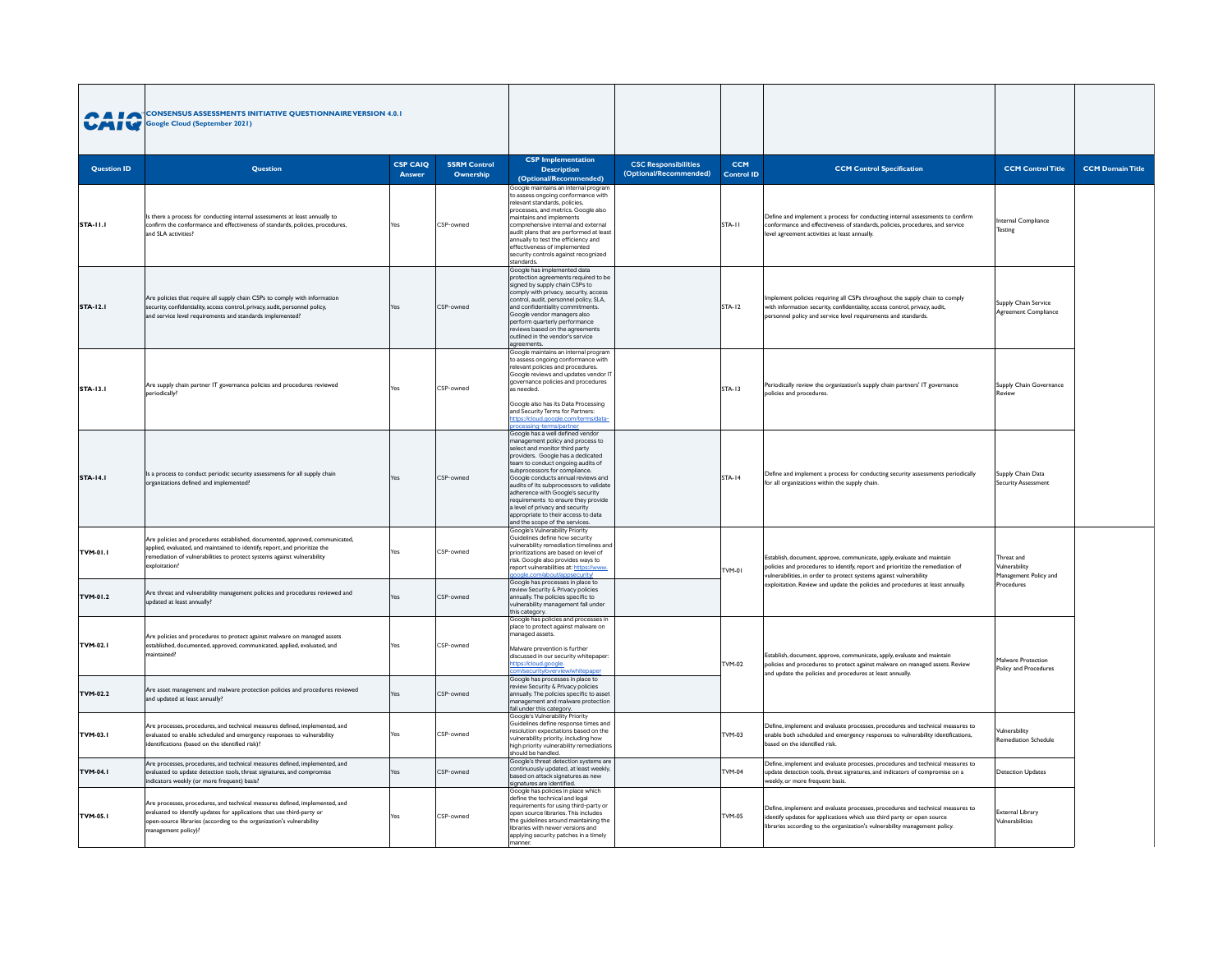| <b>PAIA</b><br>WAIW | <b>CONSENSUS ASSESSMENTS INITIATIVE QUESTIONNAIRE VERSION 4.0.1</b><br><b>Google Cloud (September 2021)</b><br><b>CSP CAIQ</b><br><b>SSRM Control</b>                                                                                          |        |                    |                                                                                                                                                                                                                                                                                                                                                                                                                                                                                                                                                                                                                                                    |                                                                                                 |                                 |                                                                                                                                                                                                                          |                                                  |                                      |
|---------------------|------------------------------------------------------------------------------------------------------------------------------------------------------------------------------------------------------------------------------------------------|--------|--------------------|----------------------------------------------------------------------------------------------------------------------------------------------------------------------------------------------------------------------------------------------------------------------------------------------------------------------------------------------------------------------------------------------------------------------------------------------------------------------------------------------------------------------------------------------------------------------------------------------------------------------------------------------------|-------------------------------------------------------------------------------------------------|---------------------------------|--------------------------------------------------------------------------------------------------------------------------------------------------------------------------------------------------------------------------|--------------------------------------------------|--------------------------------------|
| <b>Question ID</b>  | <b>Ouestion</b>                                                                                                                                                                                                                                | Answer | Ownership          | <b>CSP</b> Implementation<br><b>Description</b><br>(Optional/Recommended)                                                                                                                                                                                                                                                                                                                                                                                                                                                                                                                                                                          | <b>CSC Responsibilities</b><br>(Optional/Recommended)                                           | <b>CCM</b><br><b>Control ID</b> | <b>CCM Control Specification</b>                                                                                                                                                                                         | <b>CCM Control Title</b>                         | <b>CCM Domain Title</b>              |
| TVM-06.1            | Are processes, procedures, and technical measures defined, implemented, and<br>valuated for periodic, independent, third-party penetration testing?                                                                                            | Yes    | Shared CSP and CSC | Google coordinates external 3rd party<br>penetration testing using qualified and<br>certified penetration testers at least<br>annually.                                                                                                                                                                                                                                                                                                                                                                                                                                                                                                            | Customers are responsible for<br>conducting penetration testing on<br>eir GCP instance.         | TVM-06                          | Define, implement and evaluate processes, procedures and technical measures for<br>the periodic performance of penetration testing by independent third parties.                                                         | enetration Testing                               |                                      |
| TVM-07.1            | Are processes, procedures, and technical measures defined, implemented, and<br>evaluated for vulnerability detection on organizationally managed assets at<br>least monthly?                                                                   | Yes    | Shared CSP and CSC | Google's vulnerability management<br>process actively scans for security<br>threats using a combination of<br>commercially available and purpose-<br>built in-house tools, intensive<br>automated and manual penetration<br>efforts, quality assurance processes,<br>software security reviews and<br>external audits. Monthly infrastructure<br>and web application scans are<br>performed<br>Vulnerability management is<br>described in the security whitepaper:<br>ttps://cloud.google<br>om/security/overview/whitepaper#v<br>nerability_management                                                                                           | Customers are responsible for<br>implementing vulnerability detection<br>on their GCP instance. | <b>TVM-07</b>                   | Define, implement and evaluate processes, procedures and technical measures for<br>the detection of vulnerabilities on organizationally managed assets at least<br>monthly.                                              | Vulnerability<br>Identification                  | Threat & Vulnerability<br>1anagement |
| TVM-08.1            | s vulnerability remediation prioritized using a risk-based model from an<br>ndustry-recognized framework?                                                                                                                                      | Yes    | Shared CSP and CSC | Google's Vulnerability Priority<br>Guidelines define how security<br>vulnerability remediation timelines and Customers are responsible for<br>prioritizations are based on level of<br>risk. Google uses the most up to date<br>version of CVSS to determine<br>reporting severity.                                                                                                                                                                                                                                                                                                                                                                | remediation of vulnerabilities<br>identified within their GCP instance.                         | TVM-08                          | Use a risk-based model for effective prioritization of vulnerability<br>remediation using an industry recognized framework.                                                                                              | Vulnerability<br>Prioritization                  |                                      |
| TVM-09.1            | s a process defined and implemented to track and report vulnerability<br>dentification and remediation activities that include stakeholder<br>otification?                                                                                     | Yes    | CSP-owned          | Google's Vulnerability Management<br>Program and Vulnerability Priority<br>Guidelines define how to track<br>vulnerabilities including identification<br>and remediation updates with the<br>responsible teams. External<br>researchers are encouraged to submit<br>identified risks via our Vulnerability<br>Rewards Program, In addition, Google<br>undates its security bulletin with new<br>vulnerabilities as needed: https:<br>cloud google com/support/bulletins<br>Google also discusses its Vulnerability<br>Reward Program and vulnerability<br>management in the security<br>whitepaper:<br>ttps://cloud.google.<br>m/security/overview |                                                                                                 | TVM-09                          | Define and implement a process for tracking and reporting vulnerability<br>identification and remediation activities that includes stakeholder<br>notification.                                                          | Vulnerability<br>Management Reporting            |                                      |
| TVM-10.1            | Are metrics for vulnerability identification and remediation established,<br>onitored, and reported at defined intervals?                                                                                                                      | Yes    | CSP-owned          | Google has Vulnerability Priority<br>Guidelines in place which establish<br>timelines and procedures for<br>responding to vulnerability reports in<br>addition to assigning priorities based<br>on the vulnerability. Through Google's<br>Vulnerability Management Program,<br>metrics are monitored and reported<br>via internal dashboards.                                                                                                                                                                                                                                                                                                      |                                                                                                 | TVM-10                          | Establish, monitor and report metrics for vulnerability identification and<br>emediation at defined intervals                                                                                                            | Vulnerability<br><b>Management Metrics</b>       |                                      |
| <b>UEM-01.1</b>     | Are policies and procedures established, documented, approved, communicated,<br>applied, evaluated, and maintained for all endpoints?                                                                                                          | Yes    | CSP-owned          | Google has policies and procedures in<br>place for security requirements of<br>Google owned and managed<br>endpoints.                                                                                                                                                                                                                                                                                                                                                                                                                                                                                                                              |                                                                                                 |                                 | Establish, document, approve, communicate, apply, evaluate and maintain                                                                                                                                                  |                                                  |                                      |
| UEM-01.2            | Are universal endpoint management policies and procedures reviewed and<br>pdated at least annually?                                                                                                                                            | Yes    | CSP-owned          | Google has processes in place to<br>review Security & Privacy policies<br>annually. The policies specific to<br>endpoint management fall under this<br>category.                                                                                                                                                                                                                                                                                                                                                                                                                                                                                   |                                                                                                 | <b>UEM-01</b>                   | policies and procedures for all endpoints. Review and update the policies and<br>procedures at least annually.                                                                                                           | <b>Endpoint Devices Policy</b><br>and Procedures |                                      |
| <b>UEM-02.1</b>     | Is there a defined, documented, applicable and evaluated list containing<br>approved services, applications, and the sources of applications (stores)<br>cceptable for use by endpoints when accessing or storing<br>rganization-managed data? | Yes    | CSP-owned          | Google maintains an internal software<br>solution with the approved list of<br>applications that can be installed on<br>managed endpoints based on OS. For<br>Android and iOS, Google Device<br>Policy restricts the user and device<br>behavior on mobile devices including<br>application installation. For advanced<br>use, a work profile is required which<br>includes a restricted apps store.                                                                                                                                                                                                                                               |                                                                                                 | <b>UEM-02</b>                   | Define, document, apply and evaluate a list of approved services, applications<br>and sources of applications (stores) acceptable for use by endpoints when<br>accessing or storing organization-managed data.           | Application and Service<br>Approval              |                                      |
| <b>UEM-03.1</b>     | s a process defined and implemented to validate endpoint device<br>ompatibility with operating systems and applications?                                                                                                                       | Yes    | CSP-owned          | Mobile operability is is part of our<br>standard software engineering<br>development lifecycle.                                                                                                                                                                                                                                                                                                                                                                                                                                                                                                                                                    |                                                                                                 | <b>UEM-03</b>                   | Define and implement a process for the validation of the endpoint device's<br>compatibility with operating systems and applications.                                                                                     | Compatibility                                    |                                      |
| <b>UEM-04.1</b>     | Is an inventory of all endpoints used and maintained to store and access<br>company data?                                                                                                                                                      | Yes    | CSP-owned          | Google maintains a centralized<br>inventory system for all managed<br>endpoints which ingests data from<br>various inventory systems to prevent<br>duplicates.                                                                                                                                                                                                                                                                                                                                                                                                                                                                                     |                                                                                                 | <b>UEM-04</b>                   | Maintain an inventory of all endpoints used to store and access company data.                                                                                                                                            | <b>Endpoint Inventory</b>                        |                                      |
| <b>UEM-05.1</b>     | Are processes, procedures, and technical measures defined, implemented and<br>valuated, to enforce policies and controls for all endpoints permitted to<br>access systems and/or store, transmit, or process organizational data?              | Yes    | CSP-owned          | Google has implemented technical<br>neasures in which all devices must<br>have a trust tier designation. Each<br>trust tier allows varying levels of<br>access to corporate systems.                                                                                                                                                                                                                                                                                                                                                                                                                                                               |                                                                                                 | <b>UEM-05</b>                   | Define, implement and evaluate processes, procedures and technical measures to<br>enforce policies and controls for all endpoints permitted to access systems<br>and/or store, transmit, or process organizational data. | <b>Endpoint Management</b>                       |                                      |